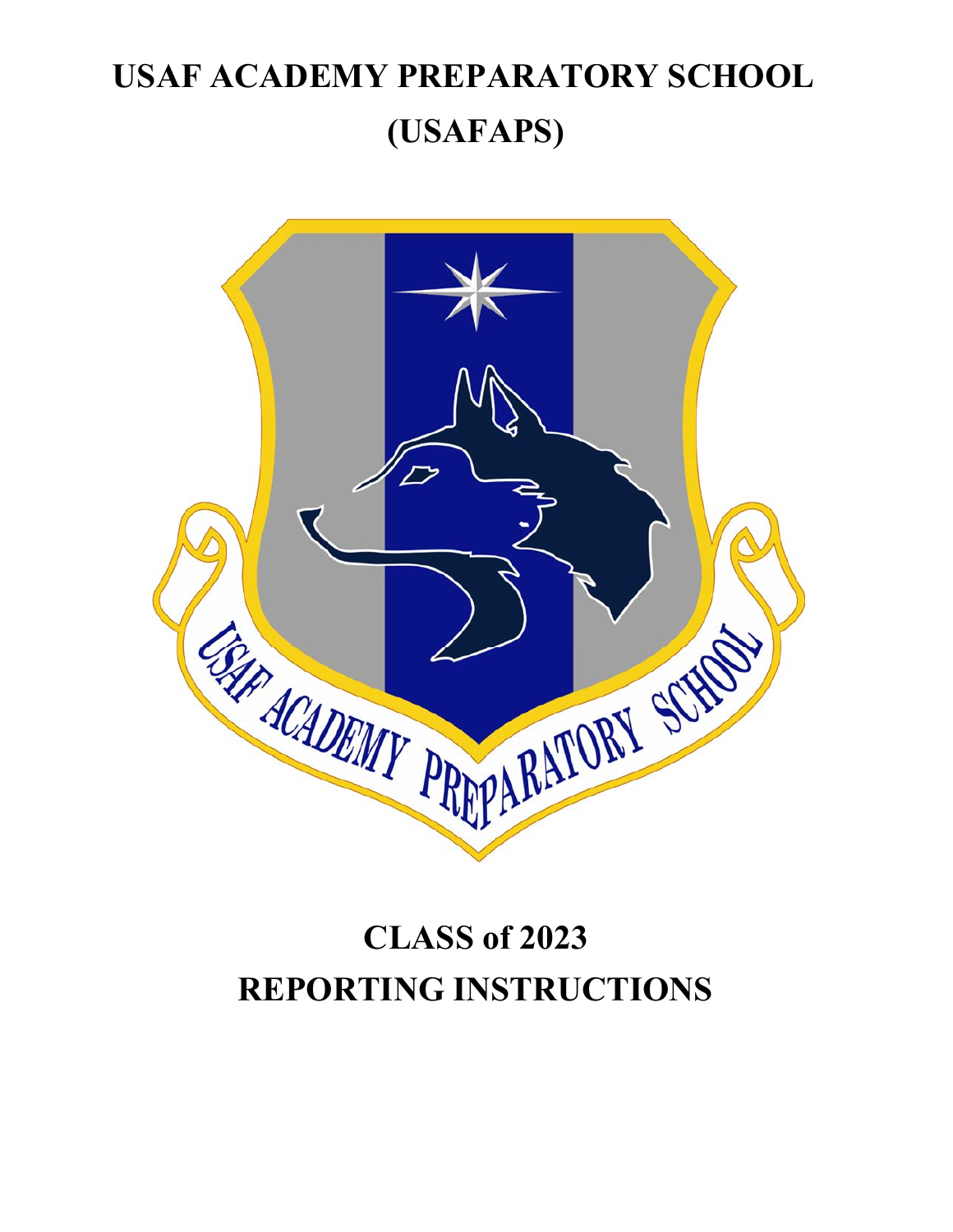# **Table of Contents**

|           | <b>Section 1 – Introductions</b>                         | Page 4  |
|-----------|----------------------------------------------------------|---------|
|           | In-processing                                            |         |
| $\bullet$ | Attendance                                               |         |
|           | <b>Travel Procedures</b>                                 |         |
|           | Lodging                                                  |         |
|           | <b>Section 2 – Medical Information</b>                   | Page 11 |
| $\bullet$ | Department of Defense Medical Examination                |         |
|           | Review Board (DoDMERB)                                   |         |
| $\bullet$ | Medications                                              |         |
|           | Transcripts                                              |         |
|           | X-Rays                                                   |         |
|           | <b>Medical Records</b>                                   |         |
|           | Immunizations                                            |         |
|           | Optical                                                  |         |
|           | Dental                                                   |         |
|           | <b>Section 3 – Finance Information</b>                   | Page 14 |
| $\bullet$ | Pay and Banks                                            |         |
| $\bullet$ | Scholarships and Educational Investment Funds            |         |
|           | Social Security                                          |         |
|           | Federal Income Tax                                       |         |
|           | Tax Withholding                                          |         |
|           | Personal Debt                                            |         |
|           | <b>Section 4 – Admissions Information</b>                | Page 16 |
| $\bullet$ | Accepting your Appointment                               |         |
| $\bullet$ | Declining After your Appointment                         |         |
|           | Active Duty Personnel (RegAF)                            |         |
|           | <b>Guard and Reserve Personnel</b>                       |         |
|           | <b>Section 5 – Basic Military Training (BMT)</b>         | Page 17 |
| $\bullet$ | Military Bearing, Customs & Courtesies                   |         |
| $\bullet$ | Daily Schedule                                           |         |
| $\bullet$ | Uniform Wear                                             |         |
|           | <b>Appearance Standards</b>                              |         |
|           | Tattoos, Brands, & Body Markings                         |         |
|           | <b>Section 6 – Preparing for Basic Military Training</b> | Page 21 |
| $\bullet$ | <b>Strength and Conditioning</b>                         |         |
|           | Endurance                                                |         |
|           | What to Bring                                            |         |

What not to Bring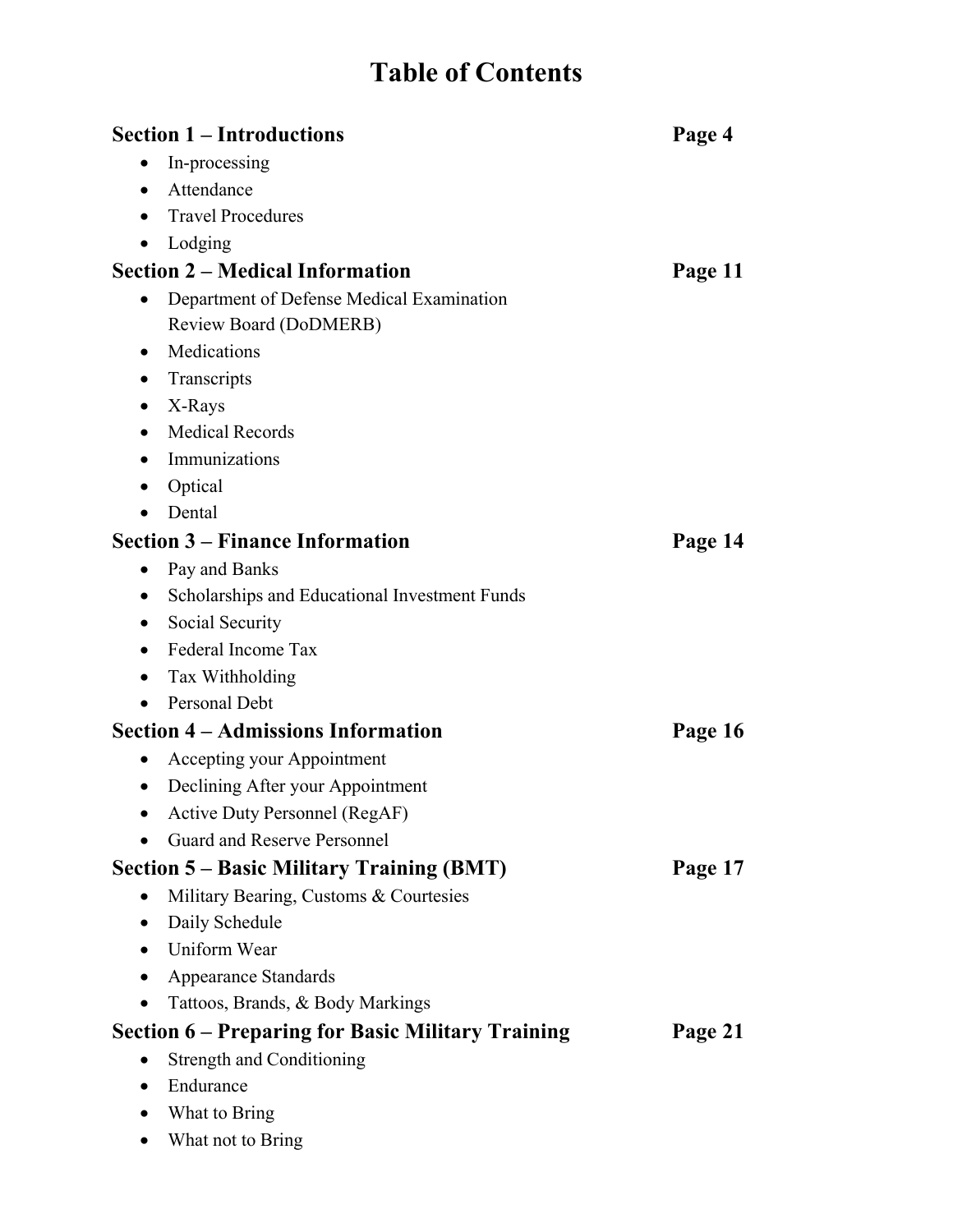| <b>Section 7 – Beyond Basic Military Training</b>      | Page 28 |
|--------------------------------------------------------|---------|
| Academics<br>$\bullet$                                 |         |
| Room Arrangements<br>$\bullet$                         |         |
| Privately Owned Vehicles (POVs)<br>$\bullet$           |         |
| Parking<br>$\bullet$                                   |         |
| Leave<br>٠                                             |         |
| Post Office                                            |         |
| <b>Section 8 - Chapel Programs</b>                     | Page 31 |
| Worship                                                |         |
| Special Programs in Religious Education<br>$\bullet$   |         |
| White Rope Leadership Programs<br>٠                    |         |
| Choirs<br>$\bullet$                                    |         |
| <b>Weekend Retreats</b>                                |         |
| Counseling and Ministry of Presence                    |         |
| <b>Section 9 – Information for You and Your Family</b> | Page 33 |
| Academy Parents' Club<br>$\bullet$                     |         |
| Coverage for Basic Military Training<br>$\bullet$      |         |
| Parents' Weekend<br>٠                                  |         |
| <b>Sponsor Program</b>                                 |         |
| <b>Section 10 - Important Phone Numbers</b>            | Page 35 |
| <b>Section 11 – Frequently Asked Questions</b>         | Page 37 |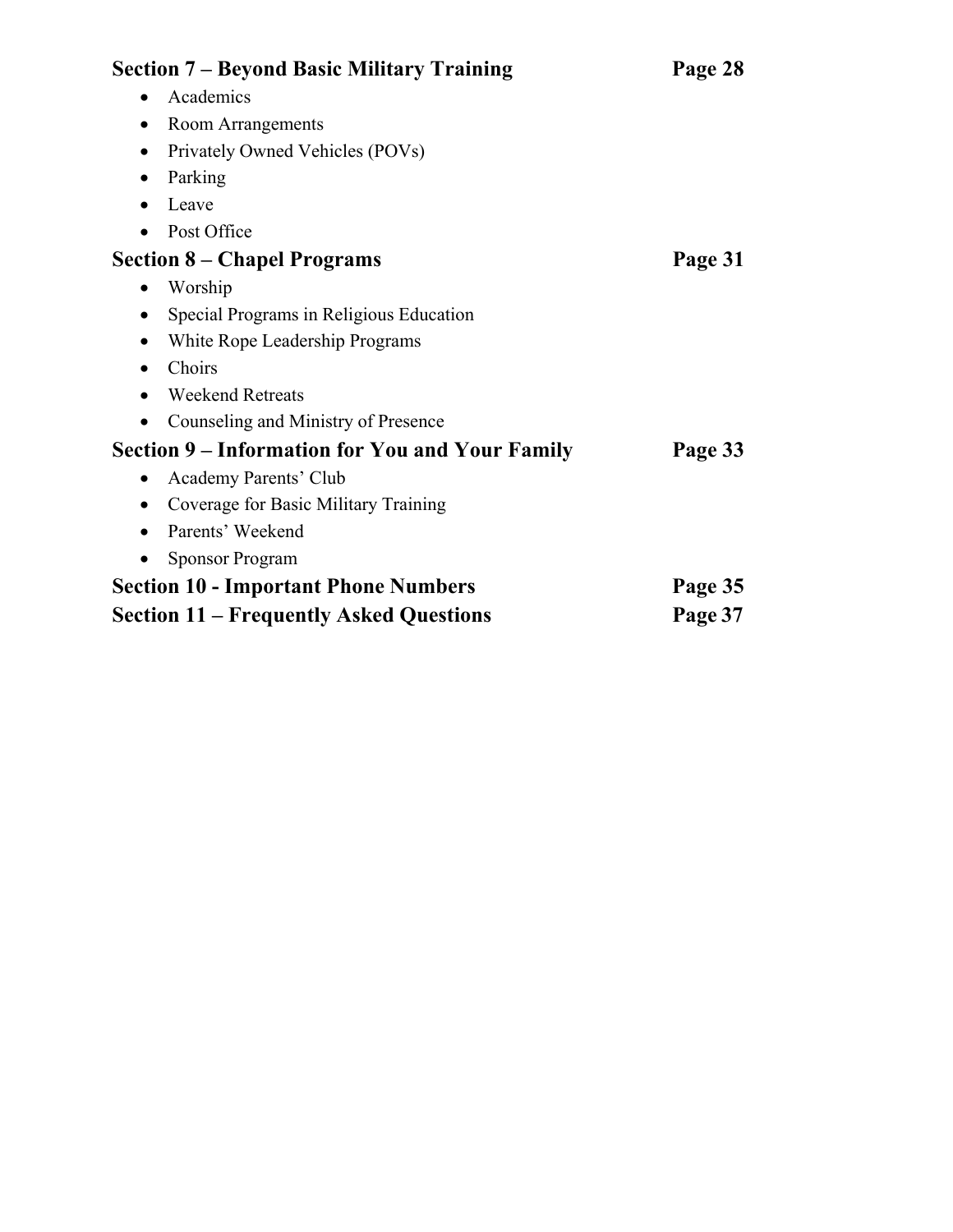# **Introduction Section 1**

Congratulations on your admission to the United States Air Force Academy (USAFA) Preparatory School! This July you will begin a challenging and rewarding program that will strengthen your academic foundation and expand your knowledge of our profession of arms. Additionally, you will refine your character, grow your teamwork, social skills, and physical fitness. We expect full commitment and dedication throughout Basic Military Training (BMT).

The Preparatory School is a military organization, and you are required to adhere to all Air Force standards. Respect to your fellow Airmen, faculty, and staff will be an absolute necessity. You will internalize our Core Values: Integrity First, Service Before Self, and Excellence in All We Do. Also, you will acknowledge any prior drug use and pledge not to use illegal drugs, which is prohibited by the Uniform Code of Military Justice (UCMJ). During your 10-month assignment here, expect to be randomly tested for drug use. The Air Force maintains a strict "no use" policy with respect to drugs, to include those which may be legal in certain states or those prescribed to other individuals. Your entrance could be denied at in-processing, and you could face serious disciplinary actions and/or disenrollment if found to test positive for illegal substances. All criminal offenses will be fully prosecuted under the UCMJ.

All appointees will take the Oath of Enlistment once they have successfully in-processed the Preparatory School. Prior Enlisted appointees will remain on active duty and their existing service contract runs concurrently with their Preparatory School attendance. Non-Prior Service appointees are enlisted into the Air Force Reserve Component and ordered to voluntary Active Duty for training, to serve as enlisted Airmen at the Preparatory School.

### **In-processing**

All appointees **must arrive at the Air Force Academy Preparatory School** for in-processing according to their assigned squadron. USAFA Prep Staff will send you an e-mail prior to inprocessing day stating what squadron you are assigned to. If assigned to **ALPHA SQUADRON**, you MUST arrive at the USAFA Preparatory School parking lot **between 0730 and 0800 on 08 July 2022.** If assigned to **BRAVO SQUADRON**, you MUST arrive at the USAFA Preparatory School parking lot **between 0830 and 0900 on 08 July 2022**. If assigned to **CHARLIE SQUADRON**, you MUST arrive at the USAFA Preparatory School parking lot **between 0930 and 1000 on 08 July 2022. To meet the in-processing time, plan to arrive in the local area on 7th July.** You should wear comfortable, tasteful civilian clothes and athletic shoes. The drop-off point to begin in-processing is at the west side of the Air Force Academy Preparatory School (5220 Cedar Dr., U.S. Air Force Academy, CO 80840). Signs will be placed along the roads to the Preparatory School.

Appointees should bring discretionary money of approximately \$200 plus any anticipated travel funds to purchase additional items as needed, if initial supply runs out, and prior to the first payday on **1 August 2022.** These items could include miscellaneous items such as toiletries, cleaning supplies, ironing board, etc. at the Base Exchange.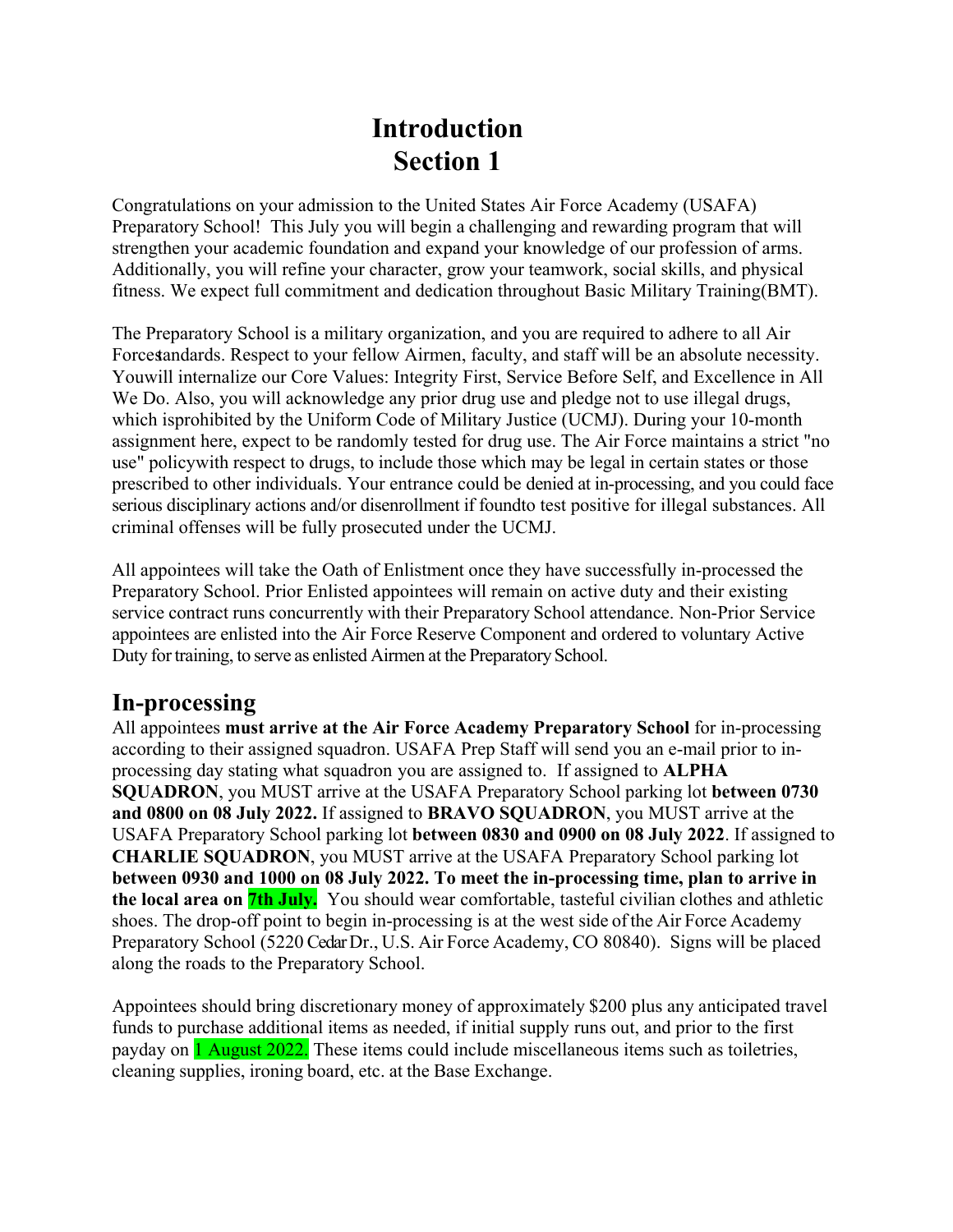### **Attendance**

**Active Duty Personnel (RegAF).** Current serving RegAF members are reassigned by AFPC to USAFAPS according to normal Permanent Change of Station (PCS) guidelines. All personnel will out-process through their servicing Military Personnel Section (MPS) Relocation Section. Assignment Notifications will flow from AFPC (Air Force Personnel Center) to the MPS with out-processing instructions. PCS orders will be issued by the losing MPS once out-processing checklists are complete. **All prior service members must receive an Enlisted Performance Report (EPR) or a Letter of Evaluation (LOE) to prepare for Static Close out Date Evaluations for their respective rank. It is highly recommended to print a copy of their Personnel Records Data Application (PRDA) record and a Career Data Brief (CDB) from Virtual Military Personnel File (VMPF) prior to arrival.** It is vital that copies of any awards, decorations (AFCM/AFAM) and all technical school certificates are printed out as well. PRDA records are removed from the server once in-processed at USAFA. These documents will be used to complete the DD Form 214 once DOS/ETS expires. All prior enlisted active duty personnel will enter with the highest grade they had achieved as of their date of enrollment, retain their primary Air Force Specialty and date of rank or effective date, and promote with pay commensurate with their grade. However, members will live in the dorms and will not receive BAS and BAH. All prior enlisted members are eligible for a PCS decoration if nominated from their unit.

**Guard and Reserve (ANG/AFR).** Current serving AFR members are reassigned by their reserve unit to USAFAPS using the AF Form 1288, Application for Ready Reserve Assignment. Current serving ANG members are conditionally released using the DD Form 368, Request for Conditional Release and transferred from the ANG to the AFR using the AF Form 1288, with the same rank held and date of rank as in the ANG, and reassigned to USAFAPS. AF Form 1288 must be signed by the losing commander and the Preparatory School Commander. Once members are in-processed, the Preparatory School Commander will sign all documents and the CSS will send all finalized forms back to member's unit to start the separation (from ANG) or release (from AFR) process, and to ARPC to transfer members to the Preparatory School. This is vital to ensure proper separation from ANG unit and release from AFR unit has taken place in all applicable database systems. **Those members who fail to turn this form in during in-processing will have pay issues**. For any questions about this process please contact the Preparatory School Office at (719) 333-2580. **All prior service members must receive an Enlisted Performance Report (EPR) or a Letter of Evaluation (LOE) to prepare for Static Close out Date Evaluations for their respective rank. It is highly recommended to print a copy of their Personnel Records Data Application (PRDA) record, and a Career Data Brief (CDB) from Virtual Military Personnel File (VMPF) prior to arrival.** It is vital that copies of any awards, decorations (AFCM/AFAM) and all technical school certificates are printed out as well. PRDA records are removed from the server once in-processed at USAFA. These documents will be used to complete the DD Form 214 once DOS/ETS expires. All prior enlisted members are eligible for a PCS decoration if nominated from their unit.

**Civilians.** Civilians with no previous military status will take the Oath of Enlistment on the day of their initial in-processing at USAFAPS. Civilians who enlist for the purpose of attending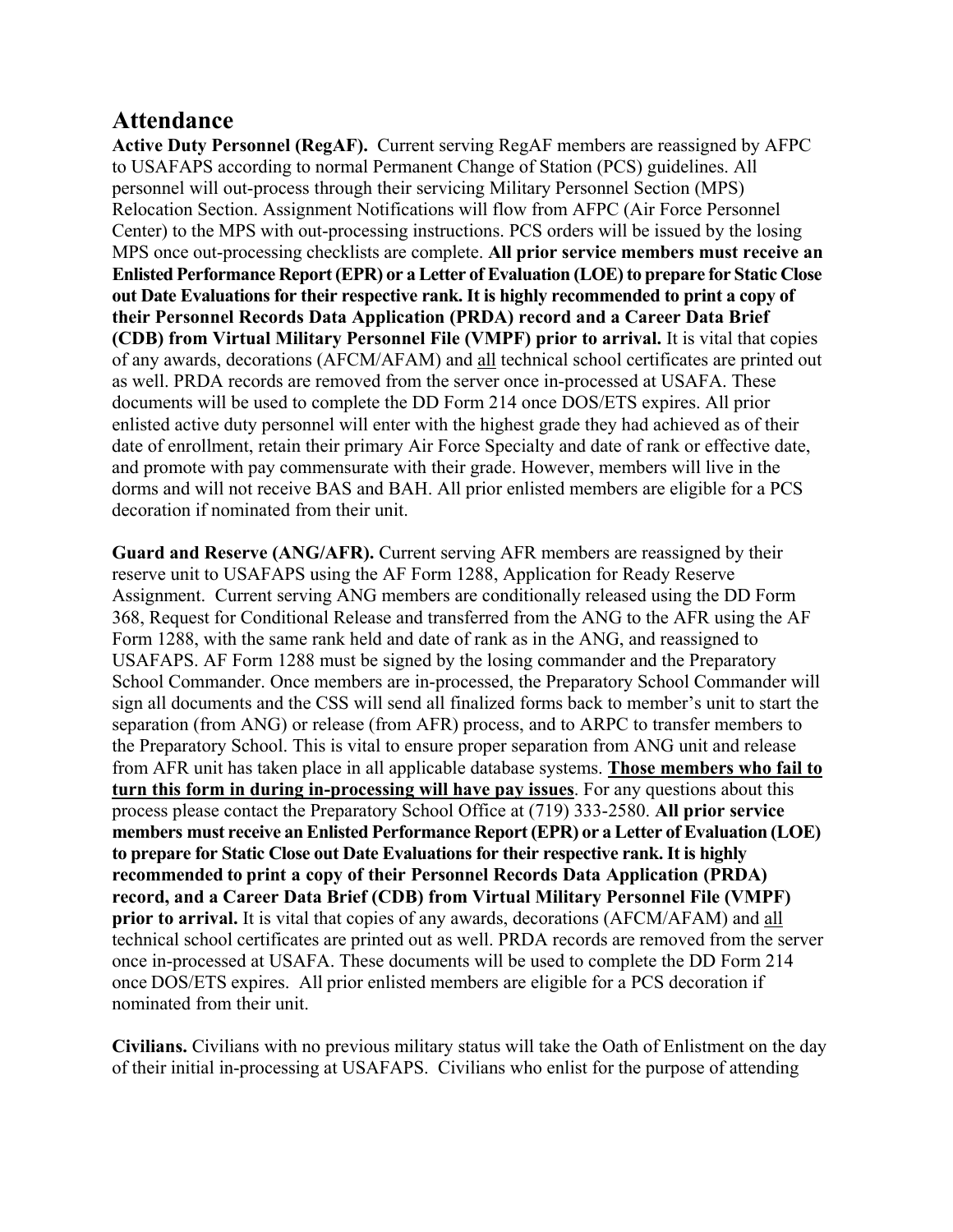USAFAPS will be awarded the grade of E-1 upon entry. Members enlist for six (6) years with a two-year active duty service obligations. Pay for non-prior service members will be in accordance with 37 USC 203(e)  $(1)$ . Individuals possessing JROTC or Civil Air Patrol or any other pre-service activities listed in AFMAN36-2032, Table 3.1 **(Shown Below)** should **hand carry** your high school diploma and any course completion documentation to receive pre-service activities for promotion consideration to E-2 or E-3. **Please note that all direct-entry members are paid the same amount (35% of O-1 pay), regardless of promotion status to E-2 or E-3. Promotion status does not change this.** 

|      | A                                                                                                                                                                                                                                                                               | B                                        | C             |
|------|---------------------------------------------------------------------------------------------------------------------------------------------------------------------------------------------------------------------------------------------------------------------------------|------------------------------------------|---------------|
| RULE | If the applicant:                                                                                                                                                                                                                                                               | Enlistment<br>grade<br>authorized:       | <b>Notes:</b> |
| 1.   | Is enlisting for Officer Training School (OTS).                                                                                                                                                                                                                                 | airman first<br>class /staff<br>sergeant | 5,6           |
| 2.   | Is a Civil Air Patrol (CAP) cadet who earned the General<br>Billy Mitchell, Amelia Earhart, Ira C. Eaker, or General Carl<br>Spaatz Award, or the Headquarters (HQ) CAP submits a<br>letter certifying successful completion of the award.                                      | airman first<br>class                    | 1, 2          |
| 3.   | Has satisfactorily completed the entire three (3)-year high<br>school Junior Reserve Officers' Training Corps (JROTC)<br>program, is a high school graduate, presents official<br>certificate of completion from the service component or the<br>school conducting the program. |                                          | 1, 2          |
| 4.   | Is a former service academy student who has completed at<br>least one year at the academy.                                                                                                                                                                                      | airman first<br>class                    | 1             |
| 5.   | Is non-prior service and enlists under the Critical Skills<br>Promotion program as part of the fiscal year recruiting and<br>retention initiatives for the fiscal year in which the applicant<br>enlists.                                                                       |                                          | 1, 2          |
| 6.   | Has at least 45 semester hours or at least 67 quarter hours of<br>accredited junior college/college credits.                                                                                                                                                                    |                                          | 1, 4          |
| 7.   | Has satisfactorily completed two years of high school<br>JROTC program, is a high school graduate, and presents<br>written evidence of program participation from the service<br>component or the school conducting the program.                                                | airman                                   | 1, 2          |
| 8.   | Is a former service academy student who has completed at<br>least 90 days but less than one year at the academy.                                                                                                                                                                |                                          | 1, 3          |

Table 3.1. Entry Grade Determination for Non-Prior Service Enlistees.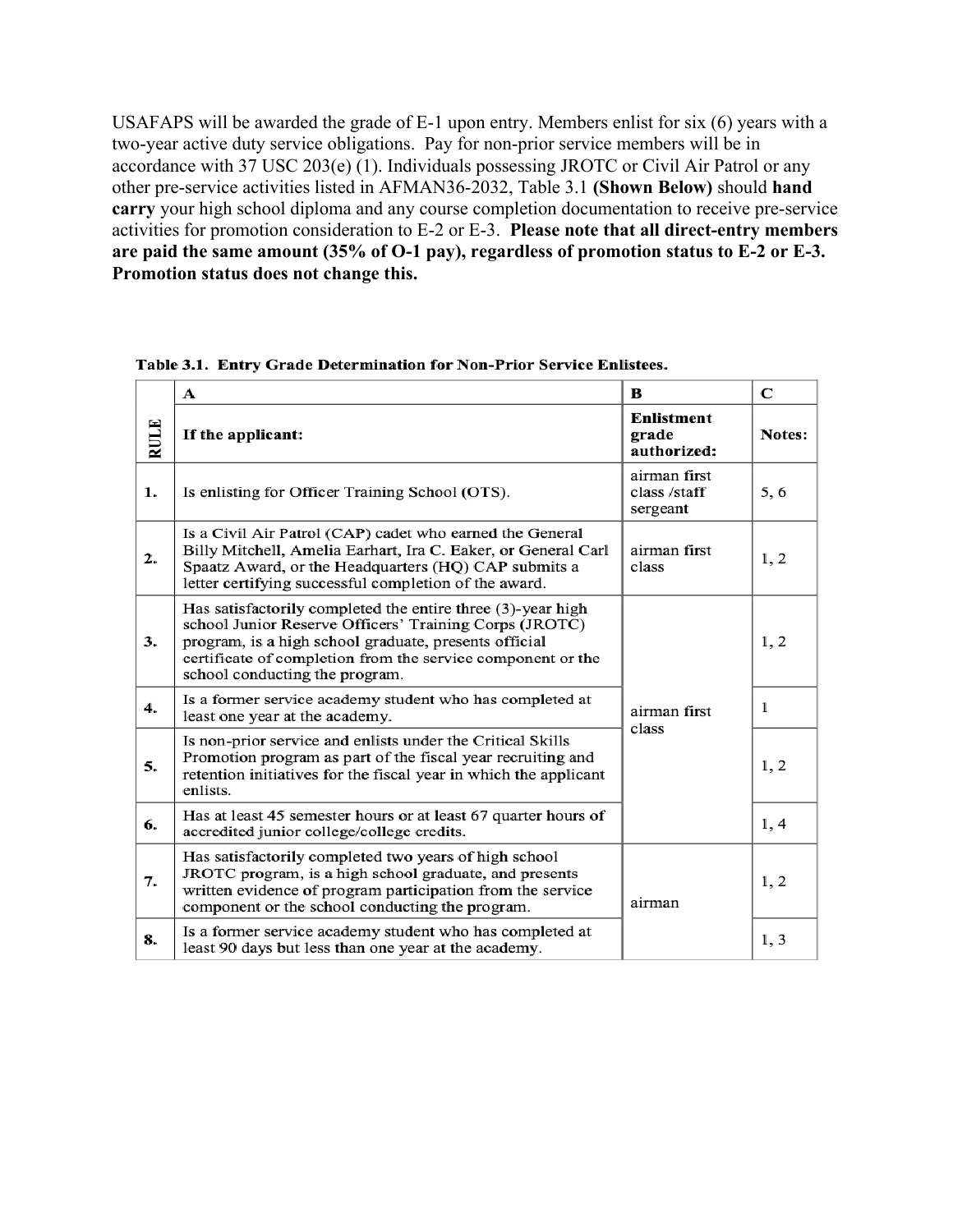| 9.  | Possesses at least 20 but less than 45 semester hours or, at<br>least 30 but less than 67 quarter hours of accredited junior<br>college/college credits. |              |  |
|-----|----------------------------------------------------------------------------------------------------------------------------------------------------------|--------------|--|
| 10. | Recipients of the Boy Scout Eagle Award or Girl Scout Gold<br>Palm.                                                                                      |              |  |
|     | Other than above.                                                                                                                                        | airman basic |  |

#### Notes:

1. Every effort is made to ensure the applicant is enlisted into the appropriate grade at the time of the enlistment process.

a. RegAF Airman have up to one year after arrival at their first permanent duty station to apply for a grade correction if an error exists. Send requests through the military personnel flight to AFPC Officer Accession Branch (AFPC/DP2LT) for consideration.

b. AFR and ANG Airman requests may be completed up until BMT graduation date.

2. An individual enlisted in their senior year of high school is enlisted in the grade of airman basic, but an exception to policy may be authorized. Upon graduation from high school and receipt of the diploma or transcripts, the individual may be promoted to the grade reflected in Column B, with an effective date of graduation. For RegAF these actions are completed prior to entry into BMT. For AFR and ANG, these actions may be completed up until BMT graduation date.

3. Unless separated for cause or highest grade held was airman basic.

4. Certification of completed college semester hours is necessary. Examples are a certified college transcript or a validated letter from the college.

5. ANG applicants accessed to attend OTS are initially enlisted at the grade of airman first class while awaiting an OTS date in accordance with Chapter 5, then promoted to staff sergeant in accordance with Chapter 7.

6. RegAF and AFR applicants assessed to attend OTS are enlisted at the grade of staff sergeant.

### **Travel Procedures**

You will be given the opportunity on the Admissions portal to select your mode of travel. The options are listed below, and we ask that you carefully consider them and discuss them with your family before making your selection as there will **NOT** be an option to make changes. During in-processing you will complete a DD Form 1351-2, *Travel Voucher*, claiming the authorized expenses incurred for your travel. A complete travel itinerary is required, **so please keep track of all dates involved and save all receipts.** You do not need to track intermediate stops in your itinerary unless you remain overnight or change modes of travel (airline, commercial vehicle, private vehicle, etc.).

#### **Appointees will make their own travel arrangements by purchasing airline tickets or driving to Colorado Springs, CO:**

a. Arrange your own commercial airline travel to the Preparatory School. Appointees will be reimbursed for the actual cost of the airline ticket from the airport nearest home of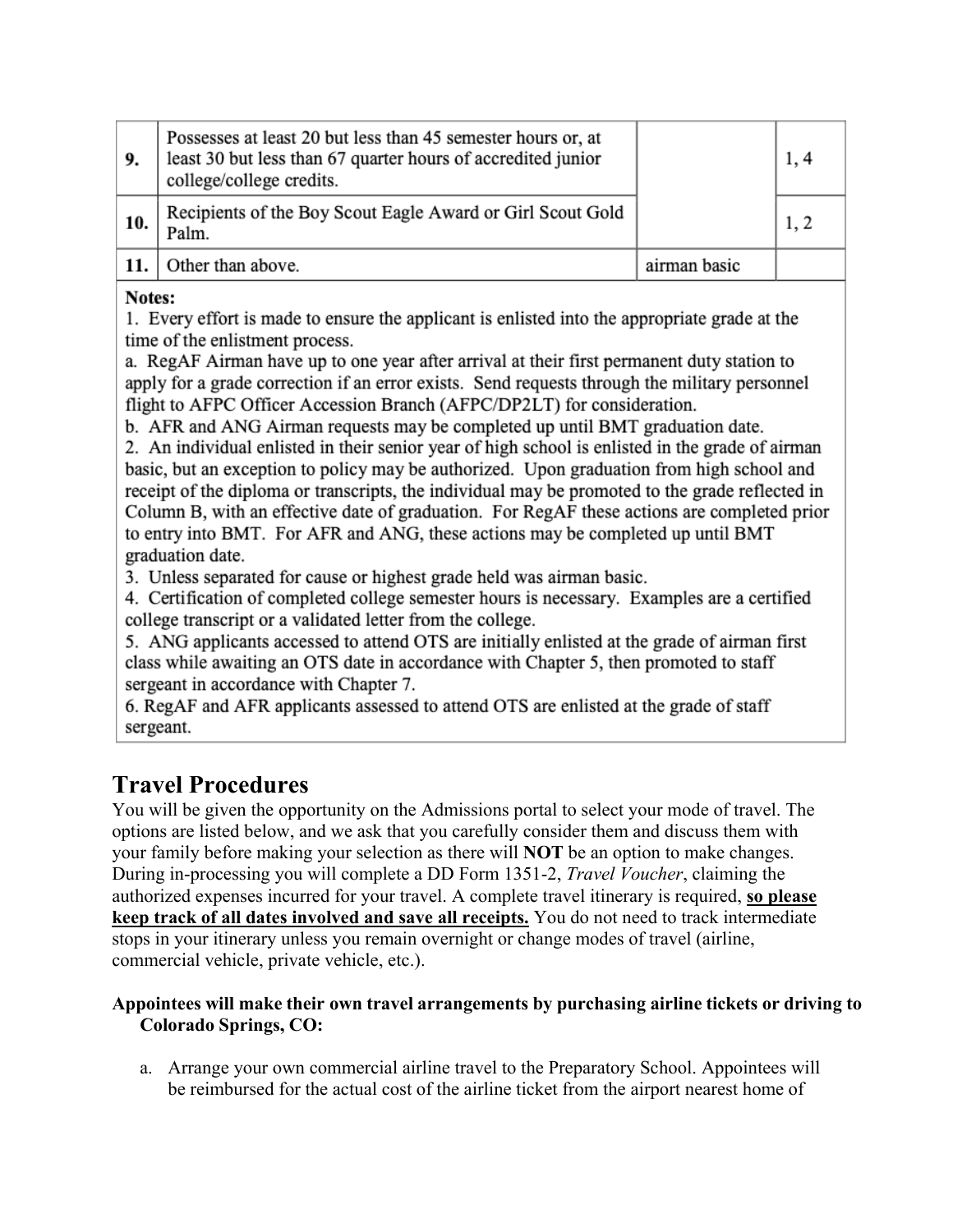record to Colorado Springs Airport, not to exceed the cost of a government procured ticket. Contact your counselor for further assistance if needed. When purchasing tickets and making hotel reservations, please ensure all receipts are in the cadet candidate's name. Furthermore, the cadet candidate's reimbursement for airfare will be limited to the government constructed cost from the starting location on the orders to Colorado Springs, CO. Please see this website for reimbursement limitations: https://cpsearch.fas.gsa.gov/cpsearch/search.do If you have any questions regarding reimbursement or pay, please contact usafa.fm $(\omega)$ us.af.mil prior to booking travel.

- b. Travel by private auto to the Preparatory School. Appointees will be reimbursed 18 cents per mile and entitled to a maximum per diem allowance of \$149 a day for the allowable travel time. Travel time is computed and paid for the lesser of: one allowable travel day for each 350 miles of the official distance or actual time used to complete the travel. It is not necessary to track your actual mileage or provide copies of your meal or hotel receipts.
- **c.** If you are considering taking a vacation enroute to visit family, friends, etc., leaving from a location other than your home of record, or will be traveling with family, you must make your own travel arrangements. Please keep in mind reimbursement guidelines cover airline tickets into Colorado Springs Airport from the airport closest to the appointee's home of record.
- **d. Ensure your travel arrangements are made so that you arrive no later than 7 July 2022 ready to in-process the following day, at 0730 on 8 July 2022 at the Preparatory School.**
- **e. Prior enlisted, ensure your travel arrangements are made so that you arrive on the evening of 5 July 2022 and report to the Preparatory School Campus on 6 July 2022 at 0800. Your report location 5216 Cedar Drive, United States Air Force Academy, CO 80840. Building 5216 is right next to the large static F-100 aircraft. We will cover this in zoom discussion prior to arrival.**

The following information and documentation, if applicable, is required when completing your travel voucher. Ensure you bring the following (printed, if able):

- a. Your airline itinerary (if applicable)
- b. Distance from your home to the departing airport (if applicable)
- c. Receipts for personally purchased airline tickets (if applicable)
- d. Receipts for all reimbursable expense items such as taxi fares, uber, hotel etc.
- e. For those driving, the distance from your home of record to the USAFA Prep School, in miles

**It is recommended that you have printed copies of all receipts, as you will not have access to printers/phones/computers within the first 21 days** 

#### **Driving to the Preparatory School**

The Air Force Academy Preparatory School is located fifty-five miles south of Denver, Colorado, and eight miles north of Colorado Springs, Colorado, just west of Interstate Highway 25. If you travel to the Air Force Academy Preparatory School by car, you will find that entrances to the installation from the highway are clearly marked. Please refer to the travel reimbursement section before arranging travel.

#### **If you will be driving your personal vehicle to the Preparatory School, you must bring**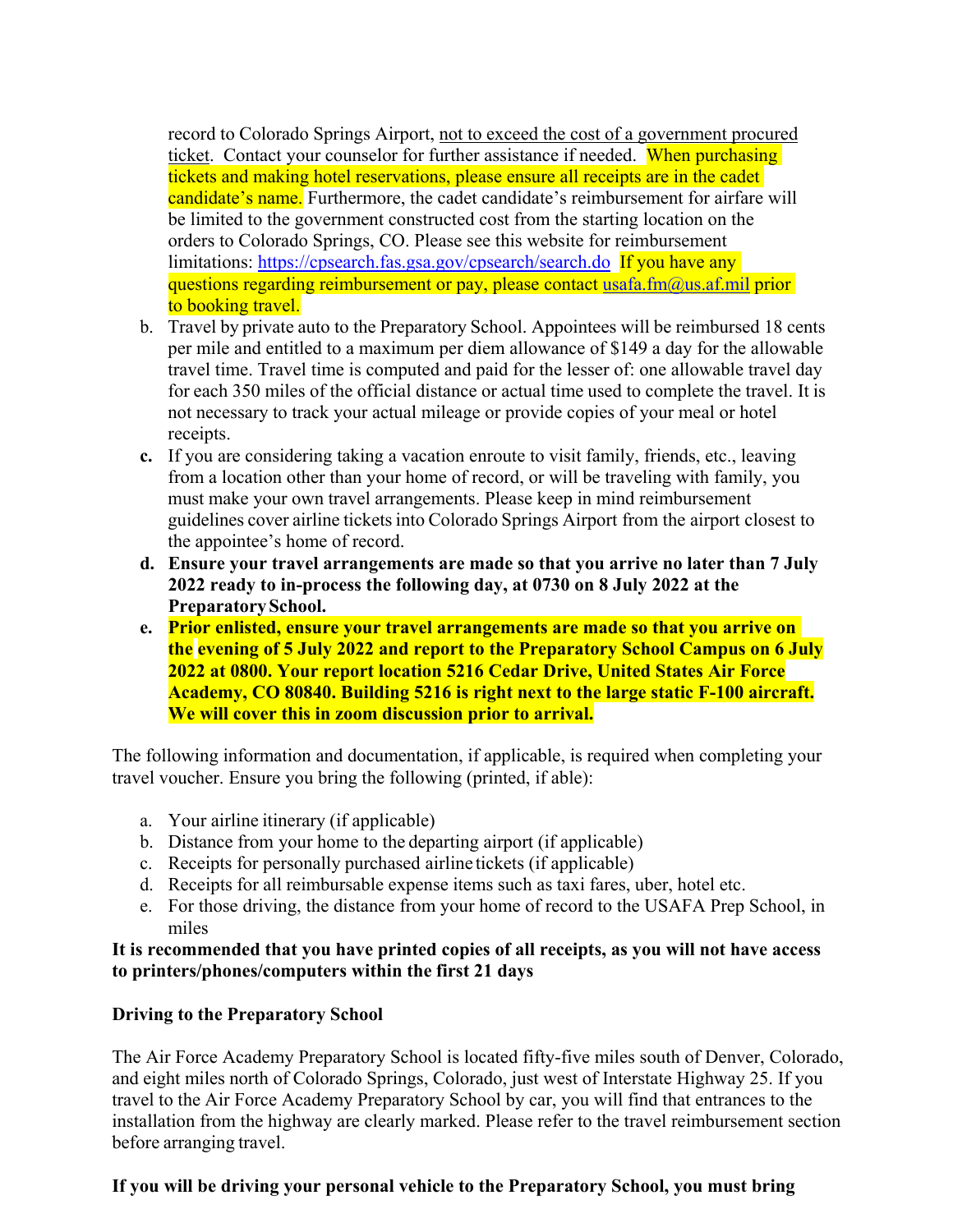**proof of insurance, registration, and it must be parked in the Student Parking Area before beginning In-Processing (see page 29 for location).** 

#### **Other commercial ground transportation**

You may also utilize and receive reimbursement for bus or rail transportation. Keep all receipts associated with this travel.

If you are delayed for any reason and will not arrive at the time required, **immediately** call or text (719) 338-5648 to let the Preparatory School know.

**Note**: If for any reason under your control, you refuse to take the Oath of Enlistment upon arrival at the Preparatory School, or if because of fraudulent reasons, you will not be entitled to any travel expense reimbursement. Failure to take the Oath of Enlistment will negate ALL entitlements for travel expenses to the Preparatory School, as well as travel expenses back to your home. This means you will have to pay your own way to and from the Preparatory School. The government cannot pay you for these expenses if you have not been sworn in as an enlisted Airmen at the United States Air Force Academy Preparatory School.

### **Lodging**

**It is important you make arrangements to arrive the day prior to in-processing to mitigate any delays and be available to report on 08 July at 7:30 a.m.,** overnight lodging is not available on the Academy, and you cannot begin in-processing before 7:30 a.m. You are responsible for making your own hotel reservations and acquiring accommodations. If you plan to stay in the vicinity of the Preparatory School the night prior to in-processing, we suggest you make reservations early, even prior to receiving your airline ticket itinerary. Colorado Springs is a major tourist center. Hotel and motel reservations are at a premium from Memorial Day through Labor Day; in particular, lodging close to the Academy may be limited due to the number of arriving appointees.

Initially, the cost of lodging, meals, and commercial transportation to/from the hotel is at your expense; the appointee will be reimbursed for their expenses only after filing a travel voucher. The maximum amount the government will reimburse is limited to \$147.00 per night (This is for Colorado Springs only, for other states/counties please check https://www.defensetravel.dod.mil/site/perdiemCalc.cfm, a receipt must be provided). Airbnb is authorized; however, you must provide an itemized receipt showing daily lodging cost (cleaning fees or service fees are not reimbursable). Commercial transportation is reimbursable, but tips are not reimbursable. When requesting Commercial transportation, request a driver that is authorized to enter the Academy grounds. You should also check to see if your hotel provides free shuttle service from the Colorado Springs airport.

If you are staying at a hotel, you must obtain your own transportation (e.g., commercial taxi/shuttle, please obtain a receipt to be reimbursed via your travel voucher) to the Air Force Academy Preparatory School. You will need to ensure your taxi vendor possesses pre-approved access onto USAFA.

**Non-Availability Letters** – Prior-enlisted members should call The Rampart Lodge at (719) 333-4910 for lodging availability. If there is no availability, request a Non-Availability letter and look for lodging off-base.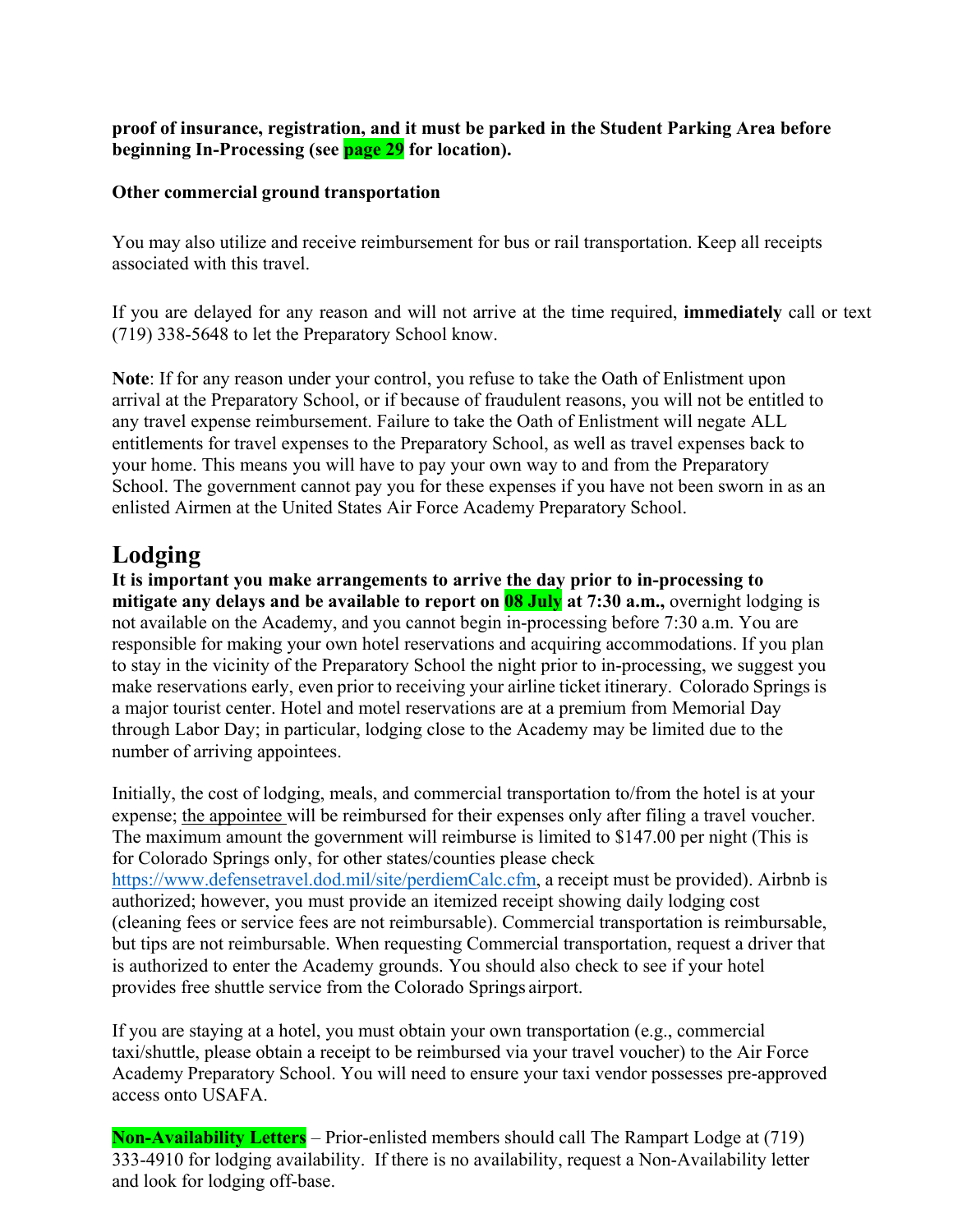If you are delayed for any reason and will not arrive at the time required, **immediately** call or text (719) 338-5648 to let the Preparatory School know.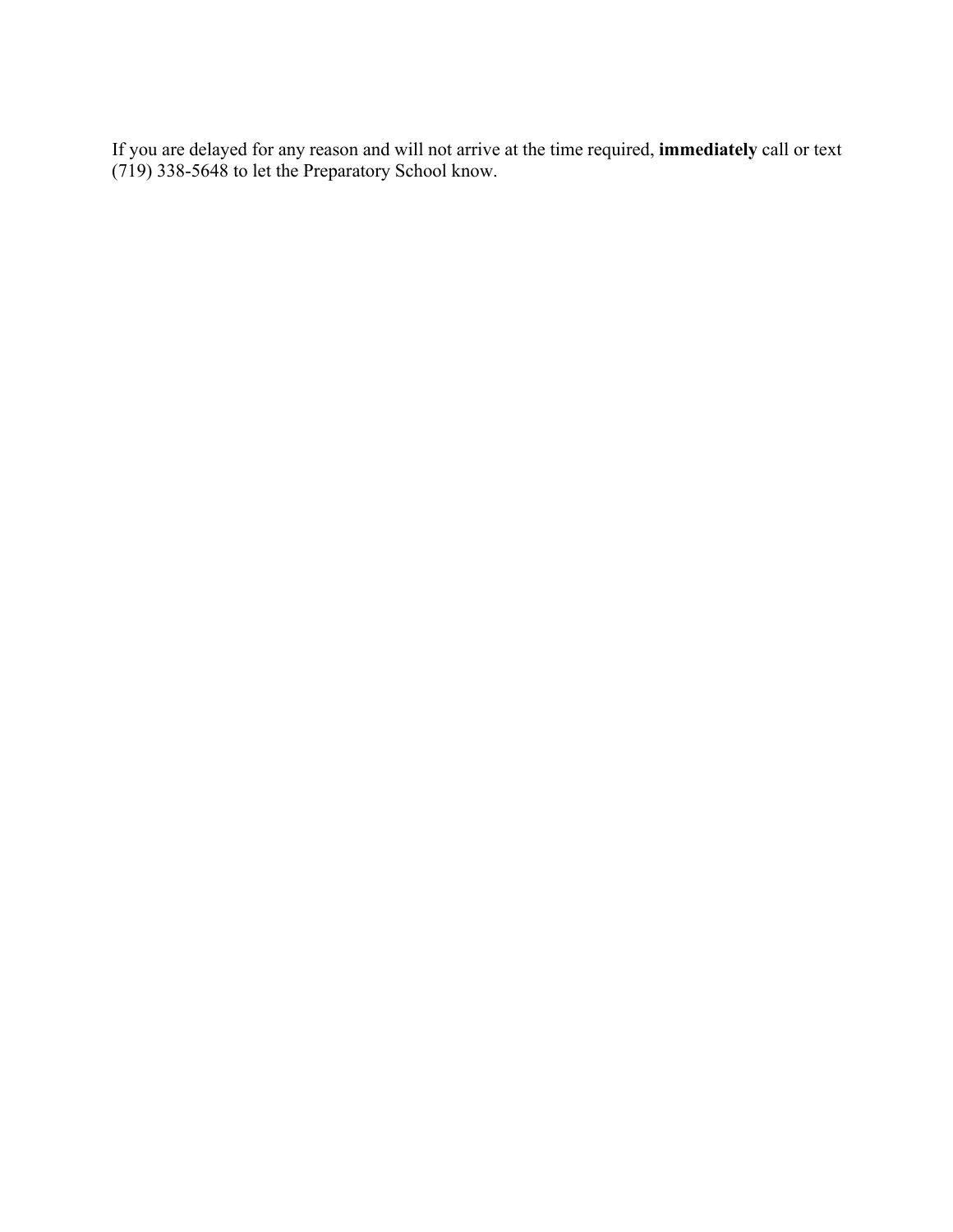# **Medical Information Section 2**

### **Medical Guidelines for arrival to the United States Air Force Academy Preparatory School**

**Please follow current CDC guidelines when traveling by going to https://wwwnc.cdc.gov/travel/. If travel is not advised per CDC guidelines, please call the Prep School on-call cell phone at 719-338-5648 and advise us of the situation.** 

### **YOU WILL COMPLETE A MEDICAL SCREENING PRIOR TO IN-PROCESSING.**

### **Dept of Defense Medical Examination Review Board (DoDMERB)**

A DoDMERB physical is required for qualifying for entrance to the Preparatory School. Entrance is based on the assumption that your examination reflects your true medical status. You can ensure this by:

- 1. Providing a complete and accurate medical history at the time of your examination.
- 2. Immediately reporting any change in your medical status (injury, physical or mental illness, or diagnosis of a new condition) to DoDMERB, telephone (719) 333-3562, after you have finished your examination.
- 3. Notifying DoDMERB prior to treatment or procedure if elective surgery or medical treatment is contemplated, as this may adversely affect your medical status.
- 4. Visual refractive error that is corrected by orthokeratology (using hard contact lenses to decrease myopia) or keratorefractive surgery (RK, PRK, LASIK or other laser procedures to correct refraction) is medically disqualifying. Individuals who have undergone either PRK or LASIK need to call and report this to DoDMERB at (719) 333-3562, as they may need to be evaluated by the medical authority. Waiver candidates must meet strict criteria regarding both pre-operative and post-operative visual status.
- 5. Sending all medical information to DoDMERB as soon as possible.

**As a reminder, the DoDMERB examination is used only for appointment to the Air Force Academy Preparatory School.** Any determination for pilot/navigator/RPA qualification is made after a Flying Class Physical accomplished during the sophomore/junior year (aka C3C/C2C years) at the Air Force Academy. **No one is pilot/navigator/RPA qualified based on the DoDMERB physical alone**.

### **Medications**

All medication in your possession will be examined by an Air Force medical officer and will be taken away without replacement unless it is ESSENTIAL for continued treatment. Due to the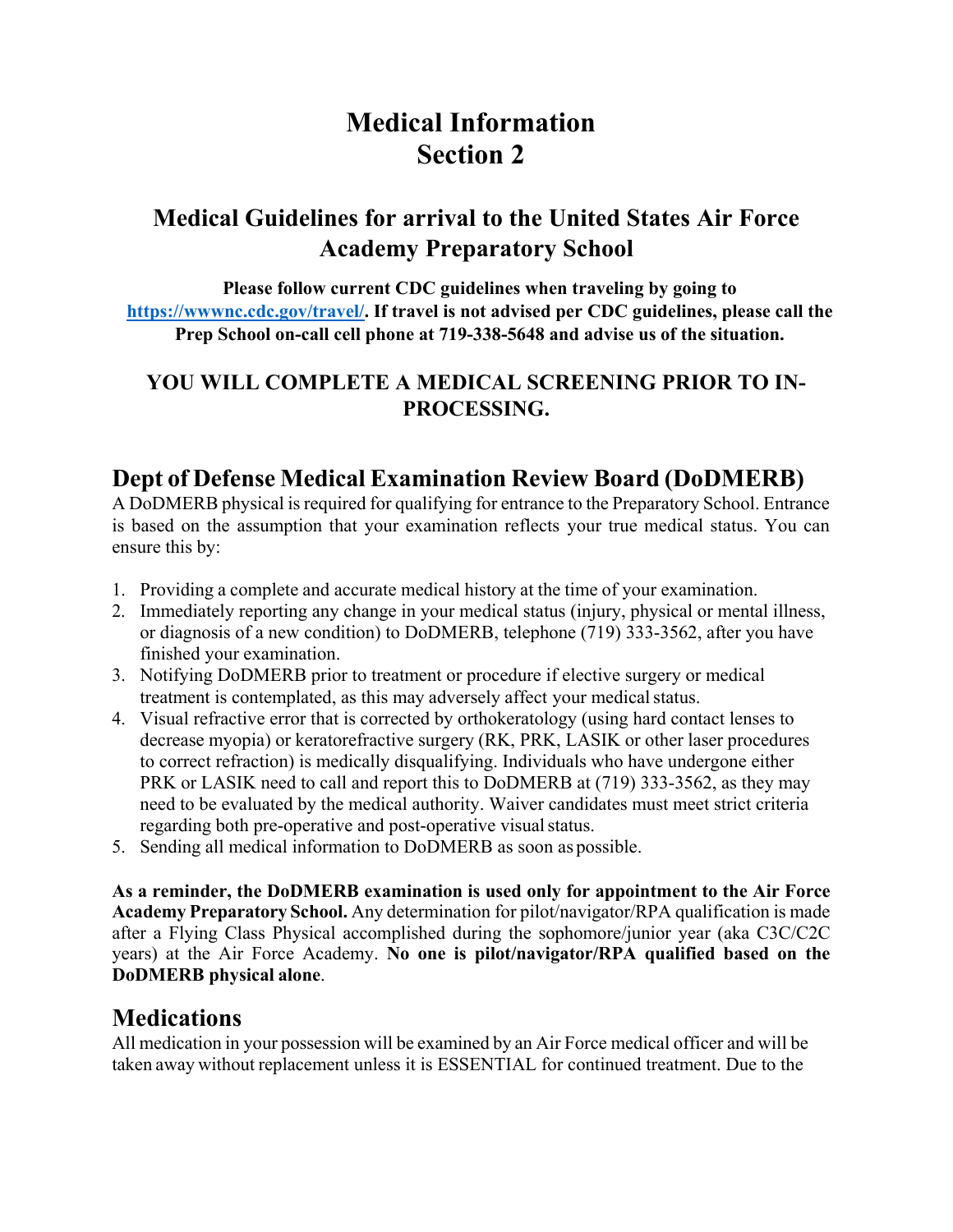nature and activities of basic training, possession of over the counter and nonessential medications (to include drugs for acne and sports supplements) is prohibited. EXCEPTION: Hormonal medication, such as birth control pills, Depo-Provera injections, thyroid supplements, or antibiotics for ongoing infections; ensure you have a 45-day supply.

Medical care is available throughout BMT and medications are prescribed on an as-needed basis, to include aspirin, acetaminophen (Tylenol), and ibuprofen (Motrin). Routine medications, such as those for acne can be resumed at the completion of basic training. You must hand carry all your medications (including allergy extracts) through in-processing. If you have any questions about medications, call the Cadet Clinic at (719) 333-5180.

If there are questions concerning on-site medical attention during Basic Military Training (BMT) please contact the BMT medical staff, at (719) 333-9330.

# **X-Rays**

If you have suffered an orthopedic injury or have been treated for an orthopedic injury or deformity in the last year from your in-processing day  $(08 \text{ July } 2022)$ , you are REQUIRED to bring your most recent X-rays from your physician. These X-rays will be turned in to the cadet clinic at in-processing.

### **Medical Records**

You **do not** need to bring a copy of your medical records. However, if you have a preexisting condition of which you feel the Preparatory School must be aware, please bring a copy of relevant paperwork. \*Prior enlisted will hand carry all medical records.

### **Immunizations**

Immunizations are a mandatory requirement for military duty. All appointees must get the necessary immunizations **PRIOR** to arrival at the Academy.

You will be able to upload your immunization record on the portal, however, we ask that you also **hand carry a copy of your immunization records from your physician/physician's office on in-processing day**. If verification of your immunization status is not available, you will receive required immunizations even if immunized previously.

# **Optical**

If you wear eyeglasses or have worn eyeglasses in the past two years, even if you do not regularly wear them, you **must** bring a pair with you to the Preparatory School and have them with you on in-processing day. You will be issued an additional pair of uniform military spectacles at in-processing based on the prescription information you submit from your eye doctor. **Your military spectacles must be worn at all times during basic training.** Contact lens wear is FORBIDDEN throughout the duration of BMT, to include in-processing day. Contact lenses may be worn only after BMT is complete. Please direct inquiries to Optometry at (719) 333-5189.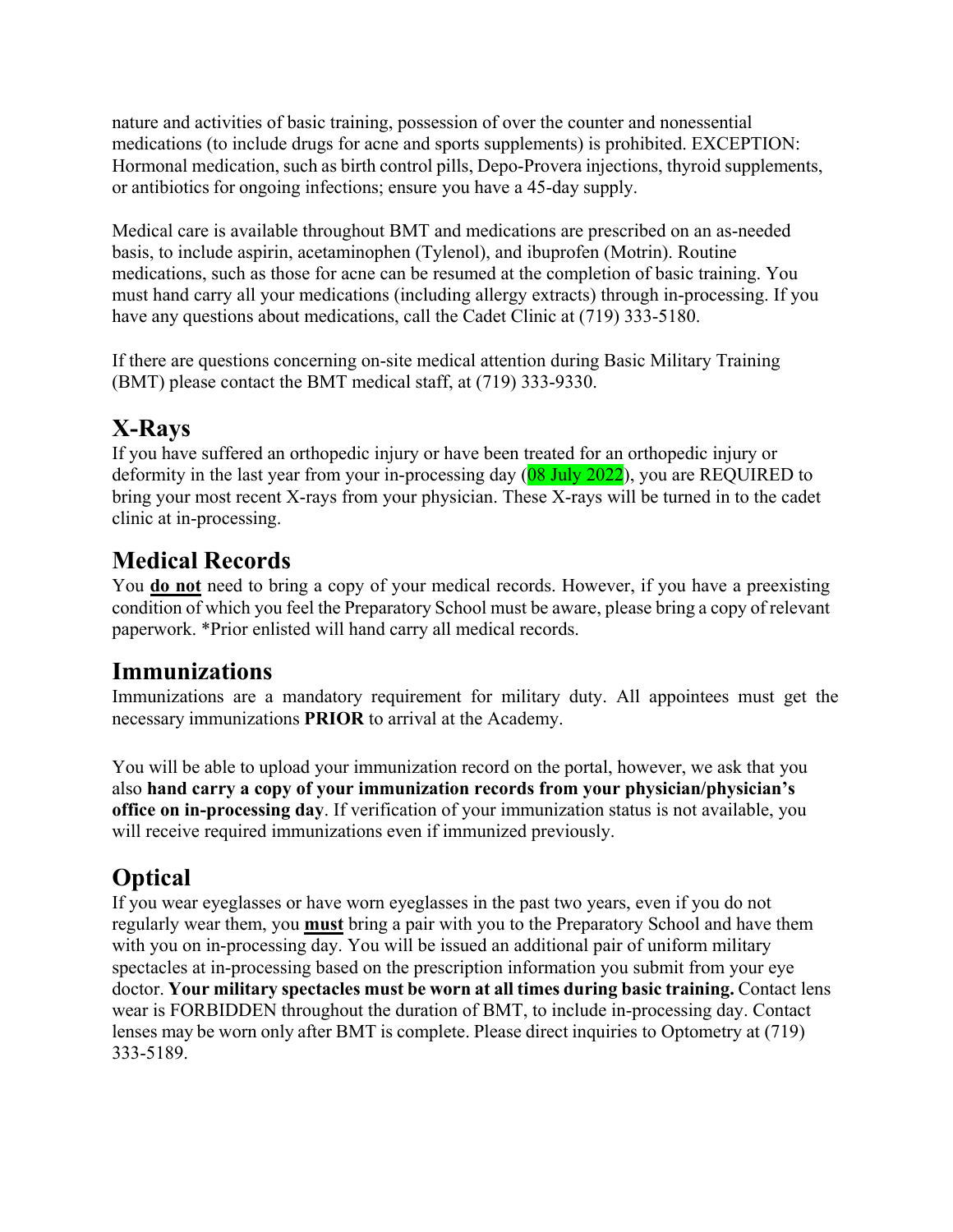### **Dental**

The Preparatory School staff expects that you will arrive with no potentially disqualifying dental conditions and you do not need to bring dental x-rays. Examples of dental conditions that may prevent you from performing optimally include (1) the presence of impacted or erupted wisdom teeth that cannot be maintained in a state of health, (2) cavities that may become emergent problems if not restored immediately, or (3) active orthodontic appliances (braces). **Active orthodontic appliances are a disqualifying condition for Preparatory School admission.** All orthodontic treatment must be completed, devices removed, and retainers (if indicated) in place prior to entering the Preparatory School. Don't forget to bring your retainers with you to the Preparatory School! \*Prior enlisted will hand carry all dental records.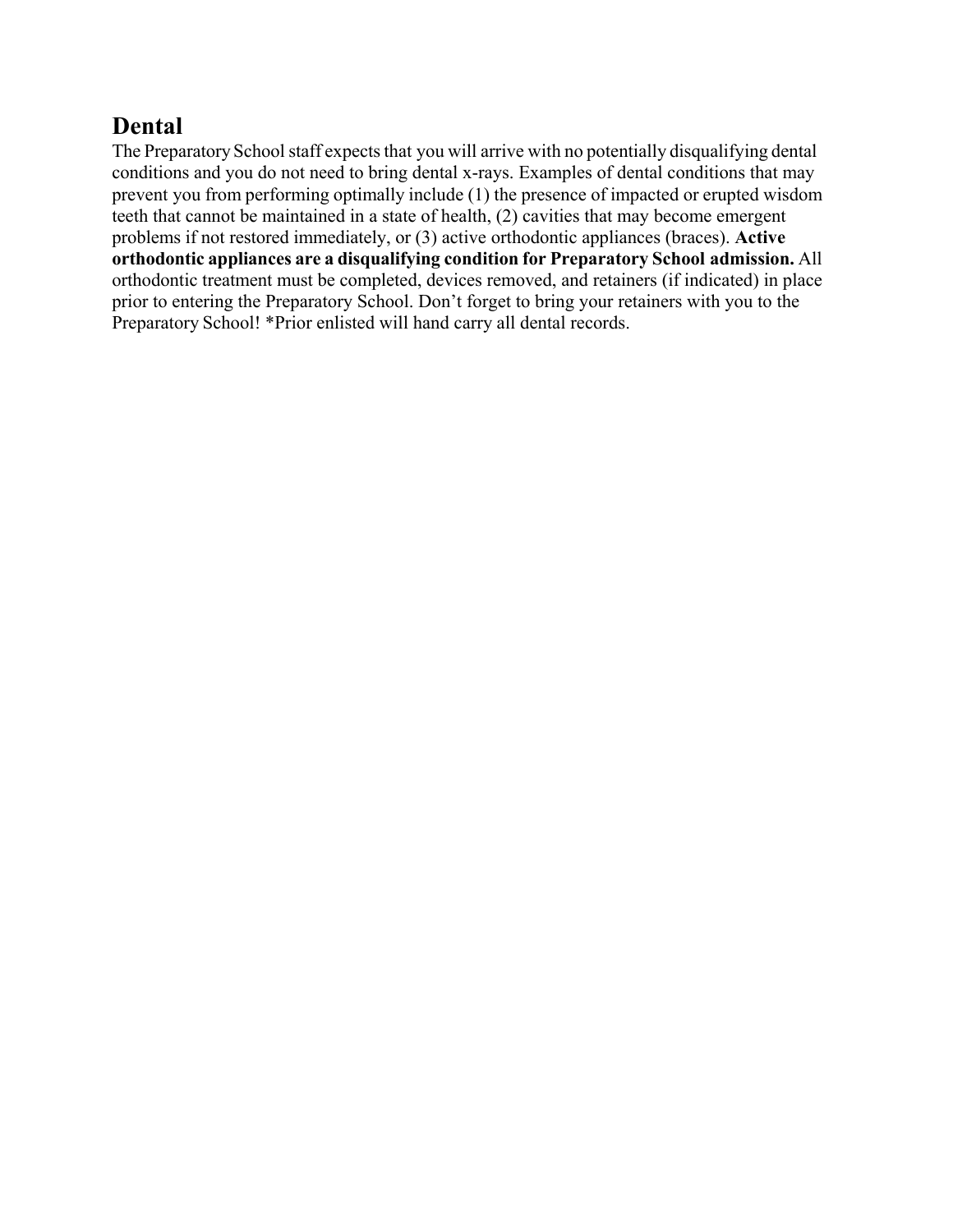# **Finance Information Section 3**

### **Pay and Banks**

To receive your service pay while in BMT, the Finance Office needs to link your bank or credit union account to the Defense Finance and Accounting Services (DFAS) for direct deposit. On your portal you will need to provide your routing number and account number (not debit card number) of an existing **individual** account, **not a joint one**¸ or you may open a new account. If you wish to open an account at one of the two banking facilities available on USAFA listed below, you must obtain an **individual** account – **not a joint one** – to establish direct deposit.

**Armed Forces Bank** -- A full-service bank located on the USAFA installation, focusing on the military customer. They offer an Access checking account that is service charge free with Direct Deposit and includes access to the 24,000+ service charge free ATMs through the Money Pass Network, mobile banking with mobile Deposit, and one day early posting of DFAS pay.

You may request an Access checking account online at https://www.afbank.com/openrecruit. Complete and sign the signature card and scan/email or fax it with a copy of your photo ID to: recruit@afbank.com or fax  $((816) 412-0055)$ .

**Air Academy Federal Credit Union (AAFCU)** -- A full-service financial institution offering checking and savings accounts, auto loans, and robust electronic services - including online banking, mobile app, online bill paying, and access to nearly 30,000 surcharge-free ATMs nationwide - and much more. The credit union is located on base in the Community Center, Building 5136. There are three 24-hour ATMs located on base - at the branch, Fairchild Hall, and a drive-up ATM is located between the Base Exchange and Commissary. In addition, AAFCU is a part of the Shared Branching Network, giving you access to your account nationwide. Visit aafcu.com to open an account today (use employer code USAFA22). If you need assistance or have questions, please call (800) 223-1983 or (719) 593-8600, or email them at contactus@aafcu.com.

### **Scholarships and Educational Investment Funds**

**Scholarships:** Agencies should issue scholarship proceeds directly to the appointee. When a scholarship agency is unable to make payment directly to the appointee, the scholarship may be accepted for credit to the appointees pay account provided there are no restrictions on the scholarship and the check is payable to the US Treasury. Restrictions are any condition or limitation an agency places on the use of their scholarship funds. Restriction examples: "must be used for tuition, room and/or board," "student is required to maintain a specific GPA," "scholarship funds will be paid back if cadet disenrolls," etc. Scholarships silent on restrictions will be treated as non-restrictive and accepted. Once a scholarship is accepted, it is never refunded to the agency granting the scholarship, even if the appointee disenrolls. Checks should be made payable to the appointee and can be mailed directly to the appointee or to USAFA Preparatory School, Attn: Resource Advisor, 5220 Cedar Drive, USAF Academy, CO 80840. **Be sure to document in the memo section the appointee's full name and social security number on the check.**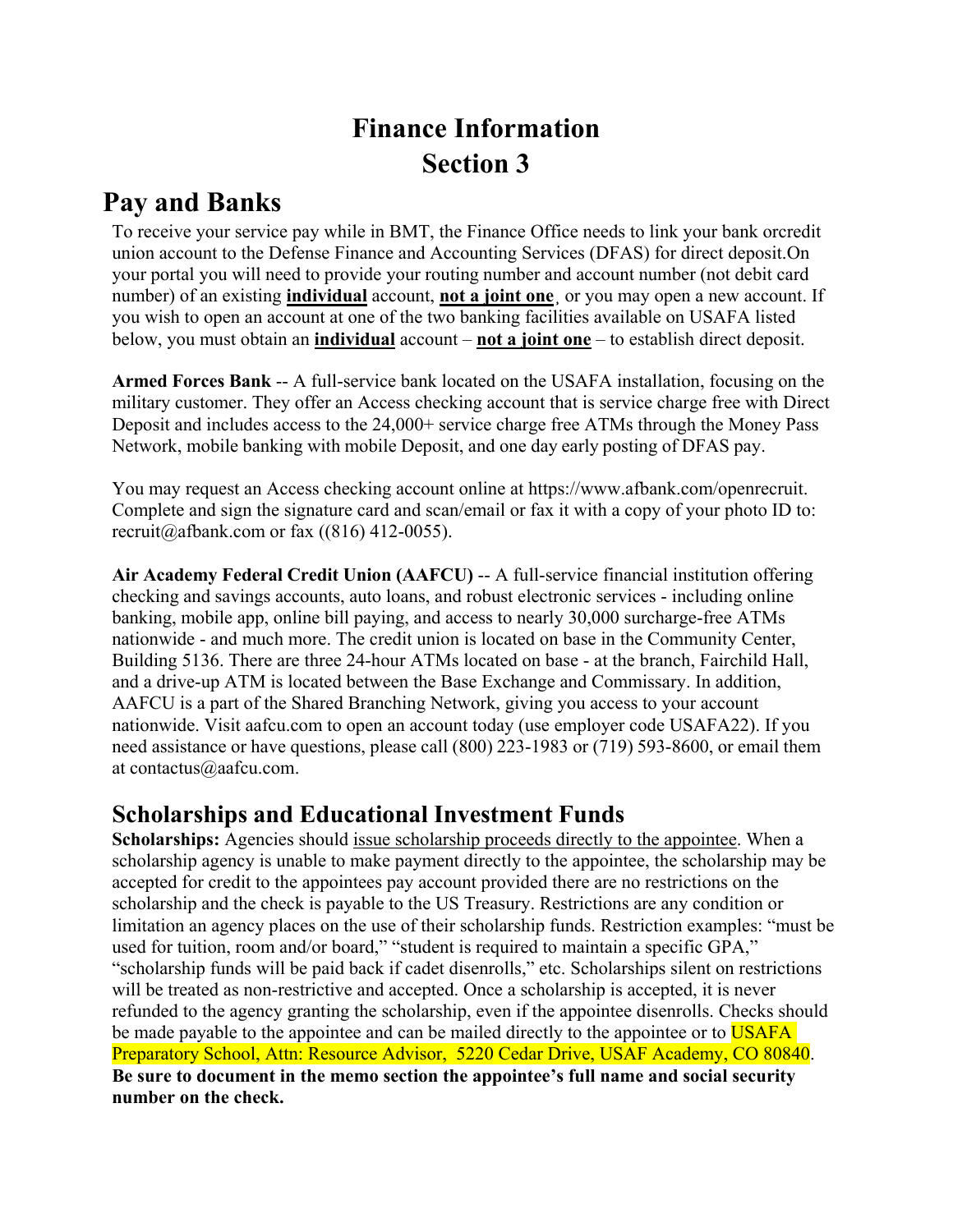### **Social Security**

Your parents or guardians may have questions concerning the income tax consequences of your pay and allowances. This section will furnish them with that information of both **your** tax return and **their** return for 2022. This information is based on the tax law and current rulings of treasury officials. However, it is informative only and should not be considered as necessarily reflecting the official position of the Internal Revenue Service (IRS).

### **Federal Income Tax**

Federal and State tax withholding will be started at the filing status of single with one exemption. The state of legal residence will be automatically input based on the home of record on file for the student. Appointees may change their state for tax withholding at any time by completing a State of Legal Residence Declaration in the online MyPay application.

Once you become an Airmen at USAFAPS, **you are a member of the active military,** and are no longer dependent upon your parents for support. You filing status will be considered "Single," meaning you support yourself. (See IRS Publication 17). However, since prior to arriving, you were probably a dependent of your parents for half of the year before you entered the Preparatory School, you may possibly be claimed as a dependent on their return for that year. To claim you as an income tax exemption your parents must have contributed more than half of your total support for the year. "More than half of support" refers to dollar value, and not to the length of time support was given.

Questions: Income tax assistance will be available through USAFA/JA, located in Harmon Hall, telephone (719) 333- 3940.

# **Tax Withholding**

Appointees attending the Preparatory School are excluded from receiving Social Security benefits. Current Social Security regulations state, "Cadets and Midshipmen of the service academies are in the same situation as military personnel attending schools operated by the Armed Forces such as officer candidate schools, electronic schools, etc. They are considered to be on active duty in the armed forces while they are attending the academies and are, therefore, employees of the United States. They are entitled to basic pay at a monthly rate specified by law and are required to complete the courses of instruction at the academies." If you are a recipient of Social Security benefits, you must notify your local Social Security Office that you have accepted an appointment to the United States Air Force Academy Preparatory School and will be entering with the USAFA Class of 2027 on 08 July 2022.

### **Personal Debt**

It is highly recommended all personal debts be settled before your arrival at USAFAPS.

# **E-Z Pay Card**

Upon arrival to the Preparatory School, all cadet candidates will be issued an E-Z Pay Card, as an advance, to purchase required school books and required school supplies ( $\sim$  \$1600-\$1800). This card will be paid off through deductions from the cadet candidates' pay. **If a cadet candidate leaves the Prep School prior to paying off this debt, he/she will still be required to pay.**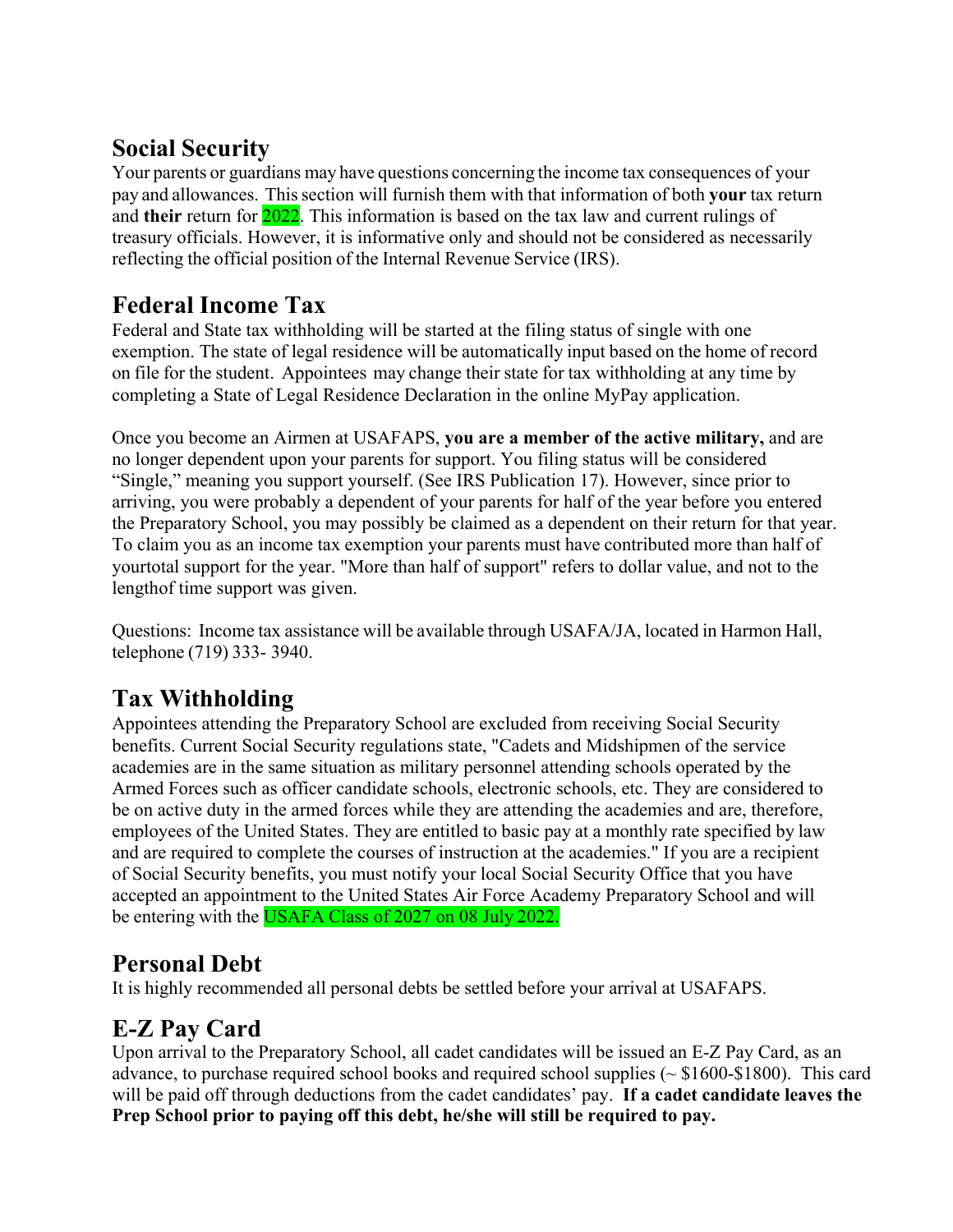# **Admissions Information Section 4**

Your appointment is conditional upon continued academic and physical excellence, as well as maintaining a high level of moral character. If between submission of your final qualifying Air Force Academy Preparatory School documents and taking the Oath of Enlistment, you are arrested, convicted or fined for any offense; fail a college or high school class; are suspended or expelled from school; become sick, injured, or have surgery; or use prohibited substances (including possession or use of marijuana in places where it is legal), you must immediately contact the Admissions Office at USAFA/RRS, 2304 Cadet Drive, Suite 2300, USAF Academy CO 80840-5025, Telephone (800) 443-9266. Failure to do so may result in refused admission, adverse action, and/or disenrollment.

### **Accepting Your Appointment**

Please continue reading through this packet and pay special attention to what you need to complete prior to arriving at the Preparatory School, as well as the checklists. These items will ensure there is no delay or non-entry into the Preparatory School. Also, be sure to acknowledge (on-line) your "all-in" commitment statement.

### **Declining After Accepting Appointment**

If you would like to decline after previously accepting your appointment, please notify the Admissions Office as soon as possible to allow us time to offer your appointment to another candidate. Refer to your portal for your Admissions Counselor's direct contact information, or call (800) 443-9266. We wish you luck in your future endeavors.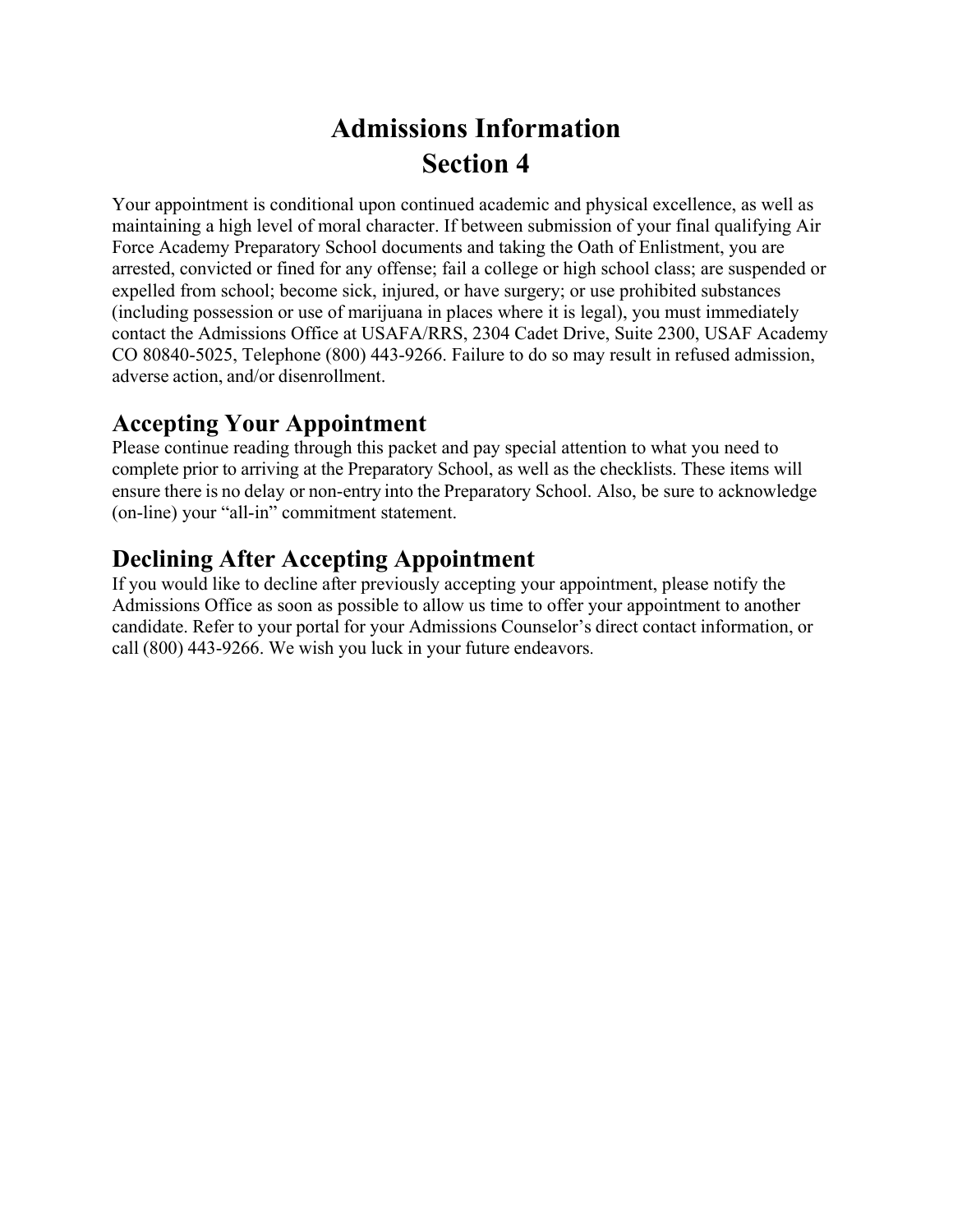# **Basic Military Training (BMT) Section 5**

Your first challenge is Basic Military Training. BMT is a requirement for all members attending the Preparatory School. It is programmed for 21 days, with demanding 24-hour, 7-days per week operations. Some activities are conducted outside the standard training day schedule, typically in the evening and on the weekend. BMT will prepare you with the fundamentals of Air Force life through a transformational process with a deliberate and objective-based training such as behavioral and military skills development, drilland ceremony, military courtesies, and life management skills.

You need to be in the best possible physical condition when you arrive. BMT will test your physical capabilities and keep in mind that your physical conditioning will now take place at 6,890 feet above sea level. Even a moderate training program can be demanding at this elevation. However, if you achieve a high level of fitness prior to arrival, you can expect significantly greater success during BMT. Try to develop a sleeping habit of both going to bed early and rising early, and plan to arrive at the Preparatory School well rested. BMT will also test your mental capabilities as you begin the transition from a civilian into a highly disciplined, physically fit Airman that will indoctrinate you into the rigorous military lifestyle of the profession of arms**.**

Prepare to be pushed beyond what you think your limits are and expect to succeed—you will face intellectual and physical challenges. It will be in your best interest to show up in shape and ready to undertake this challenge.

#### **\*\*Family and Friends are not authorized to stay during BMT\*\***

You'll be assigned to one of three Squadrons. Your Air Officer Commanding, Academy Military Trainers, Military Training Instructors, and Cadet Cadre will teach you military discipline, dress and appearance, room standards, wingman principles, self-discipline, drill and ceremony movements, and healthy lifestyle objectives. You will also learn Air Force heritage and regulations, as well as how to live by the Core Values. You will continually experience rigorous discipline and the need for attention to detail, punctuality, and orders from cadre. Note: Some cadre members may be the same age or sometimes younger than you and this may be difficult at first, but the cadre have the authority and responsibility to train and discipline you as a new trainee.

### **Military Bearing, Customs & Courtesies**

All basic trainees must stand at attention and address all staff members and Cadet Cadre as "Sir" or "Ma'am." You, in turn, will be addressed as "Trainee" with your last name (e.g. Trainee Smith).

### **Daily Schedule**

The daily schedule during Basic Military Training will enable you to exercise effective use of time management. Each day is filled with scheduled training activities. For a short time, just before lights out, you may study, write letters, journal, or prepare for the next day's training. Adequate time is allowed for sleep, meals, breaks, and religious worship.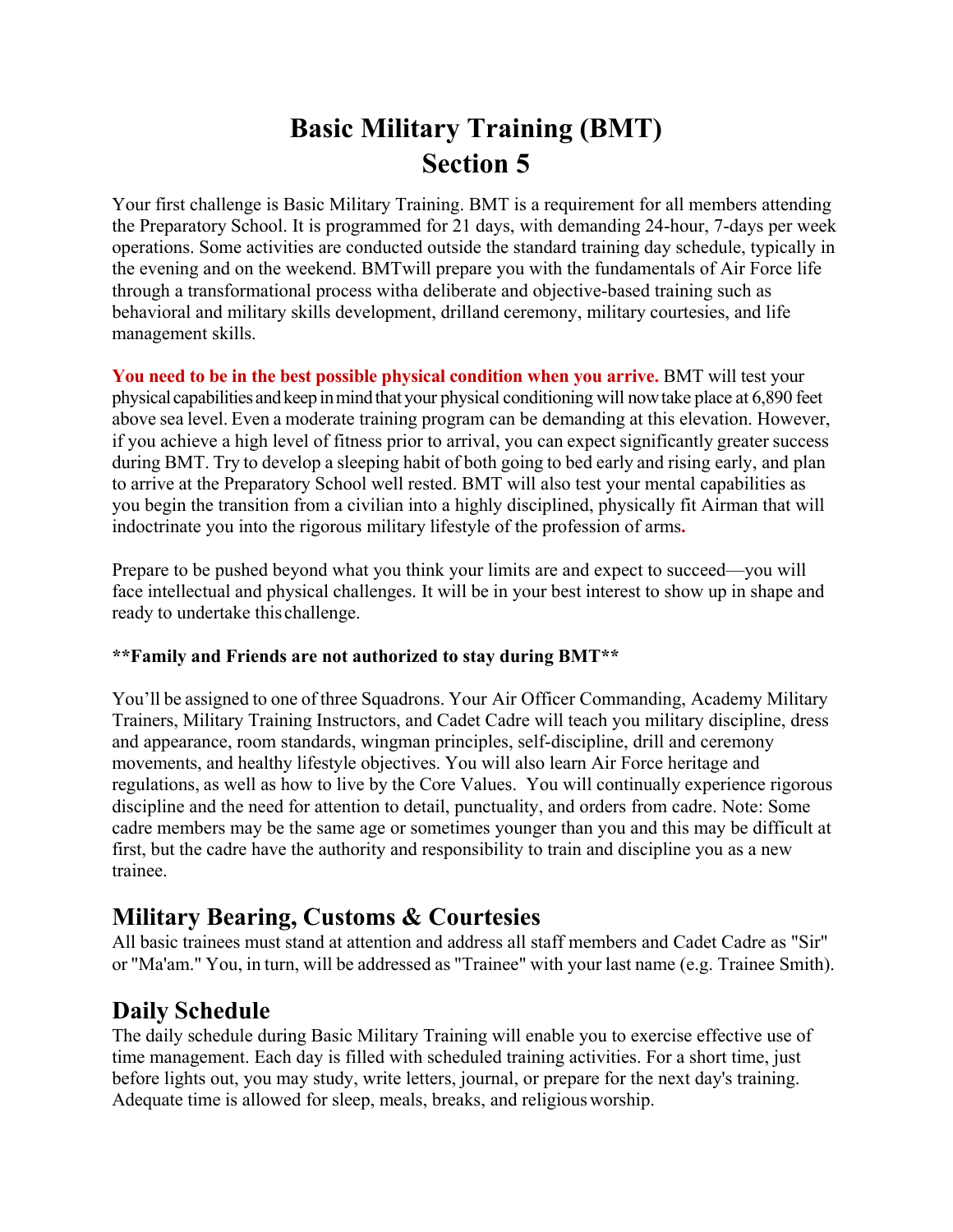### **Uniform Wear.**

During most of BMT, you'll wear the Operational Camouflage Pattern (OCP) uniform for military training, and physical training uniform (PTU) for exercising and intramural sports competition. As a Basic Trainee, you are not allowed to wear civilian clothes.

# **Appearance Standards**

**MALES –** Males will be required to arrive on I-Day with a military haircut. An example of the proper haircut is shown below. Hair should be a natural color, no extreme colors are authorized (blue/green, etc.). More guidance will be provided through Zoom/Teams/Facebook Live discussions prior to I-Day.



\*\*Males will need to shave prior to in-processing, to include mustaches.

#### **DO NOT SHOW UP LIKE THIS**





**FEMALES** – Below is the Preparatory School guidance covering Dress & Appearance. Female Cadet-Candidates will be instructed on proper display of hair. Note: Guidance is subject to change.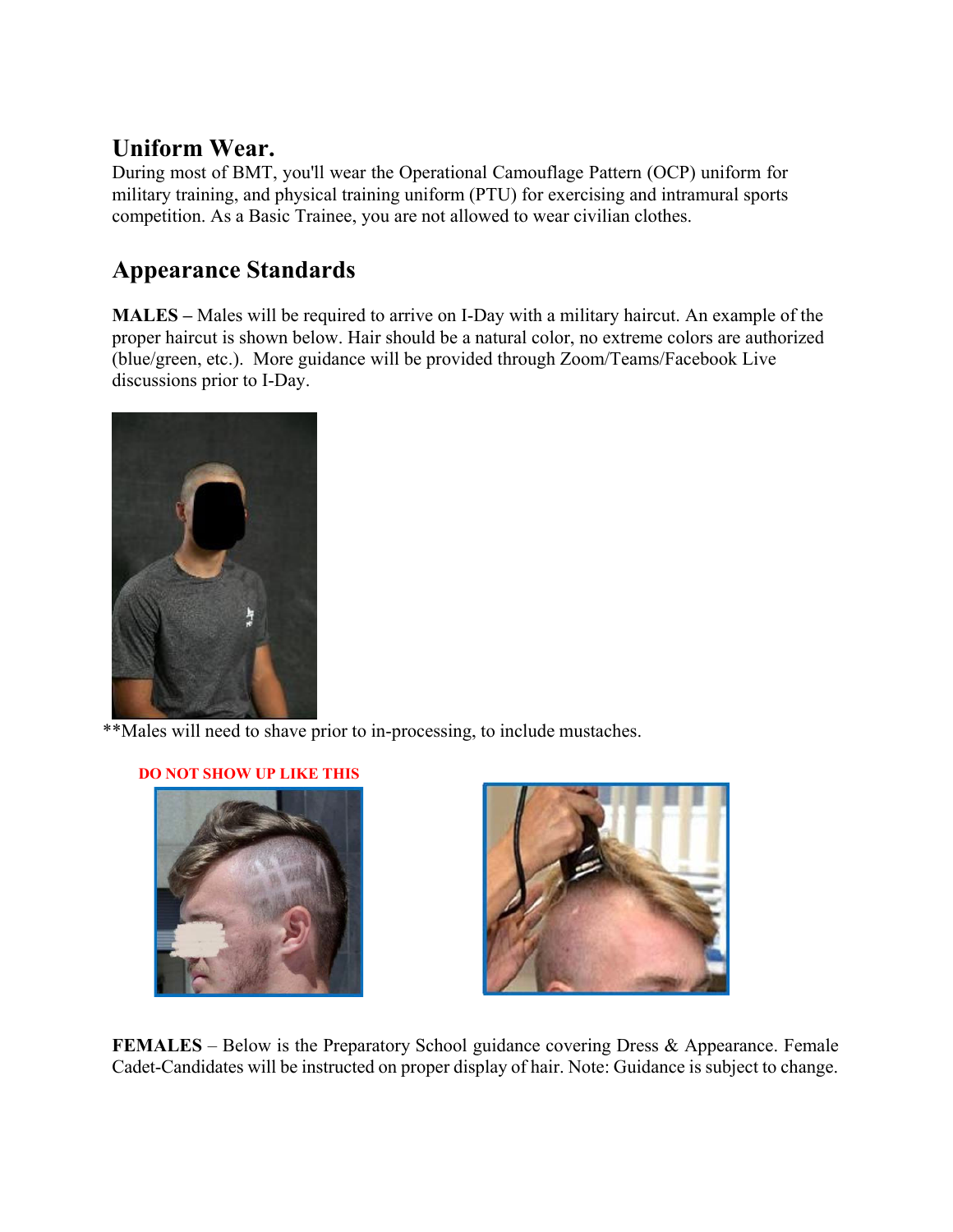The standards are: clean, well-groomed, and present a professional appearance. Hair color mustbe a natural color, no extreme colors (blue, green, etc.). All female basic trainees' hair will be pinnedup in a manner that prevents loose ends from extending upward on the head. For example, when using a clip or hairpins, hair will not present the appearance of a rooster tail. When hair is in a bun, the bun must be a single bun; no wider than the width of the head and all loose ends must be tucked in and secured. Furthermore, hair will not extend beyond the bottom of their collars when pinned up.

To ensure females can meet these standards, permanent party members will be present on in-processing day to provide corrections to these standards. If unable to meet these standards, permanent party members will ensure females receive a single-length, chin-length cut to ensure they are within standards.



It is highly encouraged that all appointees arrive on in-processing day meeting standards; however, if they are unable to meet standards, a haircut will be provided.

### **Tattoos/Brands/Body Markings**

For purposes of this instruction, a tattoo is defined as a picture, design, or marking made on the skin or other areas of the body by staining it with an indelible dye, or by any other method, including pictures, designs, or markings only detectible or visible under certain conditions (such as ultraviolet or invisible ink tattoos). A brand is defined as a picture, design, or other marking that is burned into the skin or other areas of the body. Body markings are defined as pictures, designs, or other markings as a result of using means other than burning to permanently scar or mark the skin.

Tattoos/brands/body markings with unauthorized content that are prejudicial to good order and discipline, or the content is of a nature that tends to bring discredit upon the Air Force, are prohibited whether in or out of uniform. Airmen may not cover up tattoos, brands, and/or body markings with bandages or make up to comply with unauthorized content tatoo policy.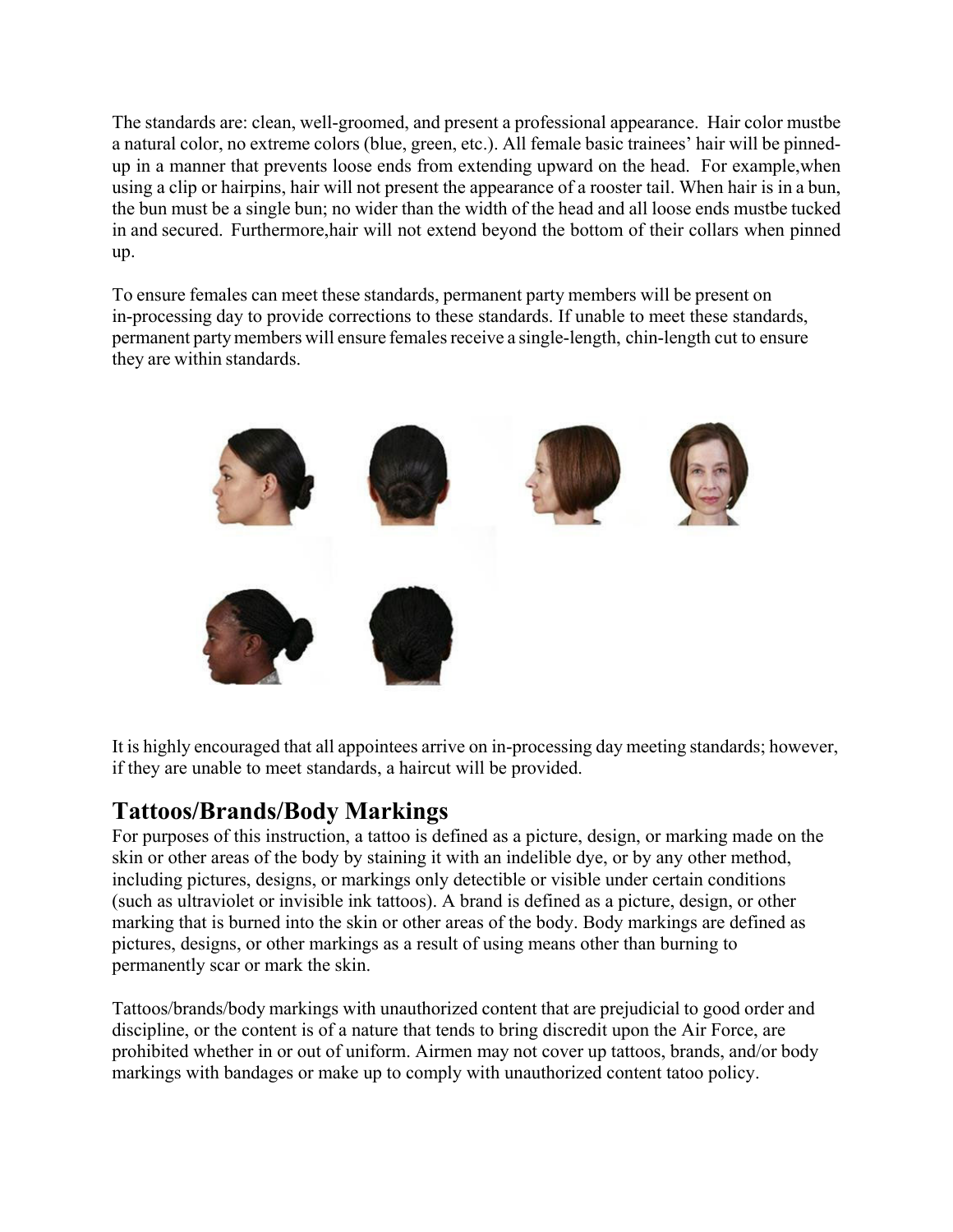Tattoos/brands/body markings anywhere on the body that are obscene, commonly associated with gangs, extremist, and supremacist organizations, or that advocate sexual, racial, ethnic, or religious discrimination are prohibited in and out of uniform.

- o Obscene tattoos/brands/body markings are grossly offensive to modesty, decency, or propriety.
- o Extremist tattoos/brands/body markings are those affiliated with, depicting, or symbolizing extremist philosophies, organizations, or activities.
- o Sexually discriminative tattoos/brands/body markings are those that advocate a philosophy that degrades or demeans a person based on gender.
- o Racially discriminative tattoos/brands/body markings are those that advocate a philosophy that degrades or demeans a person based on race, ethnicity, or national origin.

Initial accessions must disclose any tattoos or brands not meeting the above criteria and receive appropriate Air Force Component Recruiting Service review (AFRS, AFRCRS, and ANG) to determine eligibility when questionable for appointment. Complete removal or alteration of unauthorized content and/or excessive tattoos/brands/body markings is otherwise required prior to being accepted in the Air Force.

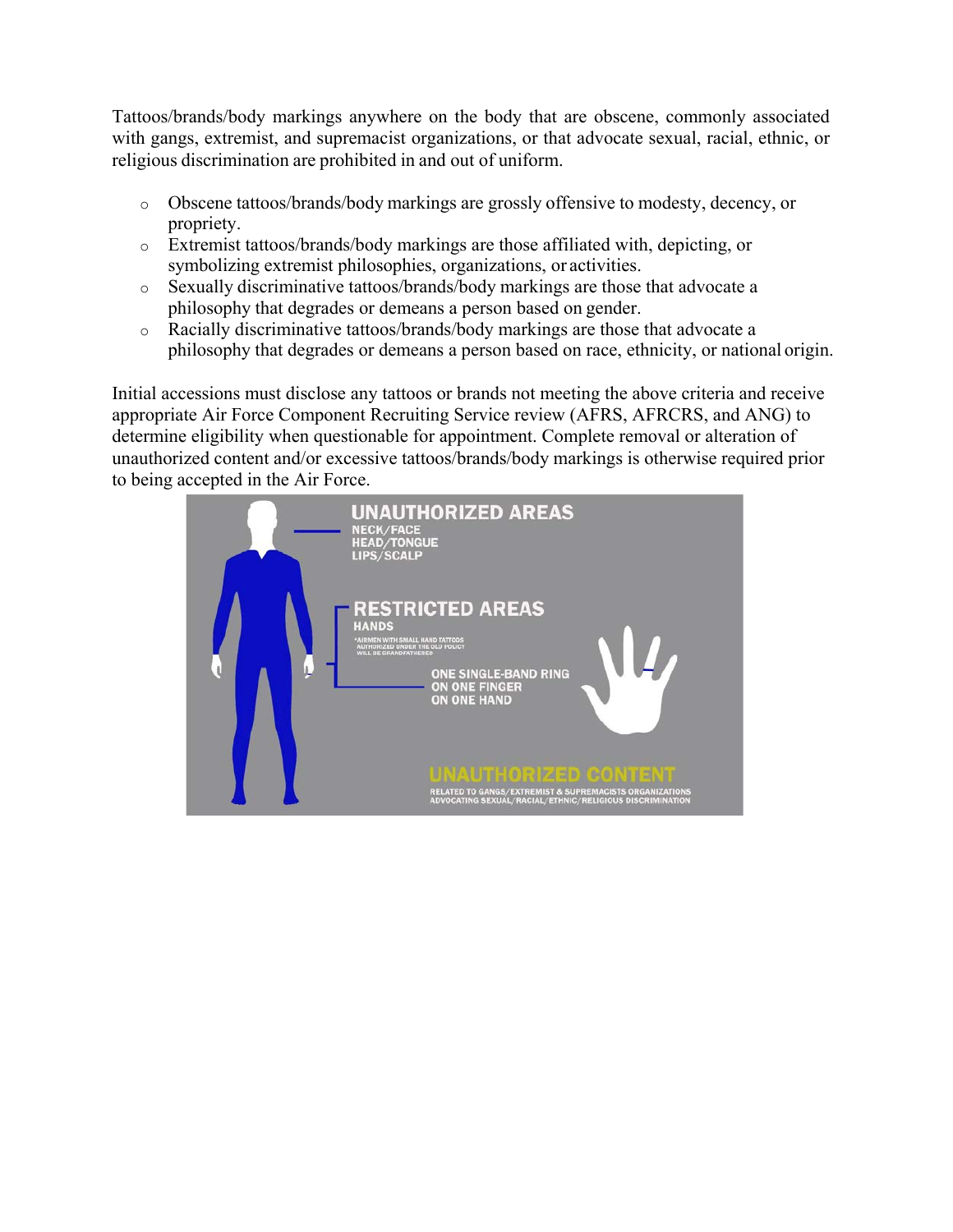# **Preparing for Basic Military Training Section 6**

### **Strength and Conditioning**

We recommend you use a combination of two weight workouts and one circuit workout each week for strength training. If you don't have access to the necessary weight equipment, three circuit workouts a week will still prepare you for the physical rigors of BMT. Space out the recommended workouts evenly across the week by allowing a day between each of the strength workouts (i.e., Mon/Wed/Fri or Tue/Thu/Sat). Minimize the number of times you do both a strength and endurance workout on the same day. On days you do double-up workouts, do the endurance workout after the strength workout (or do it later in the day).

| <b>MON</b> | <b>TUE</b> | WED THU |     | <b>FRI</b> | <b>SAT</b> | <b>SUN</b> |
|------------|------------|---------|-----|------------|------------|------------|
|            |            |         |     |            |            |            |
|            |            |         |     |            |            |            |
| Weights    |            | Circuit |     | Weights    |            | Rest       |
| Run*       | Run        |         | Run | $Run*$     | Run        |            |

\*If running less than 5 days per week, avoid doubling up running and strength training on the same day.

Be sure to warm up properly before your workout. You will need to exert yourself during your workouts to improve, but "*train don't strain*". If the weight workout is too strenuous, do everything with a lesser weight and progress to the heavier weights as you get stronger. Conversely, if portions of the program are too easy for you, use heavier weights. As a rule of thumb, use a weight that barely allows you to finish the last one or two repetitions in each set.

**Weight Program:** Mon – Wed – Fri or Tue – Thu – Sat

**Warm-up:** Combination of dynamic stretches and calisthenics, to include Jumping Jacks (30 seconds); Alternate toe touch (10 repetitions each); Push-ups (10 repetitions), Sit-ups (25 repetitions); Butt Kicks (30 second); High Knees (30 seconds); Jog, Jump Rope or Bike (5 minutes)

#### **Weight Workout**

| <b>Muscle Group</b> | <b>Exercise</b>                                                                     |
|---------------------|-------------------------------------------------------------------------------------|
| Quads               | Squats, Leg Press                                                                   |
| Hamstring           | Hamstring Curls                                                                     |
| Chest               | Bench Press, Incline Press, Dumbbell Flies                                          |
| Abs                 | Sit-ups, V-ups, Leg Raises, Incline Sit-ups,<br>Flutter kicks, 6-inch Hold Crunches |
| Calves              | <b>Standing Calf Raises, Seated Calf Raises</b>                                     |
| Back                | Lat Pull Downs, Bent Rows or Cable Rows                                             |
| <b>Biceps</b>       | <b>Bicep Curls</b>                                                                  |
| Triceps             | <b>Triceps Push Downs</b>                                                           |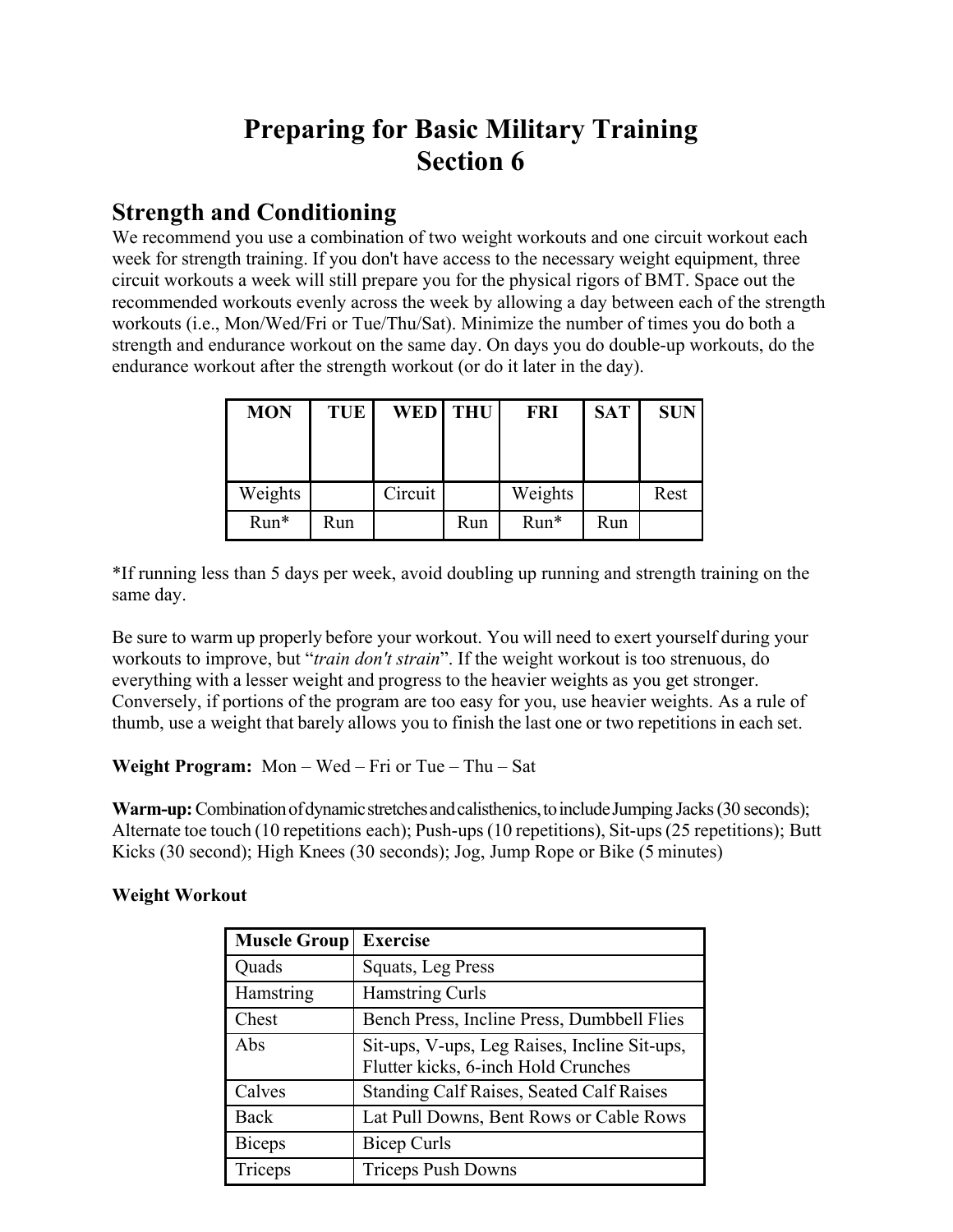NOTE: Each day, select one exercise from each muscle group (alternate the exercises from day-to-day). Do exercises in the above listed order (Quads first and Triceps last). Sets: do three sets of each exercise. Reps: Upper Body (8-10 reps per set); Lower Body (12-15 reps per set).

#### **Circuit Workout**

| Pull-ups (palms away) | as many as possible in 1 minute   |
|-----------------------|-----------------------------------|
| Push-ups              | as many as possible in 1 minute   |
| Sit-ups (bent knee)   | as many as possible in 1 minute   |
| Bar Dips/Bench Dips   | as many as possible in 30 seconds |

Note: Do the above exercises as a circuit three times with a 1-minute rest interval between each exercise.

For example, you have 1 minute to do as many pull-ups as you can, rest for 1 minute. At the 2 minute (2:00) point, begin push-ups for 1 minute, rest for 1 minute. At the 4:00 point, begin situps for 1 minute, rest for 1 minute. Bar dips begin at the 6:00 point and the first set of four exercises will be done at the 6:30 point. Take an extra minute between sets and start the second set at the 8:30point. The third set will begin at the 17:00point.

Dips can be done between two tables if necessary. Start with one hand on each table separated by your shoulder width. Elbows are straight in full-arm-extension position. Bend elbows and lower chest to table height then lift your body to the straight-arm position. This completes one dip. You may also use a bench with your legs straight in front of you, feet on the floor. Repeat as many times as possible in allowed time.

If you have questions, your high school physical education teacher might be able to assist you with your workouts. We recommend you ask for advice on fitting our program to your needs.

### **Endurance**

The most difficult physiological adjustment you will make at the Preparatory School will be associated with endurance requirements at the 6,890 foot elevation. During BMT, there is a great deal of running in formation. In addition, you will be required to take the Aerobic Fitness Test (AFT), which is a mile and a half run, and the 15 minute Physical Fitness Test (PFT), which includes pull-ups, a long jump, sit-ups, push-ups, and a 600 yard run. Past experience has shown those who have participated in good conditioning programs prior to coming to the Preparatory School had little problem keeping up while running in formation.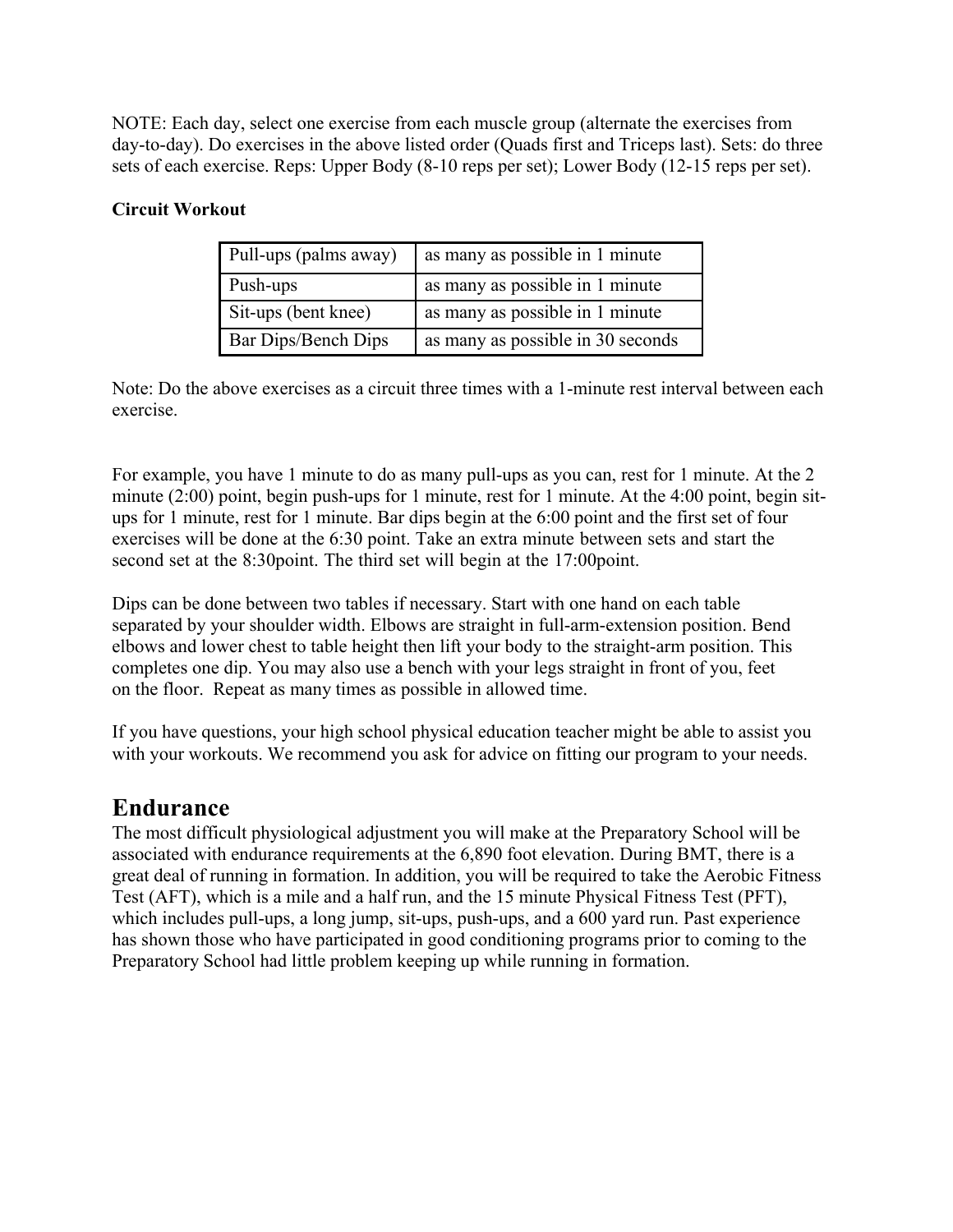| Week | <b>Distance</b><br>(miles) | <b>Men's Goal</b><br>Time (min:sec) | <b>Women's Goal</b><br>Time (min:sec) | <b>Times</b> per<br>Week |
|------|----------------------------|-------------------------------------|---------------------------------------|--------------------------|
|      |                            | 7:00                                | 8:00                                  |                          |
| 2    | 2                          | 14:00                               | 16:00                                 | 3                        |
| 3    | $\overline{2}$             | 14:00                               | 16:00                                 |                          |
| 4    | 3                          | 21:00                               | 24:00                                 | 3                        |
| 5    | 3                          | 21:00                               | 24:00                                 |                          |
| 6    | 3.5                        | 24:30                               | 28:00                                 |                          |
| 7    | 3.5                        | 24:30                               | 28:00                                 | 5                        |
| 8    |                            | 28:00                               | 32:00                                 |                          |

To meet these requirements, you should develop a running program similar to the following:

The two most common physical problems during BMT are blisters and shin splints. Often blisters and shin splints are the result of inconsistent or poorly planned training. Start eight weeks before BMT, progress smartly to avoid blisters and injuries, and seek medical assistance to correct problems prior to in-processing.

If you are not accustomed to running, avoid running on concrete or asphalt in the first two weeks; run on softer surfaces (a track, grass, or dirt). Use a good pair of running shoes exclusively for the first two weeks of running workouts. Beginning in the third and fourth weeks, start running 1 mile of recommended distance in combat boots (a pair is issued during inprocessing) twice a week. For the final four weeks, progress to 2 miles of the recommended distance with the boots on alternating running days. If your feet and legs are conditioned when you arrive at the Preparatory School, your chances of foot injury (blisters, shin splints, stress fractures, etc.) are greatly reduced. Once again, your high school physical education department should be able to help you tailor a program to your individual needs.

**You've Got This!** The challenges begin in BMT and continue throughout the academic year. Meeting those challenges requires dedication, sacrifice, stamina, and courage. It is normal for almost everyone to get "cold feet" at the early stages of this challenging milestone in your military career and impulsively want to quit. Attitude and effort are the keys to your success. We believe it is best for you to not make an impulsive decision regarding this opportunity that could have a tremendous impact on your life. Disenrollment and departure from USAFA Preparatory School will only be allowed during the BMT program for medical reasons or extreme circumstances requiring the Commander's approval.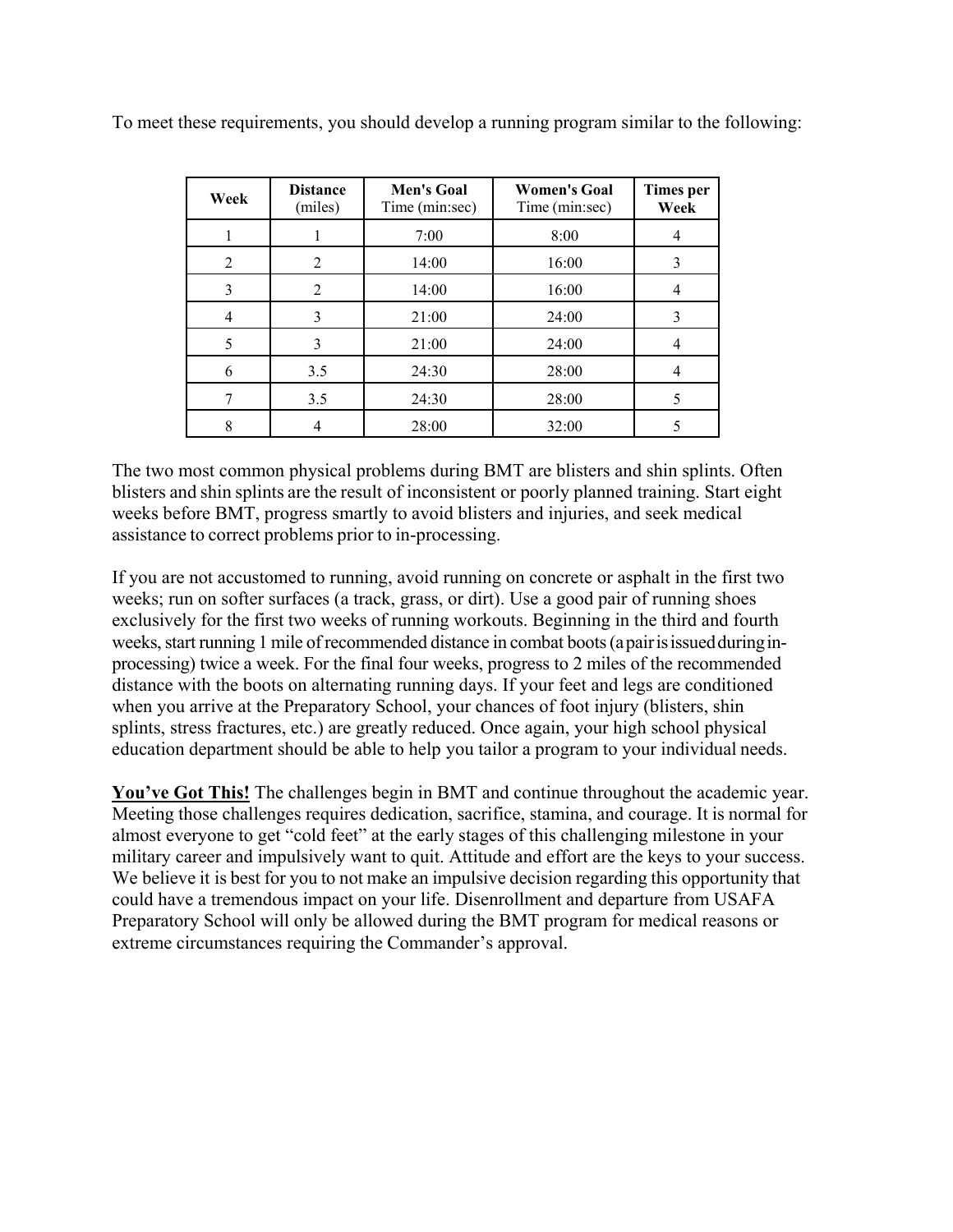# **What to bring**

**You MUST hand carry all of the following original personal documents that apply: birth**  certificate; naturalization certificate; certificate of citizenship; passport(s) (both US & foreign); or report of birth abroad of U.S. citizen. We will check proof of citizenship documentation at the start of in-processing. **If you do not have proper proof of citizenship you may be sent home**. Also, we must record your name exactly as it appears on your birth certificate. If you have had, or anticipate, a name change before arriving at the Air Force Academy Preparatory School, please contact Admissions.

Appointees should also bring all required items as specified in these instructions or as supplemented on the website. Appointees who arrive without all the required items, will further delay their time spent in-processing.

#### **In order to successfully in-process, you must bring with you the following items:**

- Social Security Card
- Completed SF Form 86, *Questionnaire for National Security*
- Contact Information for immediate family members
- Birth Certificate or naturalization certificate (original or certified copy)
- Certificate of Citizenship
- Passport (if applicable)
- Foreign Passport (if applicable)
- SF 240 (if applicable)
- Driver's license or state ID
- Civil Air Patrol certificates and any JROTC certificates (if applicable)
- Eagle Scout/Gold Award documentation
- Attachment 1 USAFAPS In-processing Checklist
	- o Print a separate copy for yourself as well as a blank one to send with your packet. Use this to check off each item.
- Attachment 2 Authorization to Own/Maintain a Motor Vehicle (If applicable)
	- o Completed Privately Owned Vehicle (POV) Authorization
	- o Proof Of Insurance (If applicable)
	- o Proof of Registration (If applicable)
- Attachment 3 Completed Pre-Existing Relationship Documentation (If applicable)
- Attachment 4 Completed Food Allergies
- Attachment 5 Completed Prior Enlisted Guard and Reserve Point of Contact Form (If applicable)
- Attachment 6 Immediate Family Member Information
- Attachment 7 All In Memorandum
- Approved Medications (If applicable)
- X-Rays (If applicable)
- Eye Glasses (If applicable)
- Orthodontic Retainers (If applicable)
- Expenses (See your appointment booklet for requirements)
	- o Copy of Airline Ticket and Receipt
	- o Mileage
		- From home to local Airport (Print out google map with directions)
		- If driving to COS mileage from home to USAFAPS (Print out google map with directions)
		- From COS or DEN to USAFAPS (Print out google map with directions)\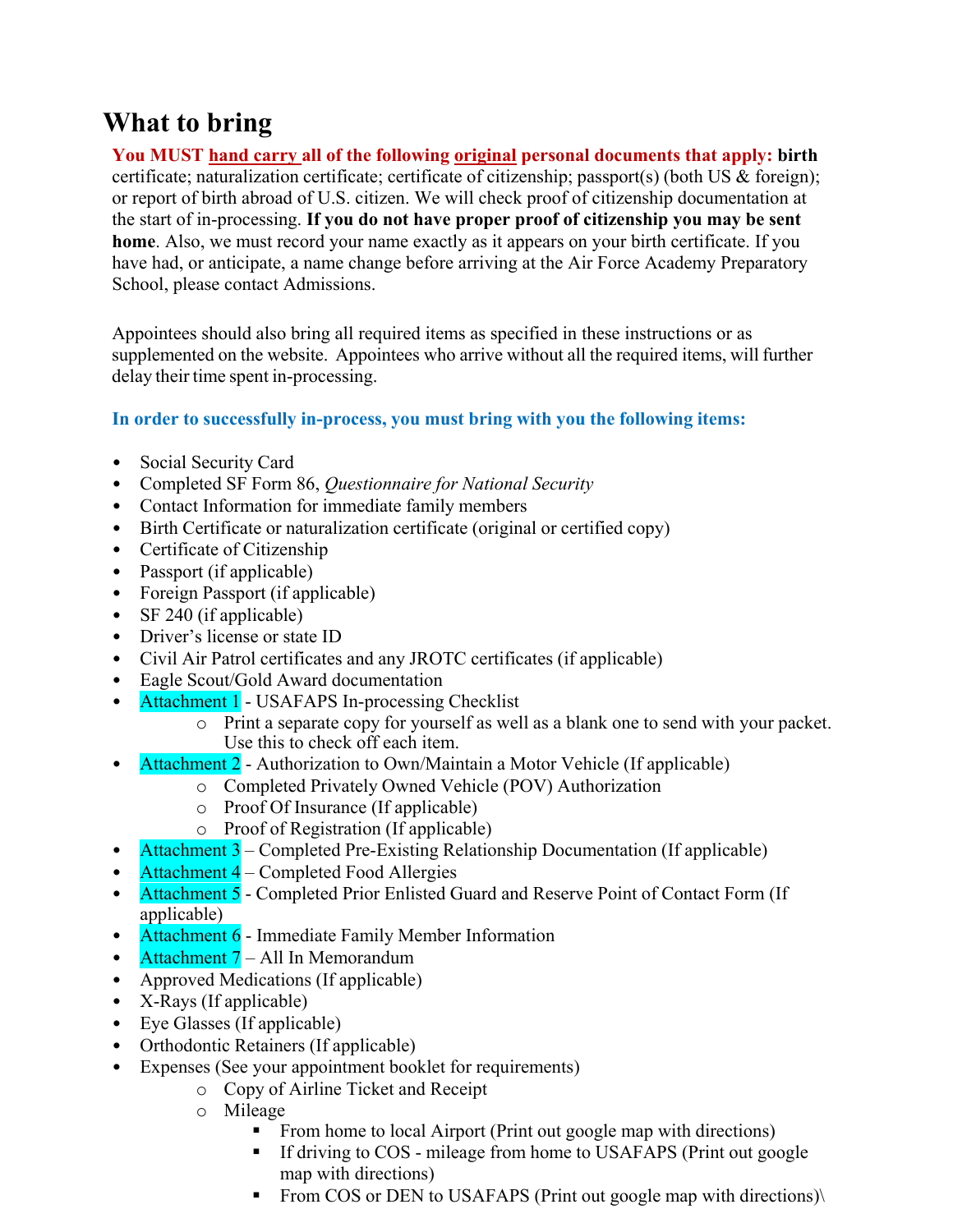- o Receipts
	- $\blacksquare$  Hotel (night before in-processing)
	- **Meals (when travelling the day before and day of in-processing)**
- Medical and dental records
	- o Prior enlisted only

The military requires all trainees to set up a direct deposit account and bring a cash/debit card in case of unforeseen travel delays or pay issues after arrival to BMT.

#### **You must also bring with you the following banking items:**

- The name of your bank
- Your bank routing number
- Your account number
- Your ATM card (if applicable)
- Voided Check

\*\*Bring all of these items written down as you will NOT have access to your phone or a computer to login and collect information

#### **The candidate portal suggests the C/C bring hard copies of the following documents:**

- USAFA Preparatory School Appointee Spectacle & Contact Lens Prescriptions Form 2005
- Copy of immunizations already received (Certificate of Immunization form)
- Verification Form 4428 Tattoo/ Brand/Body Marking Screening (should be signed by the C/C and their ALO)
- AFAPS Acceptance/Declination Form 0-35 (If applicable)
	- $\circ$  This was only applicable if your C/C is not 18 prior to July 11, 2020, and requires signature from both C/C and parent/legal guardian
- Local Parents Club approval form (signed by both C/C and parent/legal guardian)
- USAFA Measurement form
- Concussion Completion Certificate (ImPACT Passport)
- Form 1966 Record of Military Processing Armed Forces of the United States **(On page 5 this form should be signed by parents/legal guardian with a witness for each signature)**
- Tricare Registration Data

#### **Final note:**

- In order to get on campus/base documents required include:
	- o Driver's License or Government Identification
	- o Letter of Acceptance
	- o Notification letter that you were cleared to in-process for BMT
	- o 3 Copies of your SPECIAL ORDER to Travel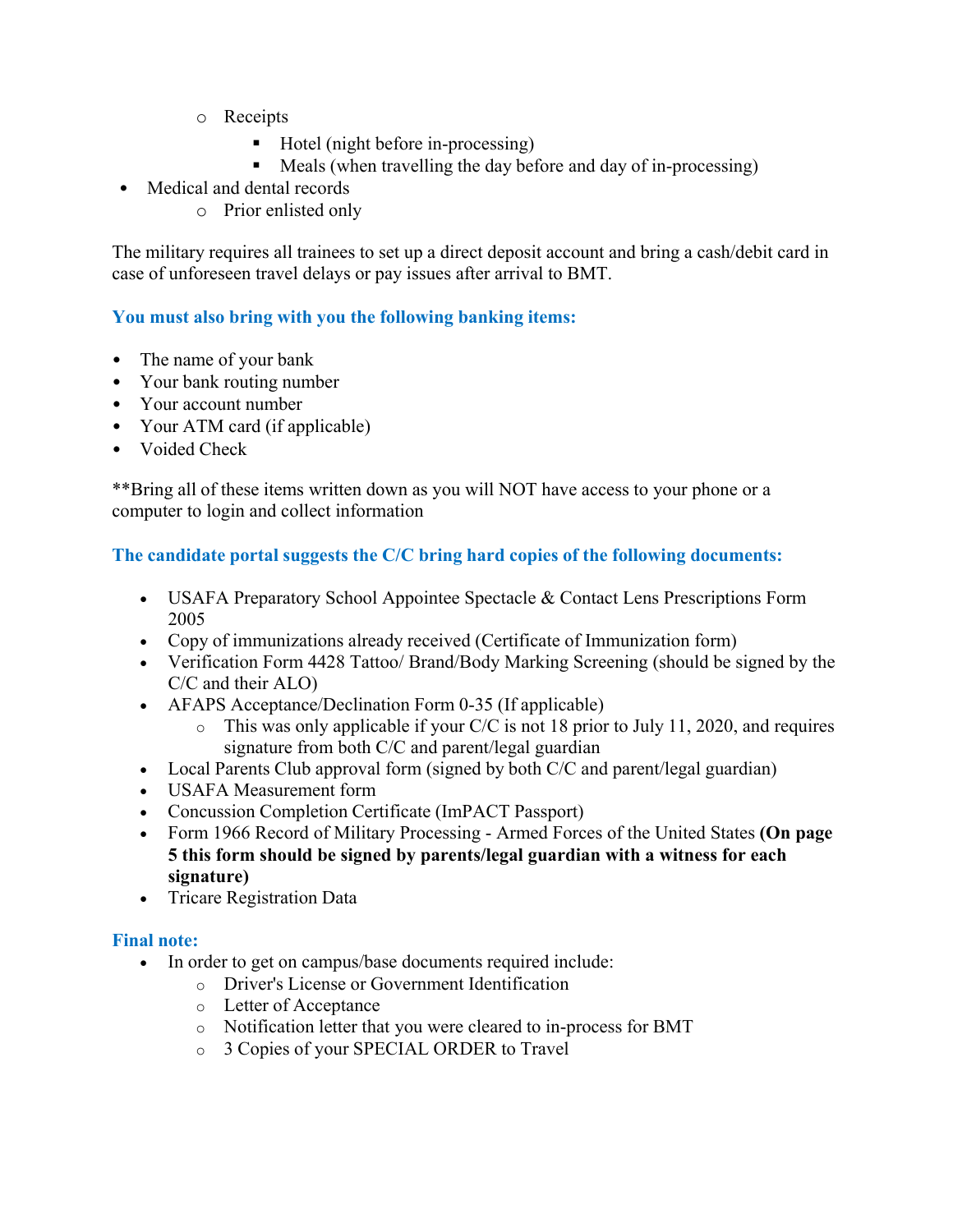Ensure clothing brought to USAFAPS is of good taste and relevant to the temperatures and climate conducive to Colorado temperatures. We advise to bring a lightweight sweater or jacket, if desired. You should wear your most comfortable walking shoes as in-processing will require approximately 15 hours of standing. Do not pack or wear anything that could be considered unprofessional or unpresentable, including ripped, torn, frayed, skintight or patched clothing, and any garments that are revealing or contain obscene, profane or lewd words or drawings. All pants will be worn in an appropriate manner and will not sag. **Baggage should be no larger than airline carry-on size**; backpacks are preferable. **Limit baggage to ONE bag; you will be carrying everything you bring ALL DAY on in-processing day. Prior Enlisted bringing uniforms may have an additional bag, you will be able to drop off your bag prior to inprocessing day.**

All prior enlisted members should bring a minimum of 2 full sets of serviceable Operational Camouflage Pattern uniforms (name tapes/rank will not be sewn down with exception of your occupational badge), including combat boots, lightweight Gore-Tex jacket and fleece. If you do not have cold weather gear, you will be issued them during in-processing, but if you leave the Preparatory School you will have to return all issued items. No other military issued items are required while at the Preparatory School. We recommend you keep your Air Force PT gear, or any other items in the event you decide to leave the Preparatory School.

Trainees will be authorized throughout the year to wear professional Husky Gear. Husky Gear consists of business casual attire that consists of an issued blue polo shirt, conservative khaki trousers/slacks, solid color socks; solid color black or brown dress shoes- heels will not exceed 1 inch in height (measured from the inside front of the heel) and will not exceed mid-range on the leg- and solid black or brown belt. The Preparatory School issues a jacket for inclement weather. It is required that you purchase khaki trousers/slacks, a belt and appropriate dress shoes upon arrival. It is recommended that mid-height dress shoes be purchased for better tolerance to the elements.



Authorized examples

#### NOT Authorized

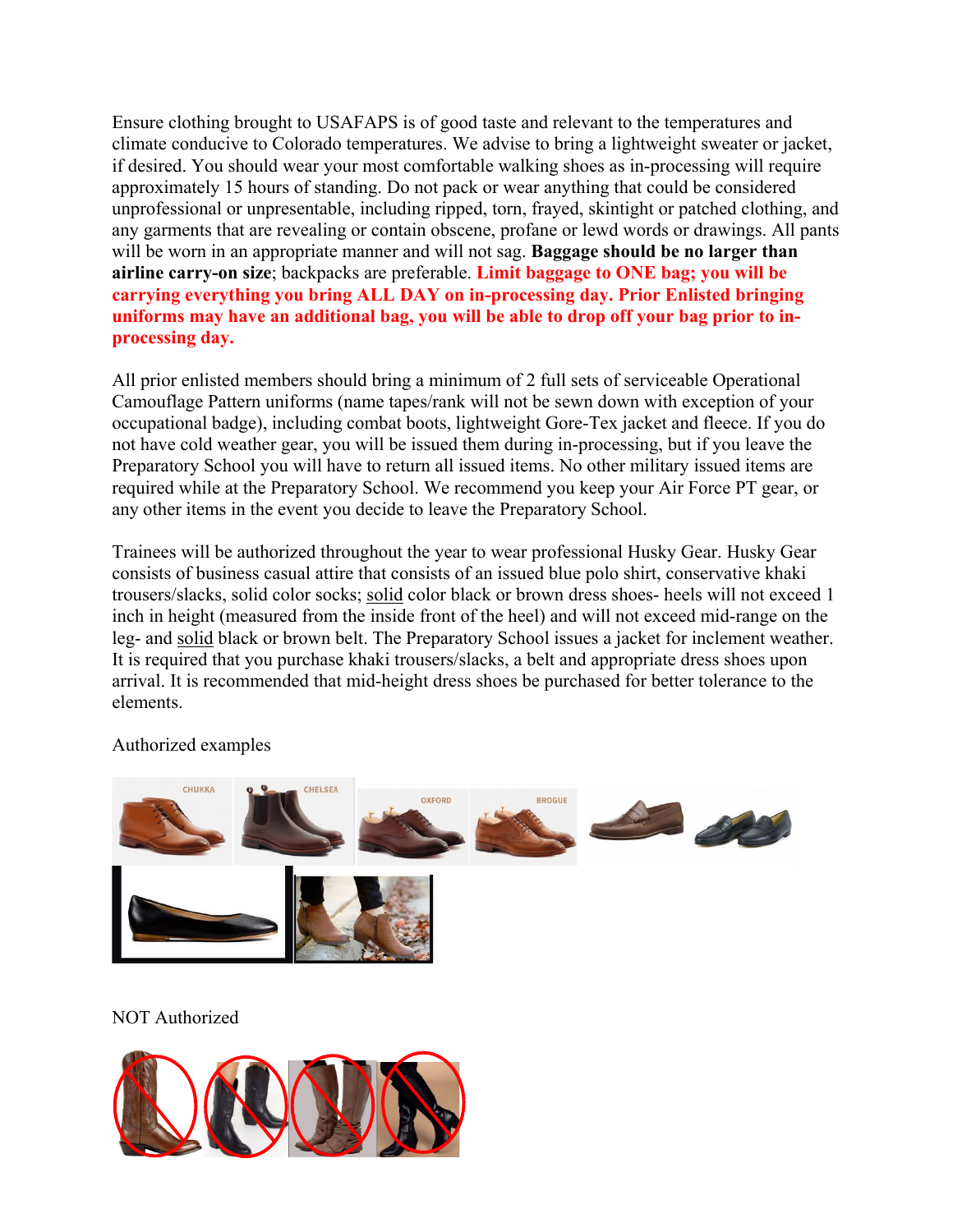It is also required you bring the following personal items:

- Civilian eyeglasses (if needed; with hard case and current prescription)
- Eight pairs of athletic and active underwear (boxers or briefs) (male)
- Eight pairs of athletic and active underwear (non-thong-style) (female)
- Five high impact support sports bras (black, white, gray, brown) with small logos or branding (female)
- Three pairs of compression shorts, dark blue or black (male/female)
- Running shoes (please break them in prior to basic)
- One-piece conservative bathing suit
	- Optional: Swim cap and goggles (there will be a swim assessment during BMT)
- Deodorant (45 day supply)
- Shampoo and/or Conditioner (45 day supply)
- Body wash or soap/container (45 day supply)
- Toothbrush and toothpaste (45 day supply)
- Hair ties and hairpins/clips that match your natural hair color
- Shaving cream and razors (45 day supply)
- Feminine Hygiene products (45 day supply of preferred brand)
- Hair Gel/Hair Spray (for female Airmen to meet and maintain required hair standards)
- Graphing calculator

Prep School staff use TI-84s, but any other brand graphing calculator you're familiar with is acceptable. Some high-performance calculators (including, but not limited to TI-89, TI-INSPIRE, HP Prime, etc) are not authorized.

**Every cadet candidate must have a graphing calculator by Parent's Weekend.** 

Optional Personal items are highly encouraged:

• Basic watch. Smart watches not authorized.

# **What Not to Bring**

The items below should not be included when packing for Basic Military Training:

- Cigarettes or tobacco of any kind (including e-cigarettes)
- Over-the-counter medications/vitamins/supplements
- Expensive jewelry (body jewelry should be removed before arriving.)
- Food, candy, beverages or supplements
- Magazines
- Items containing alcohol (e.g. face wash, mouthwash)
- Acrylic/Gel/Dipped nails
- Electric face exfoliators
- Inappropriate/obscene pictures or viewing materials
- Weapons of any kind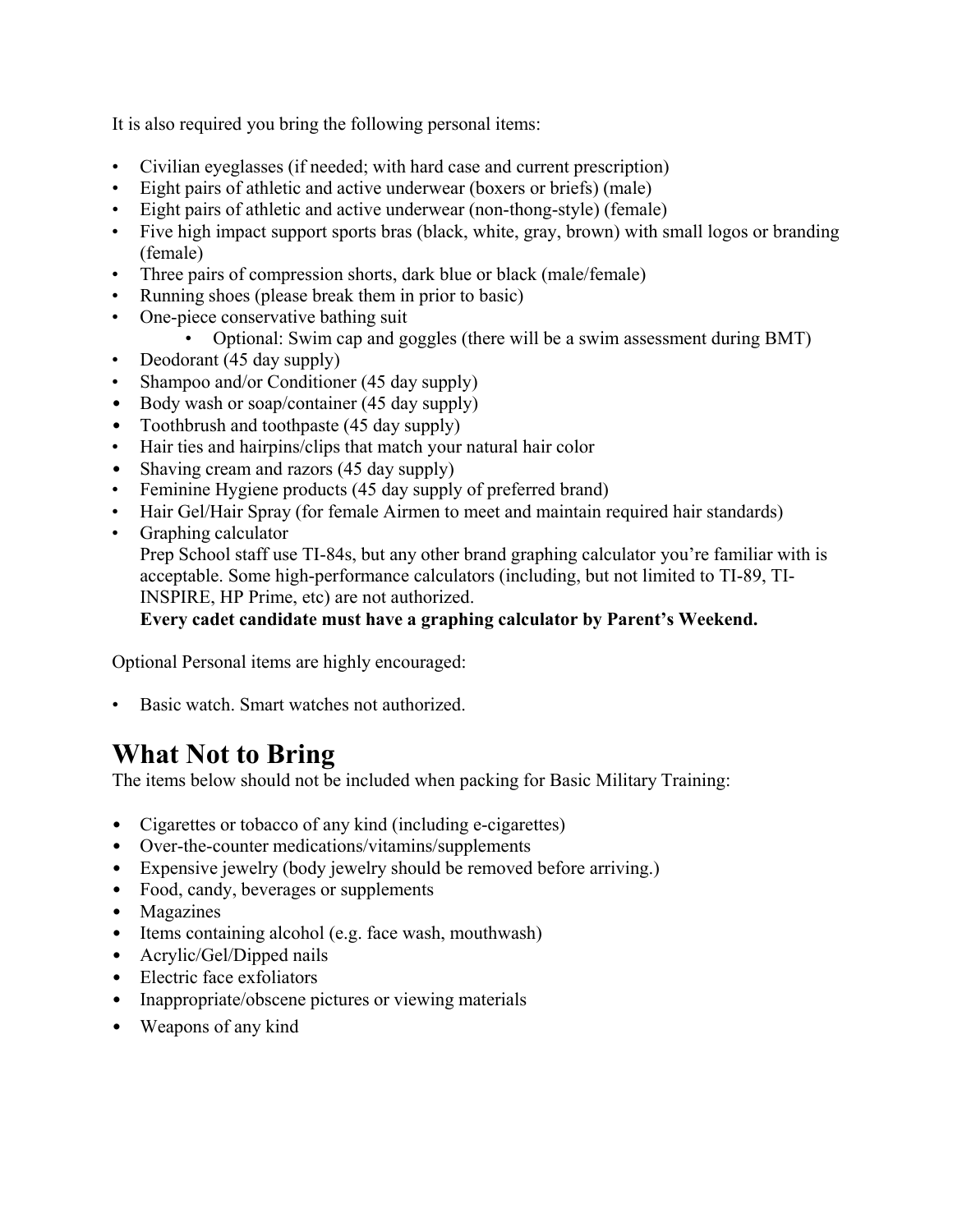# **Beyond Basic Military Training Section 7**

### **Academics**

The academic year begins in August and ends in May. During this time, you will have a busy schedule of classes, study periods, military training, and athletic participation. You will follow a schedule of calls with some evening military activities and additional training on select weekends. Most of your time will be devoted to studying in your room or in the library. While many Airmen find there is not enough time during the day to complete all their assignments and fulfill all their responsibilities, all come to appreciate that time management and prioritization are two skills key to succeeding in this environment. Airmen who devote academic time during the weekend find they can managed the workload much easier. It is important to budget your time so you can keep up with all assignments and training requirements.

### **Room Arrangements**

Airmen share 2-person rooms and every dorm room has a twin-size bunk bed, wall locker, and desk for each occupant. There is a proper location for everything you are allowed to have in your room, and you will be expected to keep your room in perfect order. Scheduled and random room and uniform inspections reinforce "attention to detail" to ensure you are meeting standards. In addition to keeping your room clean, you are also required to maintain a perfect uniform.

### **Privately Owned Vehicles**

Airmen may own/possess Privately Owned Vehicles (POVs) while attending the Preparatory School but will have to dispose of the vehicle prior to arriving for Basic Cadet Training if offered an appointment to USAFA. USAFA Fourth-class Cadets are not authorized vehicles.

Maintaining and operating a POV is a significant privilege at the Preparatory School. You are required to maintain the vehicle, make payments (if applicable) and carry insurance even if the vehicle is registered to a parent, guardian or sponsor. The privilege of operating a vehicle will be determined by the military training Phase Program. The chain of command may curtail, suspend, or limit use of a POV for administrative or disciplinary reasons. Ensure you **hand carry** the required documents on in-processing day.

Airmen owning and maintaining motor vehicles must be properly insured. You will be required to provide proof of insurance and vehicle registration. Insurance and registration must remain current the entire time you are assigned to the Preparatory School.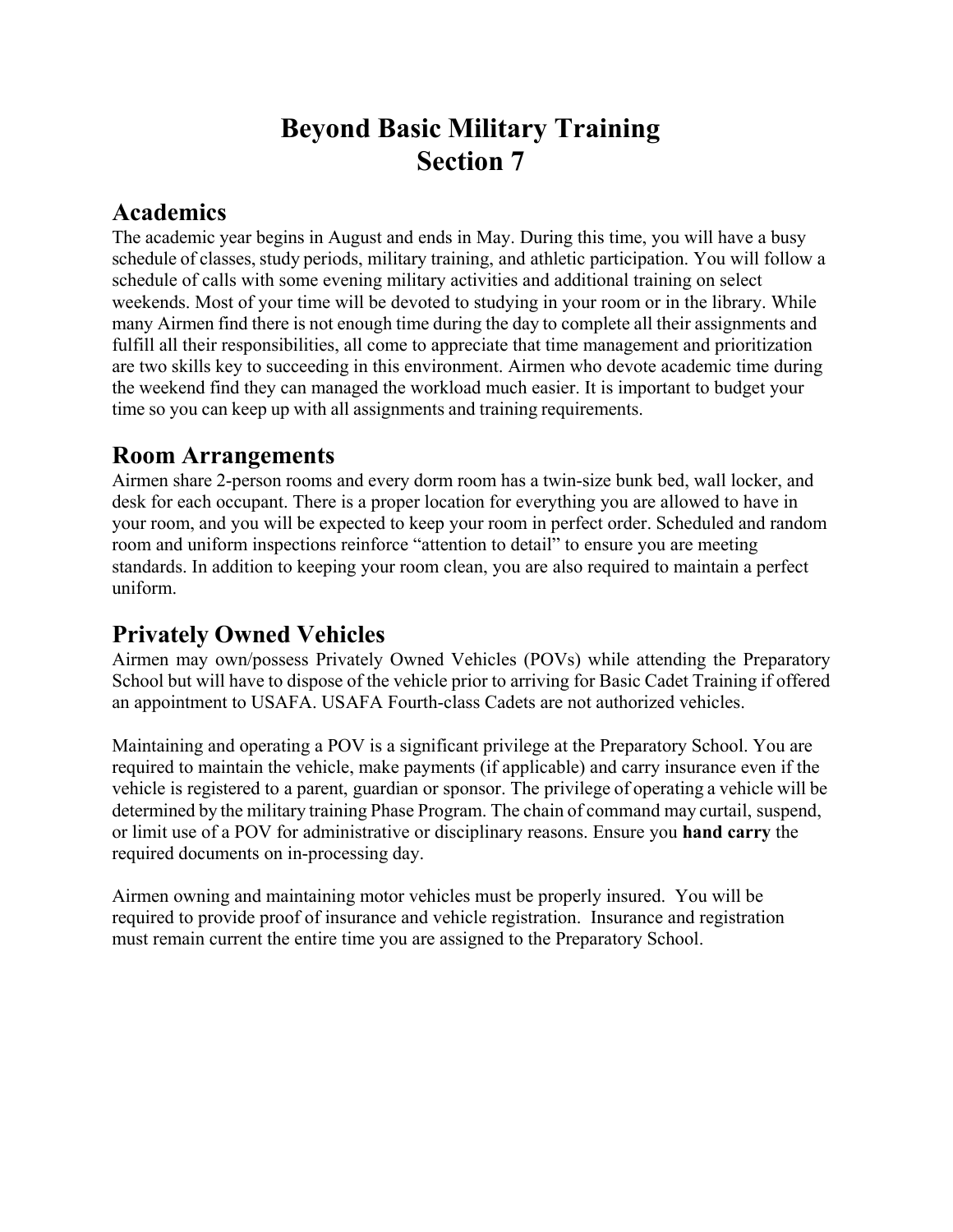# **Parking**

Vehicles owned and maintained will be parked only on the north side of the Milazzo Athletic Center parking lot on the east side of the campus. Vehicles parked outside of this designated location will be ticketed and/or towed, and privileges may be restricted. You may leave anything you do not need for basic in your car until you have access to it again after basic.

If the registration is not in the Airmen's name, the owner may choose to have a Special Power of Attorney for the vehicle that allows the Airmen to possess the vehicle at the Prep School.

If you choose to bring a POV for use during the academic year, please complete all required forms and submit with the other required documents during in-processing.



# **Leave**

All Airmen earn 2.5 days of leave (paid time off) each month. Prior service Airmen may carry forward a leave balance into the Preparatory School year. Leave is then used during the following holiday leave periods: approximately two weeks at Christmas, and approximately one week during spring break. The Preparatory School staff will provide specific dates, times and directions for signing out for leave and signing in from leave. **Airmen must pay their own transportation costs during these breaks. Details regarding leave policies will be provided as appropriate.** 

# **Post Office**

A private post office box has been assigned for your personal mail. USAFAPS will attempt to send your PO Box number via e-mail prior to in-processing. If not, you will provided your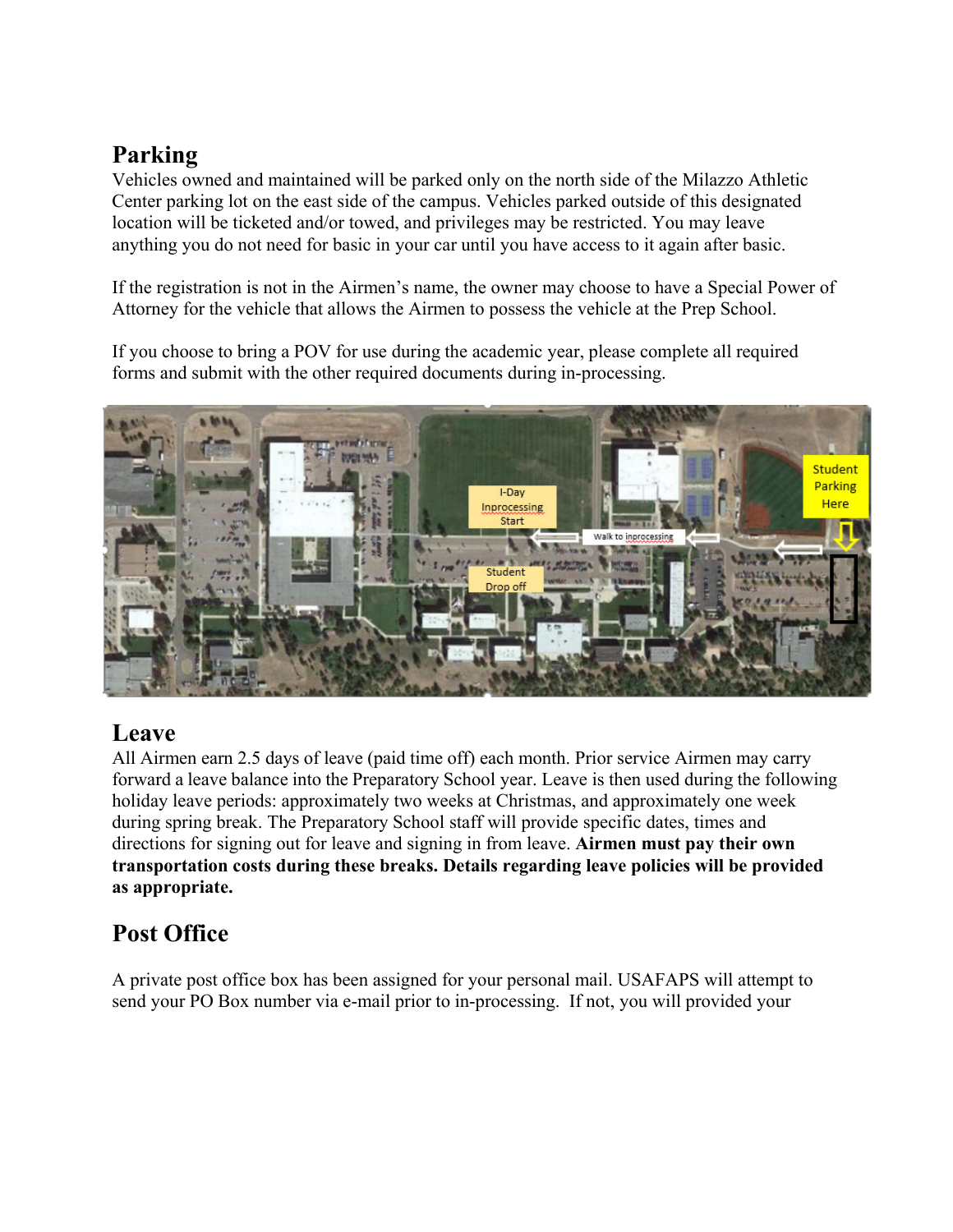Information, once you arrive to your room. Use the following format for mail sent to you. **NOTE:** You will **NOT** have access to any **packages** until **after** BMT.

Basic Trainee (your first and last name) PO Box (insert your PO Box Number) USAF Academy, CO 80840

*Please use the following address ONLY for parcels when a P.O. Box number is NOT accepted as a delivery address through UPS or FedEx. Please include their P.O. Box number (####) with that address for proper delivery to them:*

Basic Trainee (your first and last name) 5136 Community Center Drive PO Box (insert your PO Box Number) USAF Academy, CO 80840

*\*\*During BMT please note that ONLY letters are permitted. No packages, photographs, cards, drawings etc. are permitted and will be held back until after BMT is complete.*

*\*\*\* After BMT please address your letters and packages to Cadet Candidate (C/C) your first and last name.*

*\*\*\*\* If you depart the Preparatory School, you will need to forward your mail. The Community Center Drive address will NOT forward.*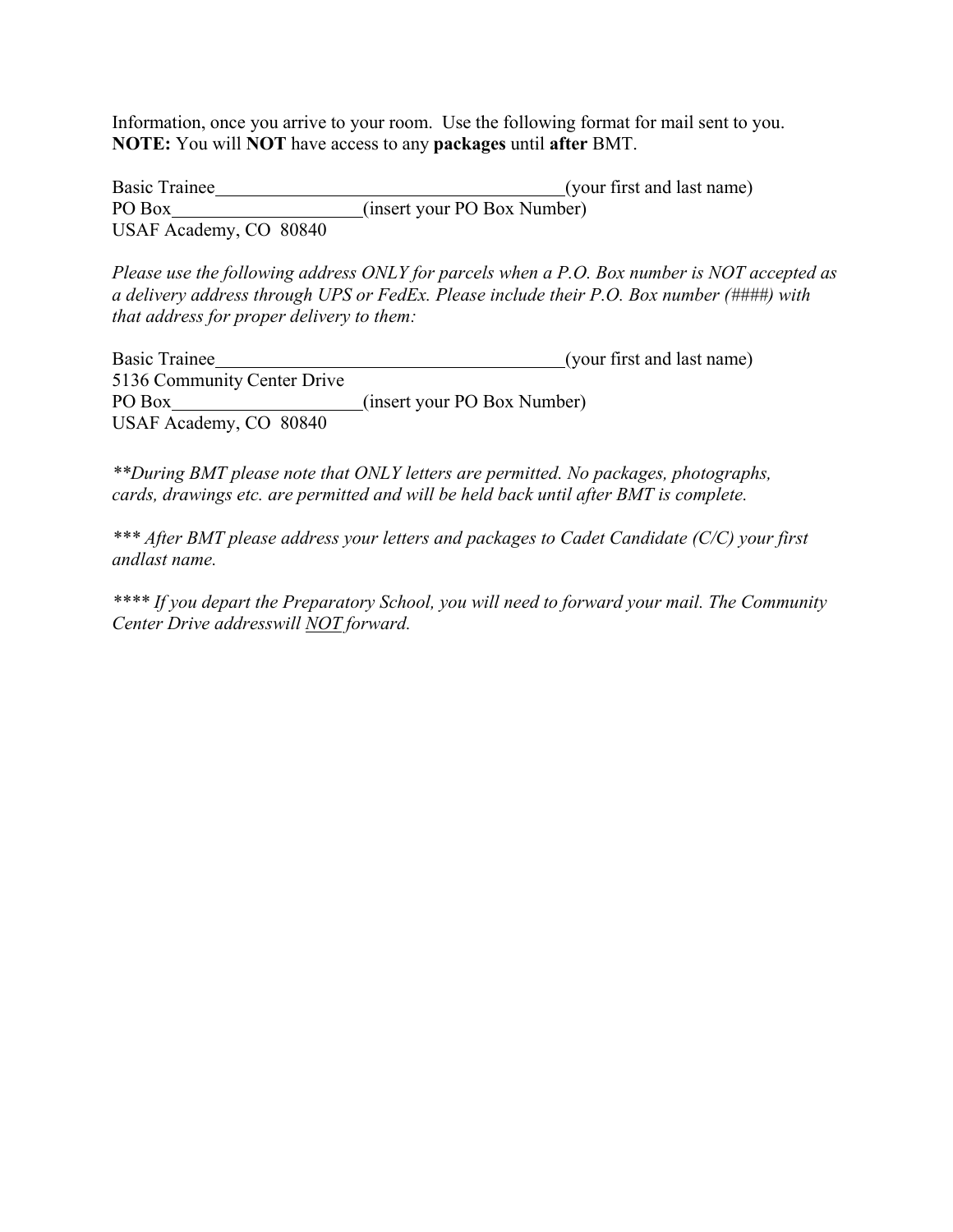# **Chapel Programs Section 8**

### **Worship**

The USAF Academy Chaplain Corps offers weekly worship opportunities and accommodation of such needs including, but not limited to, Buddhist, Catholic, Earth Centered, Islamic, Jewish, Orthodox Christian, and Protestant services. The Community Center Chapel makes room(s) available for meditation and prayer. Throughout Basic Military Training (BMT), there are worship opportunities available on Friday, Saturday, and Sunday, depending on specific faith requests for accommodation. For worship services and times, or if there is a worship opportunity you would like to be active in, that is not listed, please contact the Community Center Chapel office at (719) 333-3300.

### **Special Programs in Religious Education (SPIRE)**

After BMT, religious education classes are offered by the chapel staff and ministry partners, every Wednesday evening at 1800. Classes combine study and discussion with fellowship activities and a meal. SPIRE is open to all Airmen.

### **White Rope Leadership Programs**

The White Rope Leadership program is a Commander endorsed Chapel volunteer program. Airmen are given the opportunity to volunteer in leadership opportunities where they lead fellow Airmen in Chapel volunteer activities and community service. They also assist the Preparatory School Chaplain's office in meeting Airmen's religious accommodation requests, as well as in planning inclusive programs that foster a healthier religious climate at the Preparatory School. The White Ropes provide invaluable feedback and recommendations to the Preparatory Chaplain, in order to provide pastoral care and formative religious opportunities. In addition, the White Rope Leadership Program brings Airmen together in interfaith community service, as well as increased dialogue and interfaith discussions to continue improving the religious climate at USAFAPS.

### **Choirs**

There is a Preparatory School Protestant music team program that meets on Wednesdays at 1700, and provides praise and worship music for the Protestant SPIRE program. The primary mission of the SPIRE music team is to provide a variety of music at worship services and SPIRE retreats, and it partners with the Community Center Chapel Music Directors in order to provide worship support as requested.

### **Weekend Retreats**

Off-campus retreats and weekend conferences are a very important part of the SPIRE program. The Retreat is an opportunity for Airmen to reflect upon their USAFAPS experience and their hopes and plans for the future.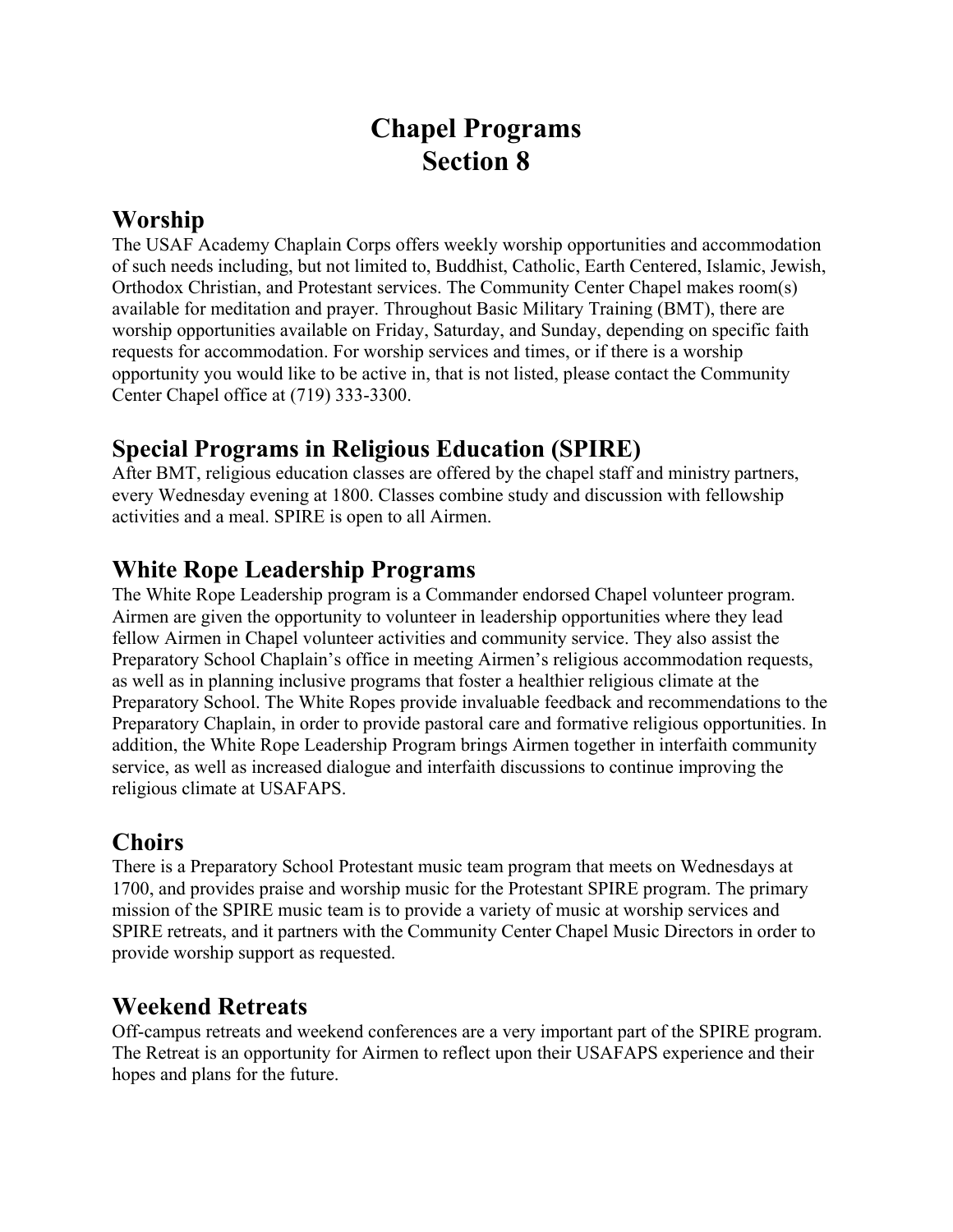### **Counseling and Ministry of Presence**

During BMT you will see Religious Support Teams (chaplains and chaplain assistants) throughout all your activities. During the academic year, the Preparatory School chaplain is readily accessible and available for 100% confidential counseling. You have the right to see your Preparatory School Chaplain or any chaplain that meets your faith concern at any time. Additionally, you can meet with a chaplain to use them as a sounding board for life's issues in general or seek their guidance on how to navigate Air Force life.

The chaplains are here to ensure that every Airmen is afforded the opportunity to freely exercise his or her religious beliefs. Each chaplain ministers not only to the religious needs of Airmen who identify with any particular denomination or faith group, but also to every Airmen who seeks assistance with the free exercise of religion, personal problems, questions of faith, or any kind of issue that needs confidential discussion. Chaplain counselees enjoy total and absolute 100% confidentiality — nothing discussed in confidence may be released without the consent of the counselee. This is a privilege that only applies to counseling with chaplains, and to no other counseling services in the military.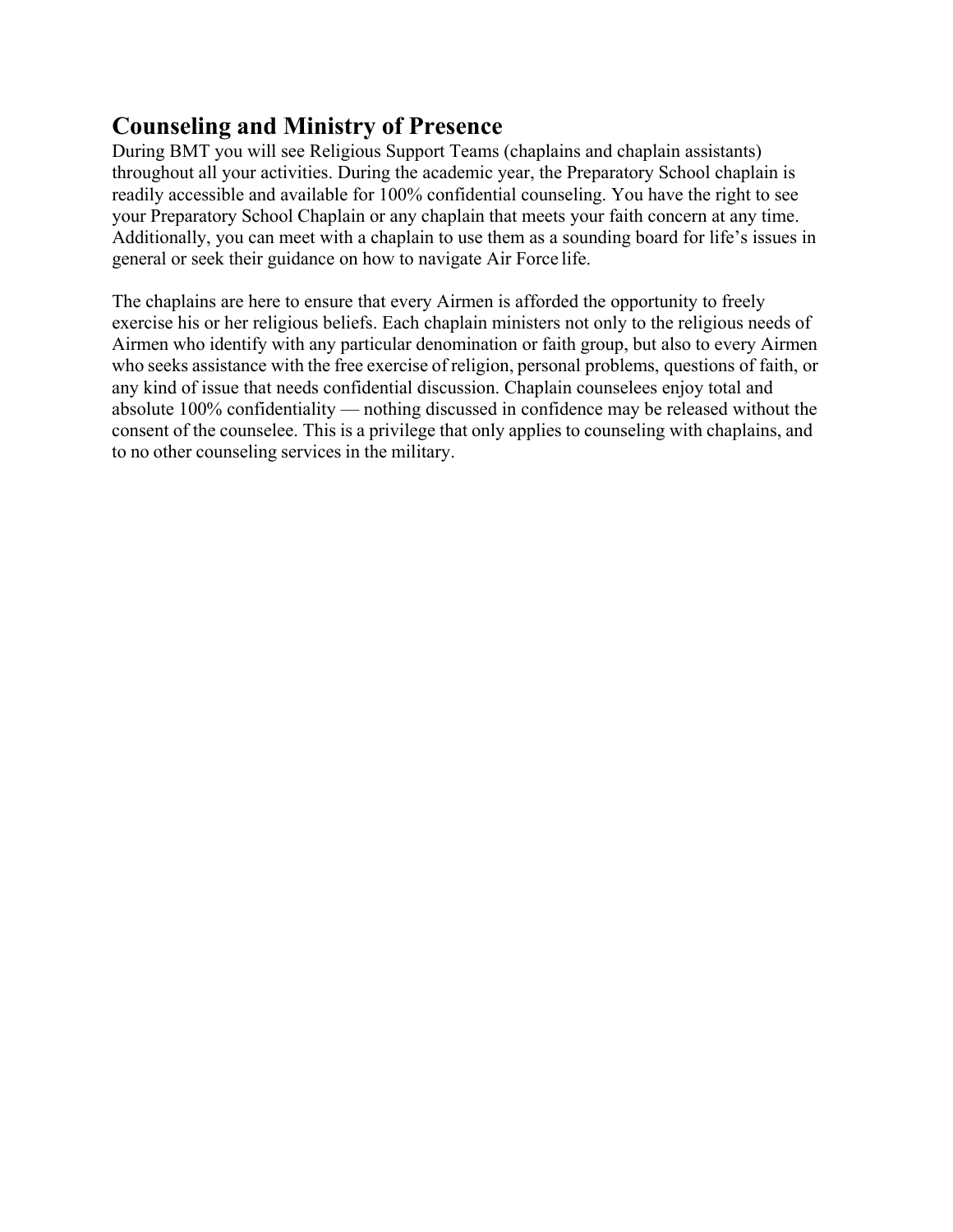# **Information for You and Your Family Section 9**

### **Academy Parents' Clubs**

There are over 90 clubs around the U.S. and these local clubs are an informal means of keeping parents (or guardians) updated on activities at the Academy and Preparatory School. Also, the clubs provide an opportunity for your parents to become acquainted with the parents of your classmates. Because of the Privacy Act of 1974, we cannot release your home address to an existing club without you and your parent's permission.

The information we release will be used to update the local club mailing roster so they can invite your parents or guardians to join the local club and to attend club functions. Many clubs have an orientation prior to in-processing and you and your parents will be invited to attend (if the club has your information) as well as host different events locally and here at USAFA. Many Parent Clubs host events so you can meet current club members and parents. The quicker you sign the release, the quicker you can get with the local parent club.

This release also gives permission to the Class Year Spirit Committee. These committees do things for the whole class. Even if your parents don't wish to become a member, please fill out/sign the form to release your information (minimum: Name, Class year, City, State, Zip Code) so the Parent Liaison will know which club will "own" you. This form is available on the Admissions Portal for download. Please fill out and send to the Parent Liaison as soon as possible to the address below. If you prefer, please call the parents' liaison and ask for information about the Parents' Club in your area.

USAFA Parent Liaison Contact Info: HQ USAFA/CM ATTN: USAFA Parents' Club Liaison 2304 Cadet Drive, Suite 3100 USAF Academy CO 80840-5002; Toll Free: (877) 268-3383 or (719) 333-3828; e-mail: USAFA.ParentLiaison@usafa.edu.

### **Coverage of Basic Military Training**

USAFA Public Affairs and the Association of Graduates provide photo coverage of many aspects of BMT. Photos can be seen at the following website location: www.usafawebguy.com. Additional coverage and information can be found on Facebook: https://www.facebook.com/USAFAPrepSchool/ and https://www.facebook.com/USAFA.AOG.WebGuy/

### **Parents' Weekend**

Parents' Weekend for the USAFAPS Class of 2022 will take place over the Labor Day weekend. Some of the scheduled events include: an academic overview, a commander's welcome briefing, squadron open houses, a parade, and a home football game. Please make lodging and travel arrangements as soon as possible, keeping in mind that the main day of activities is Friday so you may want to ensure you arrive before then. Airmen may leave the base with their adult guests after the athletic events on Friday and following the football game on Saturday. All Airmen must report back to their squadrons by the specified time on Monday.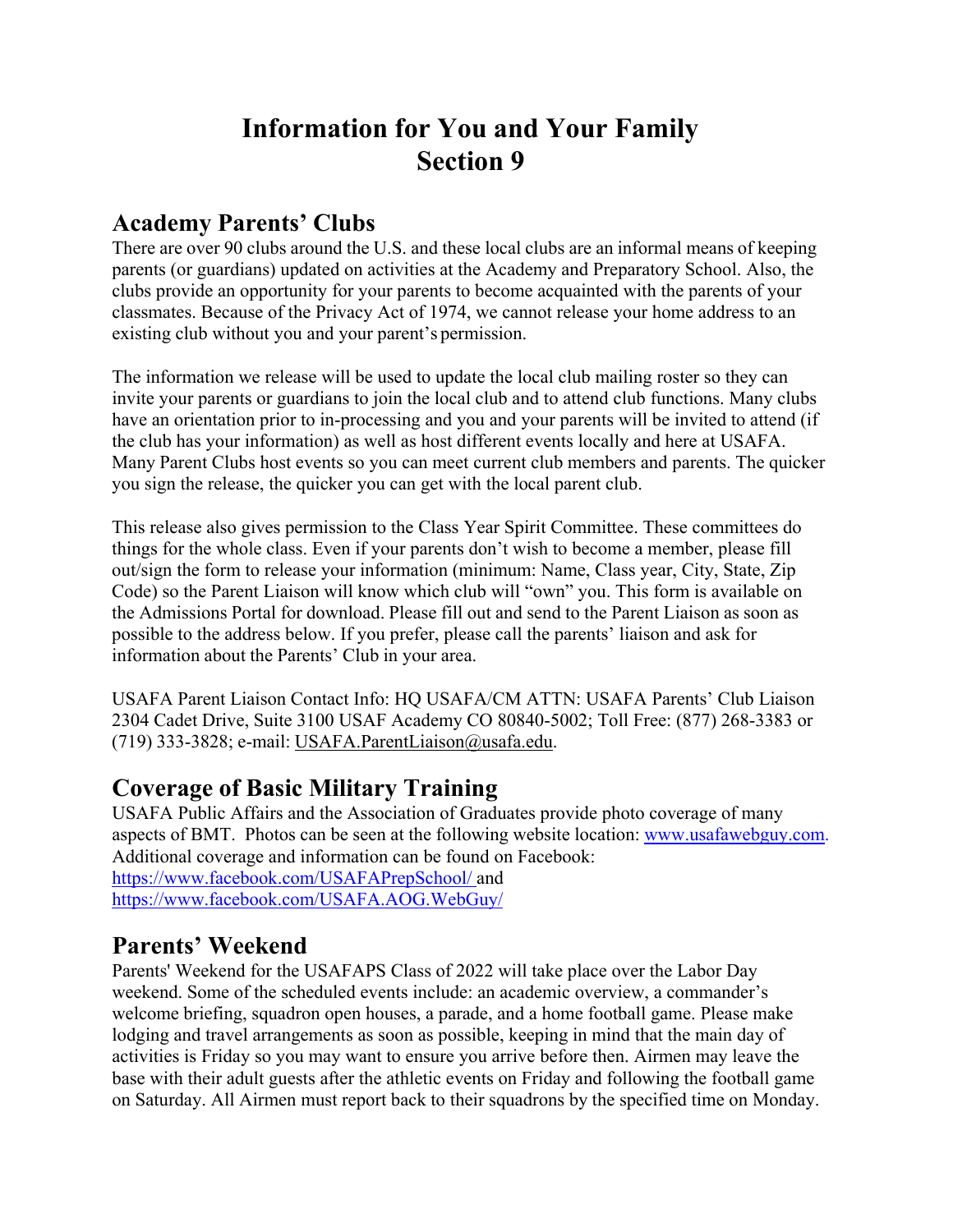All dates will be released and posted on all social media platforms.

Questions regarding Parents' Weekend can be emailed to  $Preplnfo@$ usafa.edu or by calling (719) 333-PREP (7737) during normal duty hours, Monday - Friday (7:30 a.m. to 4:30 p.m. MDT).

Please note: Parents' Weekend may have limitations based on COVID-19 restrictions. Continue to communicate with the Academy Parents' Club and PrepInfo for more information as we get closer to the date.

### **Sponsor Program**

The United States Air Force Academy Preparatory School (USAFAPS) Sponsor Program encourages active duty, retired and reserve officers, senior noncommissioned officers, USAFA alumni, and Department of Defense (DoD) civilians to become mentors to Airmen. Through this personal involvement, Airmen interact with individuals who counsel and advise them on military life and the positive aspects of a military career. The program gives first priority to personnel associated with the military, but may accept non-DoD affiliated members if requested by the Airmen.

The Sponsor Program exposes Airmen to the military lifestyle and positive adult role models, while providing them with a home away from home. It is also essential to the professional and social development. Sponsors should develop an individual, yet professional, relationship with their Airmen.

Airmen and sponsors may make by-name requests for their sponsor and USAFAPS will attempt to honor the requests. Airmen should inform their requested sponsors to contact the Preparatory School to request the registration packet; otherwise, they will not be matched and the use of common interest criteria will be used to match Airmen with sponsors.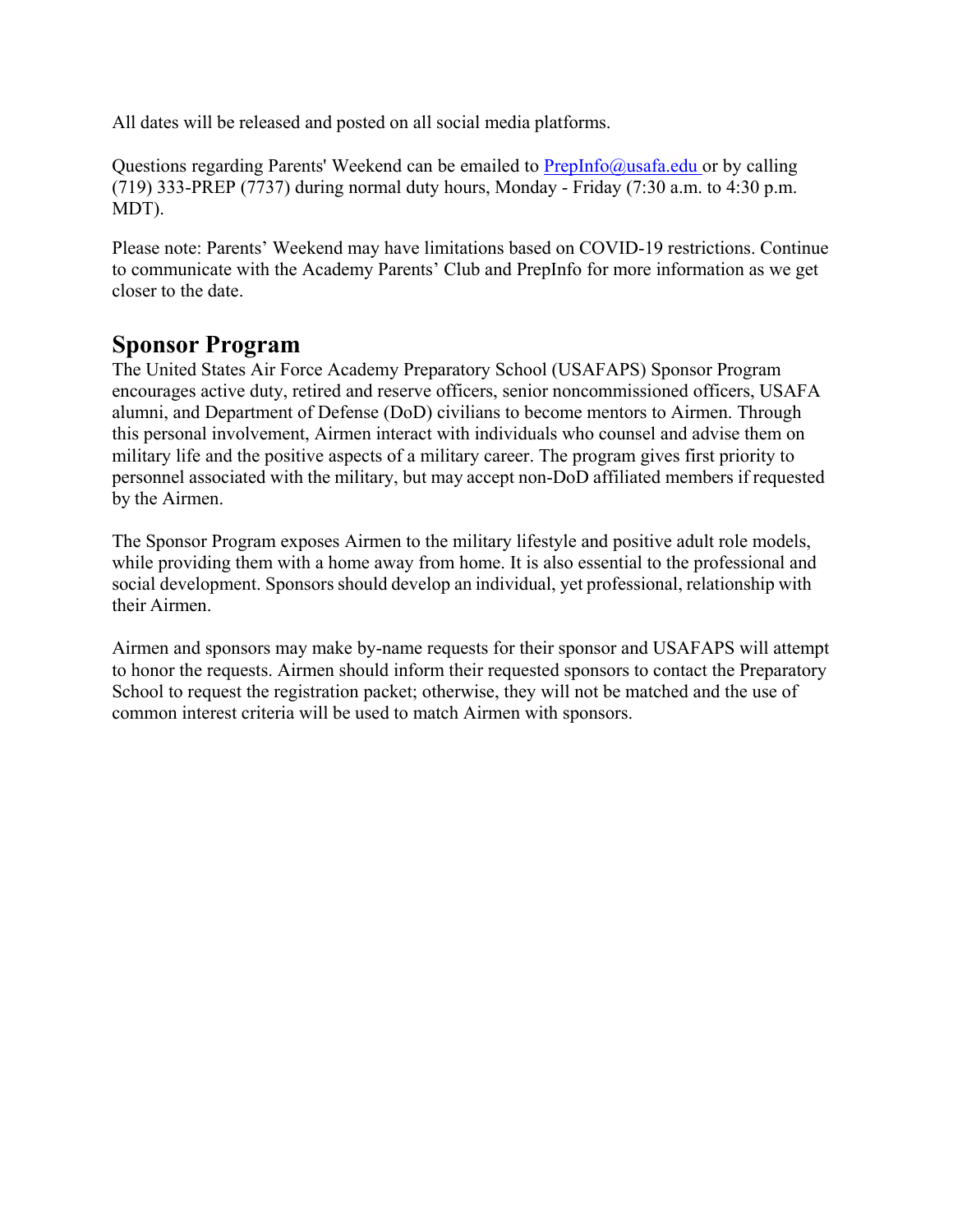# **Important Phone Numbers Section 10**

Useful numbers and websites to have over the coming days, weeks and months. If you have any questions, please do not hesitate to contact us at prepinfo@usafa.edu or 719-333-7737.

| <b>Admissions Office</b>                                                    | 800-443-9266         |
|-----------------------------------------------------------------------------|----------------------|
| <b>DoDMERB</b> (report changes in medical status)                           | 719-333-3562         |
| SATO Travel – for government travel delays or difficulties on day of flight | 855-794-4923         |
| <b>Family Emergencies During BMT</b>                                        | 719-333-2568         |
| <b>Preparatory School Duty Officer</b>                                      | 719-338-5648         |
| <b>Air Academy Federal Credit Union</b>                                     | 719-593-8600         |
| <b>Armed Forces Bank</b>                                                    | 719-208-8970         |
| <b>Cadet Clinic - Medicine</b>                                              | 719-333-5180 opt 1   |
| <b>Cadet Clinic - Immunizations</b>                                         | 719-333-5080 opt 5   |
| <b>Cadet Clinic - Optometry</b>                                             | 719-208-5189 opt 4   |
| Chaplain                                                                    | 719-3332-636         |
| Finance – cadet pay/scholarship questions                                   | 719-333-6982         |
| Finance – travel reimbursement                                              | 719-333-7298         |
| <b>Security Clearance Forms</b>                                             | 719-333-2580         |
| <b>Military Clothing Sales (Clothing Size Questions)</b>                    | 719-474-6024         |
| <b>AAFES (AAFES Items and Star Card Questions)</b>                          | 719-472-0861 ext 100 |
| <b>AAFES Alterations</b>                                                    | 719-472-7950         |
| <b>Association of Graduates</b>                                             | 719-472-0300         |
| <b>AOG Webguy</b>                                                           | 719-472-0300         |
| <b>Colorado Parents Club</b>                                                | <b>Usafacpc.org</b>  |
| <b>Petals N Blooms Flower Shop</b>                                          | 719-472-8589         |
| <b>Outdoor Recreation</b>                                                   | 719-333-4753         |
| <b>Parent Liaison</b>                                                       | 719-333-3828         |
| <b>Military Family &amp; Life Counselor (MFLC)</b>                          | 719-466-0453         |
| <b>Husky Pack (Booster Club)</b>                                            | 719-333-2580         |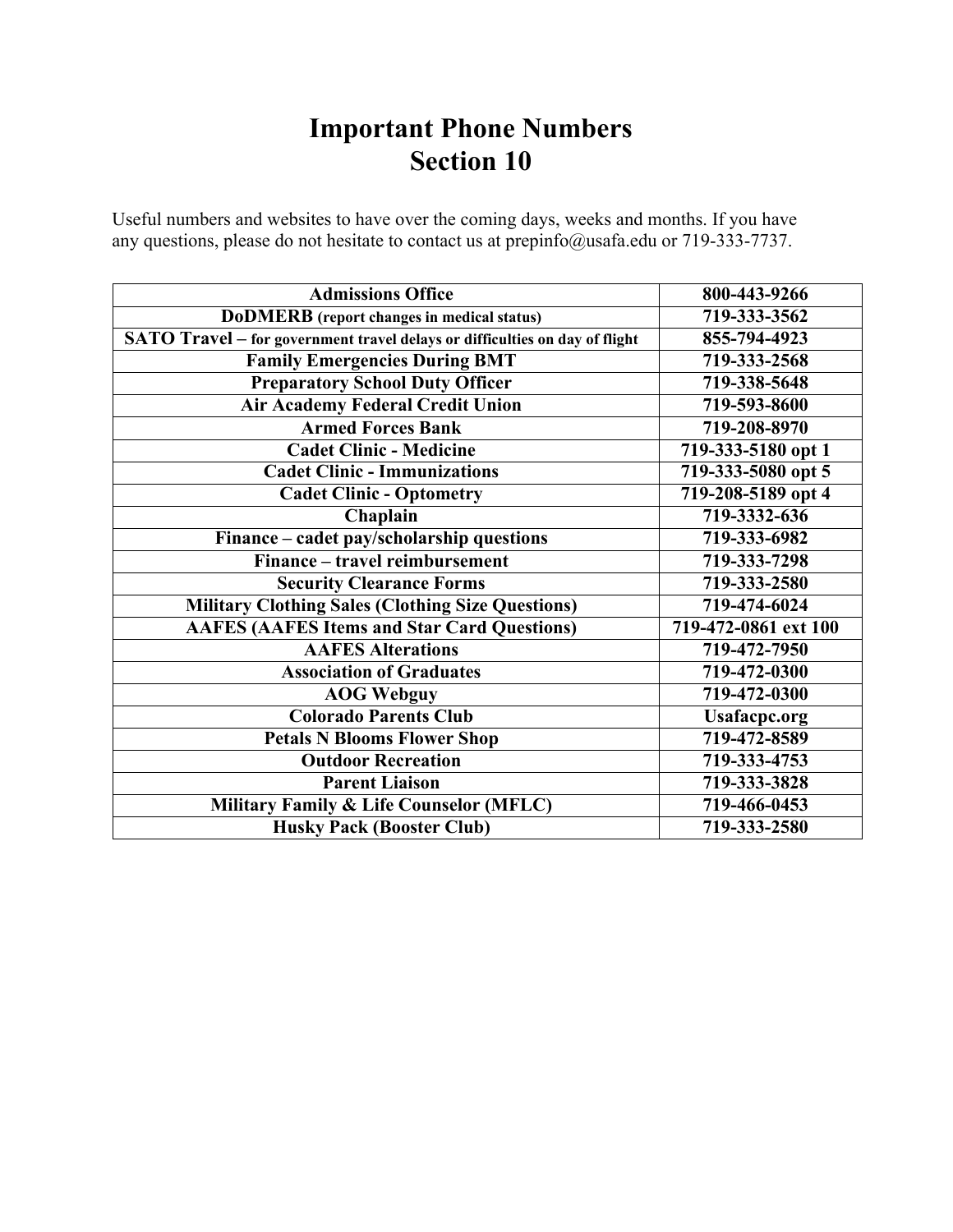#### **INFORMATION FOR IN-PROCESSING DAY**

#### **Reminders:**

- Give yourself some extra time to get on base. Once on base it will take approximately 8-10 minutes to get to the Community Center.
- What you will need to get on base: (only the preppie and those in the car with the preppie are permitted on base)
	- Driver License or State Issued ID for all Adults in the car.
	- Proof of insurance and registration for vehicle.
	- Preppie will need their DL/State Issued ID, Orders and Authorization to Travel documents.
- Once you get to the Community Center (or location for those driving their POV), please ensure that everyone stays in their vehicle.
	- Only the preppie is allowed out of the car.
	- The preppie should be wearing a face mask.
	- Have the following documents easily accessible:
		- Driver's License or State Issued I.D.
		- Orders and authorization to travel documents
		- Birth Certificate
		- Social Security Card
		- Passport

#### **Directions:**

- Please enter the base through the North Gate; which is exit 156.
	- turn left on Stadium Blvd
	- look for signage to the Prep School and the Community Center (You will pass Falcon Stadium on right)
	- turn right onto Community Center Drive (if driving your own car follow the signs that take you to the POV parking lot)
	- turn left at appropriate sign to enter the Prep School parking lots
	- signs are available to show where the student drop off is
- Squadron Drop off times DO NOT BE LATE give yourself plenty of time to get into the base AND to the Community Center:

**Alpha: 7:30am - 8:00am Bravo: 8:30am - 9:00am Charlie: 9:30am – 10:00am**

**All: make sure you continue to hydrate and drink plenty of water on the days leading up to in- processing and during your time in Colorado Springs!**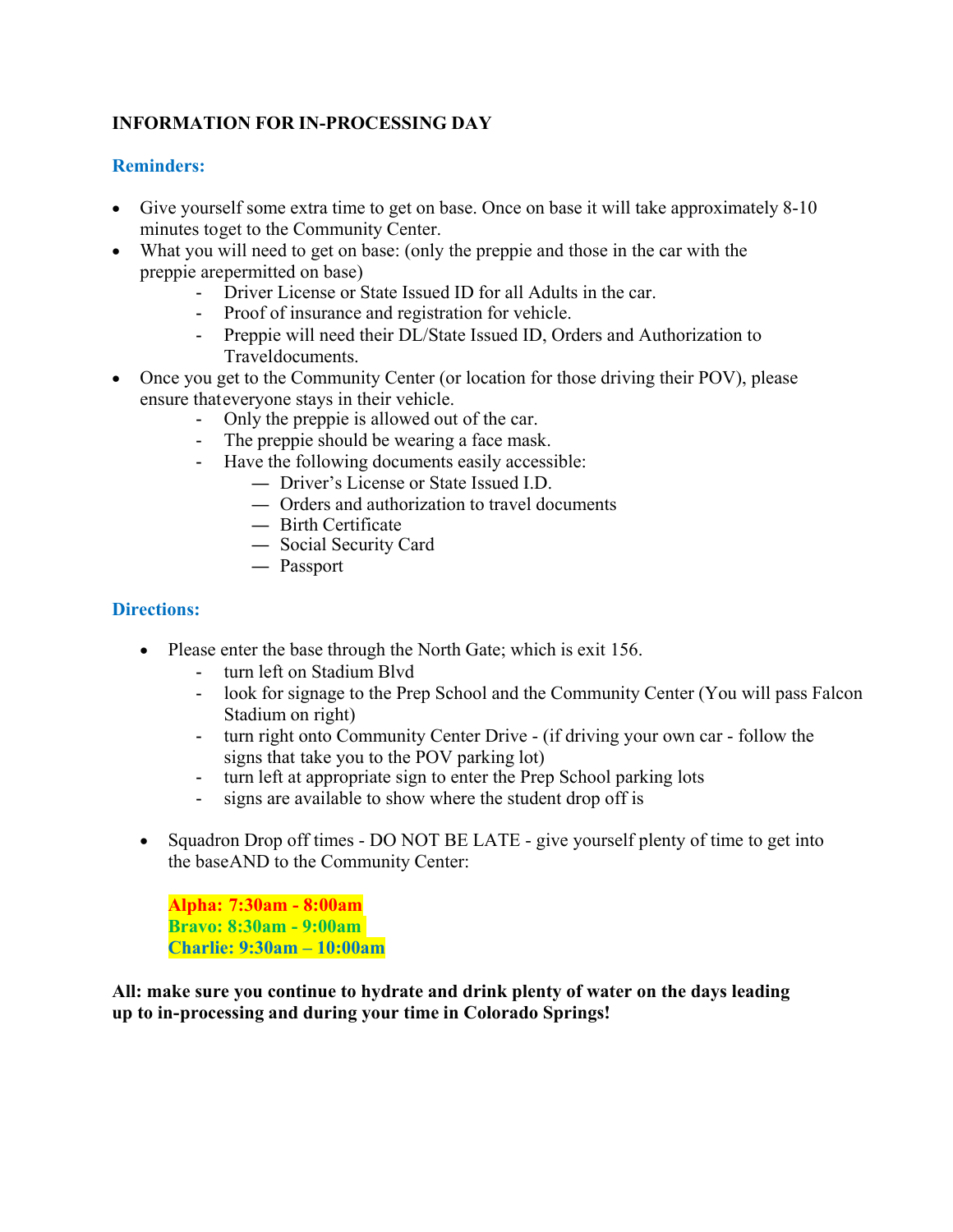# **Frequently Asked Questions Section 11**

#### **Q: As an appointee at the United States Air Force Academy Preparatory School, do my parents need to maintain me on their health insurance plan?**

A: It is highly encouraged that you remain on your parents' health insurance for at least the duration of your time at the Preparatory School to ensure you are covered in the event you are disenrolled or you decide to separate.

#### **Q: How do I enroll for healthcare while at the United States Air Force Academy Preparatory School?**

A: Once in-processed, you will be enrolled in TRICARE Prime. TRICARE Prime is similar to a civilian HMO. In this program you will be assigned to a Primary Care Manager (PCM) and will receive all primary care/specialty care at the United States Air Force Academy Military Treatment Facility (MTF).

#### **Q: What happens if I am away from the United States Air Force Academy Preparatory School and need emergency care?**

A: If you are outside the local area and require emergency care, you should go directly to the emergency room and notify your PCM as soon as you are physically able and make them aware of the situation. Some military installation medical facilities possess their own emergency care, but it is highly recommended you verify this before traveling to the nearest military installation for emergency care. If you need urgent care, call your PCM and obtain authorization to seek medical care from the local urgent care clinic/emergency room. Failure to alert your PCM could result in a Point of Service charge where you are responsible for the bill. If this occurs, you could submit the claim through your parents' medical insurance if they are still a covered beneficiary.

*Medical Emergency definition* – Sudden, unexpected medical conditions that, in the reasonable judgment of a sensible person, would endanger a person's life, limb, eyesight or seriously harm the person's health if not treated immediately by a licensed medical professional.

*Urgent Care definition* – Conditions that require same-day attention but do not pose an immediate threat to your health, life, limb or eyesight.

#### **Q: Do I need to bring my civilian dental records?**

A: Yes, for prior enlisted members. No, for civilian members. For civilians, USAFA will initiate your permanent military dental record which will be maintained at the Dental Clinic.

**Q: After I arrive at the Preparatory School, can I still get treatment at my civilian dentist on breaks?**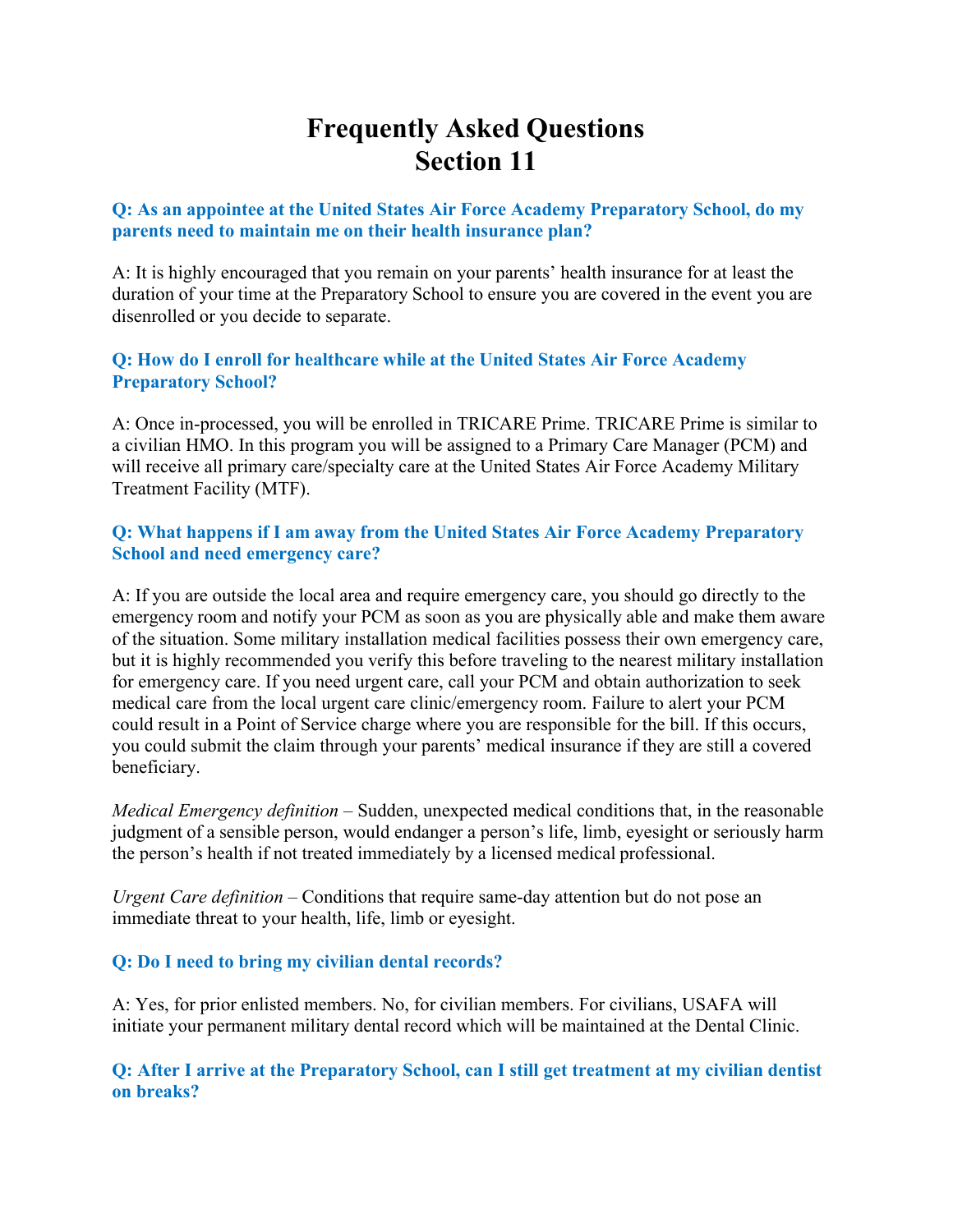A: Yes, you may. However, routine dental treatment as an Airmen is an entitlement and there is no cost for this dental benefit. If you do decide to get treatment by your civilian dentist, we will need to document any treatment you receive at your dentist's office to assure your military dental record is a true reflection of your oral condition and is up to date. You must bring a copy of the treatment you received so it can be incorporated into your military dental treatment record. Keep in mind that you are responsible for the cost of the treatment rendered by your civilian dentist. The military WILL NOT reimburse you for any of the expenses you incur.

#### **FREQUENTLY ASKED PARENT QUESTIONS**

#### **Q: Can my cadet candidate write home during BMT?**

A: Yes, your cadet candidate can write home during BMT. A good idea would be to include pre-addressed, stamped envelopes with one piece of white paper in it so that your cadet has the ability to write home.

#### **Q: What if I forget to put envelopes, paper and stamps into my cadet candidate's bag? Will they not be able to write home?**

A: Each cadet candidate will receive a welcome pack and included in the pack will be envelopes, paper and stamps.

#### **Q: Do we have contact with our cadet candidate during BMT?**

A: Other than writing home, there will be no contact with your cadet candidate during BMT.

#### **Q: When will my cadet candidate get their phone back?**

A: USAFAPS indicates that the cadet candidates will get their phones back AFTER BMT.

#### **BOOKS:**

#### **Q: Are the cadet candidates required to purchase their school books prior to starting school?**

A: Preppies are not required to purchase their books prior to coming to the Prep School. This will be done at the Prep School under the guidance of the staff and cadre. However, some cadet candidates have purchased books from previous preppies and are encouraged to send these books at the beginning of the THIRD week of BMT so that they arrive by the time BMT ends and school starts.

DISCLAIMER: If you choose to purchase books from previous preppies, please make sure that you confirm with your school counselor which books will be used this year.

#### **Q: If my cadet candidate orders books while at the Prep School, how do they pay for them?**

A: Books for the whole year will be bought at the end of BMT and cost approximately \$1,100.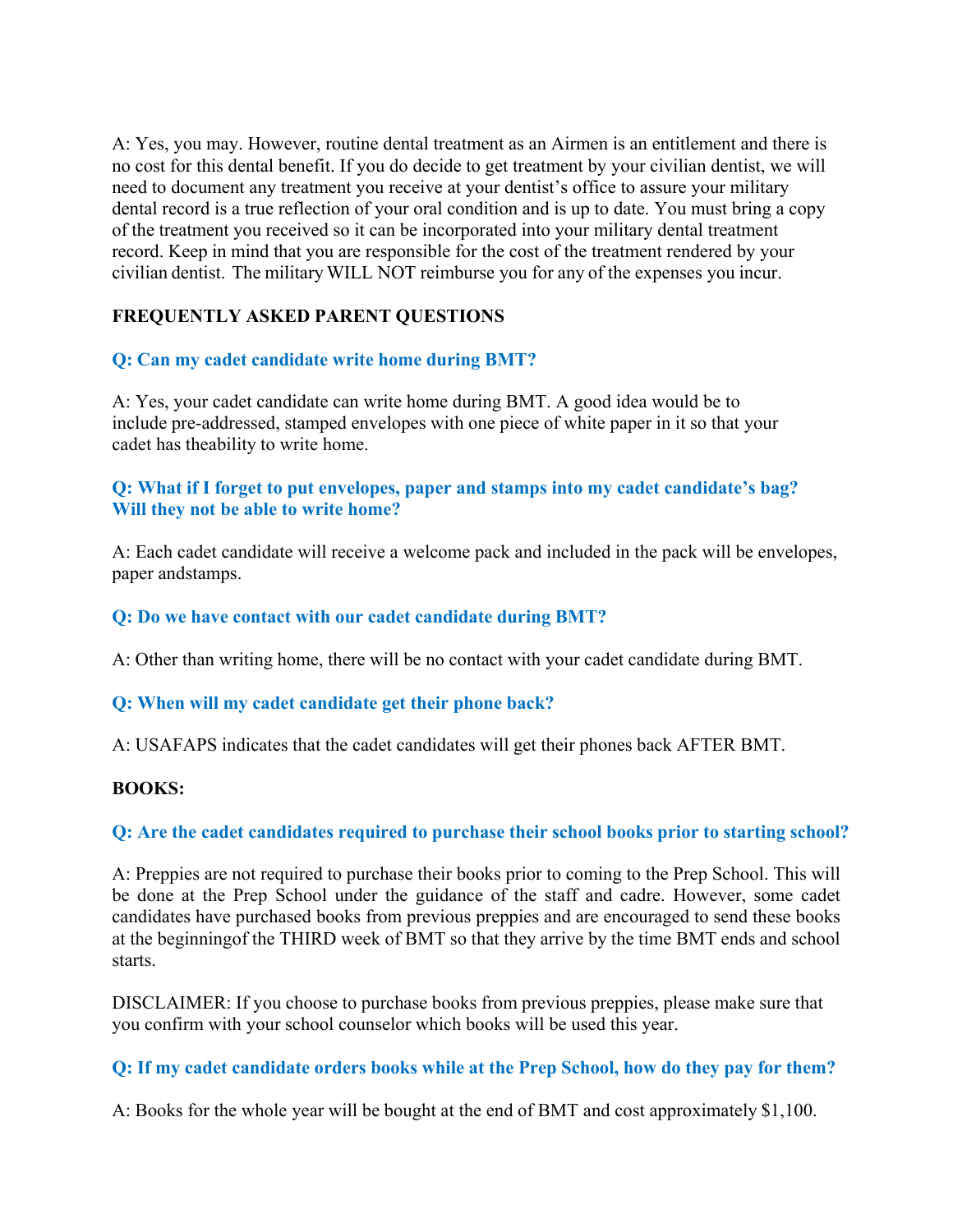Cadet Candidates may bring a debit card to pay for their books and academic subscriptions. Alternatively, all C/Cs will be issued an "EZ Pay" card—a card with preloaded money on it. They can use this card to cover all books and supplies, and any extra money can be used at the base store. **This card will be paid back through deductions on their first few paychecks.**

#### **CLOTHING/DRESS:**

#### **Q: What should my cadet candidate wear to in-processing?**

A: It is advised to wear a t-shirt, shorts and either your boots or sneakers to avoid carrying both of these items. T-shirts and shorts should be appropriate and of a professional and presentable nature. Recommend bringing a light jacket in case of wind.

#### **Q: What should I pack to take to the Prep School?**

A: You are given a checklist. Only pack what is on the checklist. If you need anything else after BMT your parent will be able to mail it to you or you can go to the store on base to purchase any items you need. You will be walking around for many hours during in-processing and therefore it is advised to keep the packing to as light as possible.

#### **Q: Do we have to purchase boots for our cadet candidate before they arrive at the Prep School?**

A: No, you do not have to purchase boots before arrival. However, some cadets want to get a pair of boots before so that they can break them in prior to BMT. If you have not purchased a pair of boots, you will be provided boots on arrival and given the opportunity to alternate boots and sneakers to ensure the boots are broken in before long term use. The color for this year is Coyote Brown.

#### **Q: Why is my cadet candidate wearing sneakers and everyone else is in boots?**

A: There could be a few reasons for this, but the main one could be because of blisters. Additionally, they may not carry their size of boot on arrival and have to special order them. You may see a variance in foot attire for the basic cadet candidates during the course of their BMT experience.

#### **Q: My son wore undershirts with his ROTC uniform but they are not listed in the required items to bring. Should I buy undershirts?**

A: No. As stated above only items listed on the checklist should be brought. Anything else will be provided on arrival. They will be provided t-shirts for the OCP uniform and PT shirts.

#### **Q: Should my cadet candidate pack pajamas?**

A: No, each cadet candidate will be issued sweat/PT gear for sleeping in.

#### **Q: Should my cadet candidate pack shower shoes?**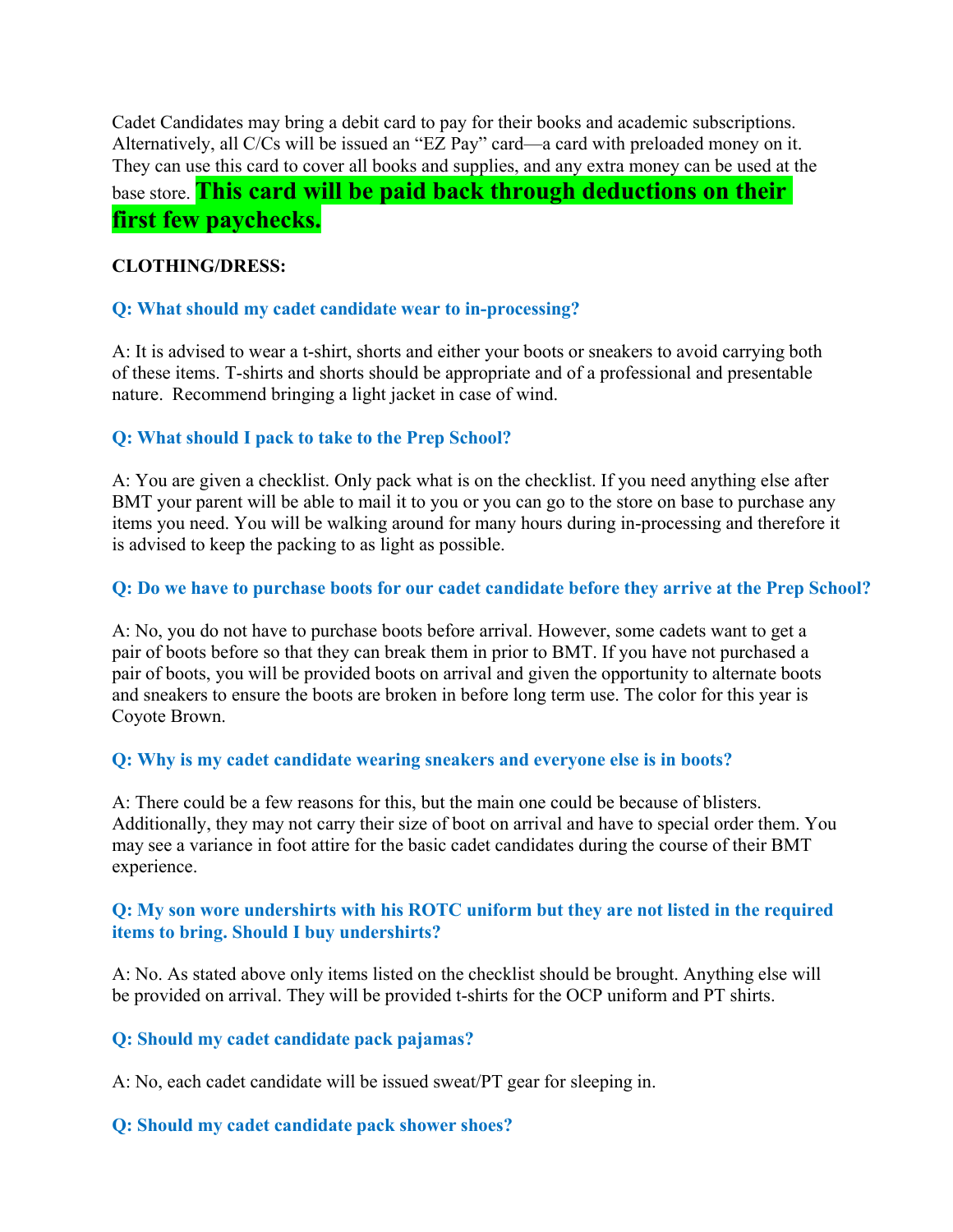A: No, shower shoes will be provided by the Prep School on arrival.

#### **Q: What kind of socks should I buy?**

A: All cadet candidates will be provided with socks to wear with their uniform. You can purchase different socks after BMT, if preferred.

#### **Q: Should I pack 'Husky' wear items (Khakis, belt, dress shoes, socks)?**

A: Cadet Candidates are welcome to pack "Husky Gear" items, if they wish. While they will not be used during BMT, they can be stored in an appropriate location until Cadet Candidates are authorized to wear. While some items may be purchased from the store on base, having them at the beginning of the year helps alleviate the stress of trying to find these items once on base.

#### **Q: Can the khaki pants be from old navy? Or do they need to be a certain type of cargo pant?**

A: Khakis can be from anywhere.

#### **MISCELLANEOUS ITEMS:**

#### **Q: Should I bring laundry detergent with me to the Prep School?**

A: All cadet candidates will be provided with enough laundry detergent on their arrival to cover their time in BMT. They will be able to purchase more from the base store after BMT.

#### **Q: Should my cadet candidate take extra contact lenses with him to the Prep School?**

A: There is no need to take extra contact lenses during BMT as they will not be able to wear them but instead wear their issued spectacles. Once BMT is over you can mail extra contact lenses and solution to your cadet candidate.

#### **Q: Should my cadet candidate pack sunblock and chapstick?**

A: Each cadet candidate will be issued a pack of essentials including laundry detergent, sunscreen and lip balm. If there are specific requirements for sunblock and chapstick, though, your cadet candidate can bring what they need.

#### **Q: Should my cadet candidate pack a phone charger?**

A: Yes, this will be stored with their bag until after BMT. Once they get their phone back, they will also be able to get access to their phone charger.

#### **Q: When will we receive P.O Box numbers?**

A: Your cadet candidate will receive these either before in-processing by e-mail or during inprocessing when you drop them off to give you enough time to take a snapshot of the address before you depart.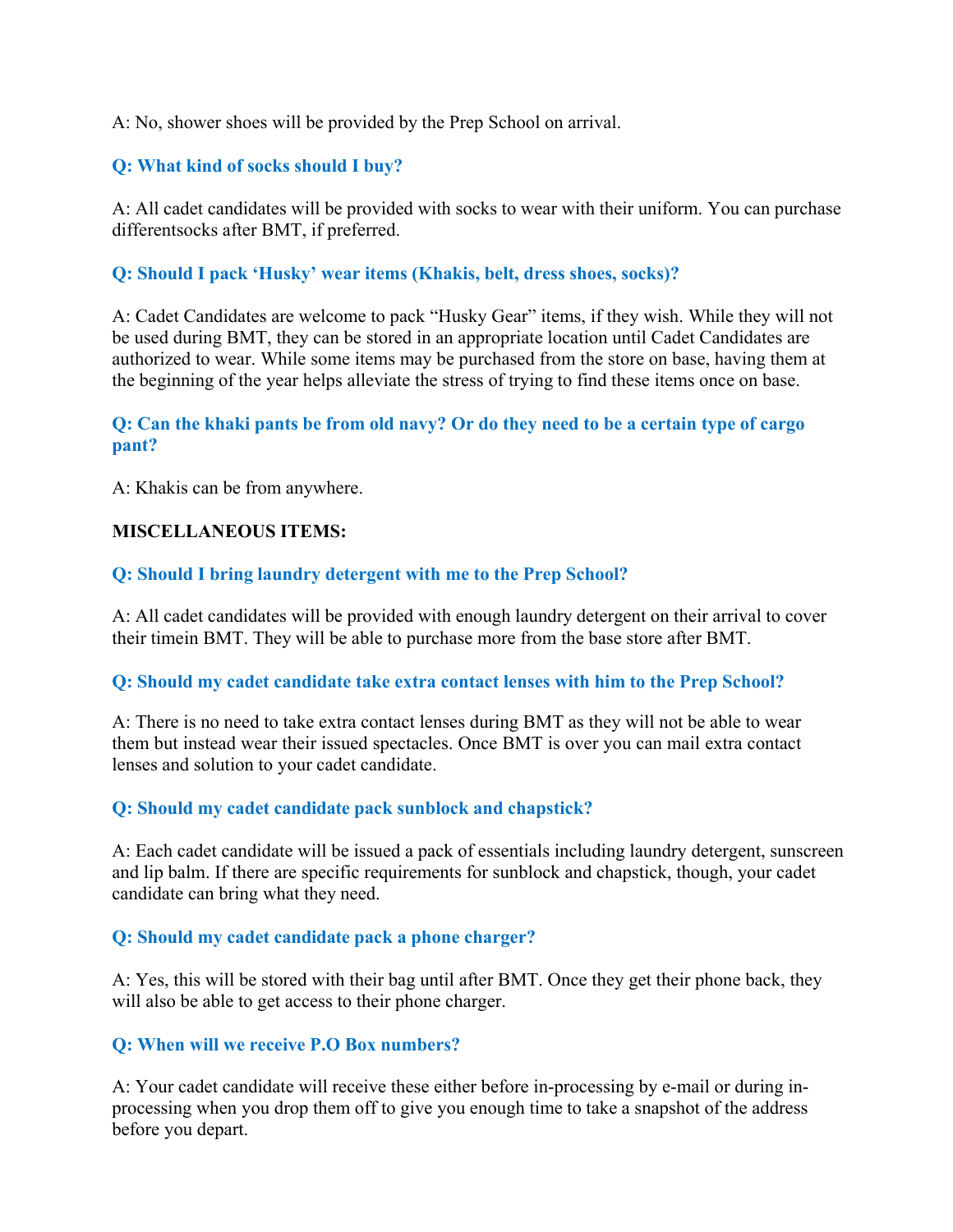#### **Q: When can we send care packages?**

A: You may send care packages beginning August 1st. Do NOT send care packages while your cadet candidates are in BMT. They will not receive them. Please only send letters.

#### **Q: What kind of backpack do I need to get?**

A: All cadet candidates will be provided with a backpack to be used while at school for books etc.

#### **Q: Will I need to send my cadet candidate a computer?**

A: No, a laptop will be provided to each cadet candidate. Once he/she achieves the appropriate phase level, you may arrange to have a separate one sent, if he/she requires the use of a different computer.

#### **Q: My cadet candidate chose to leave the Prep School prior to paying back all of the funds from his/her EZ-Pay card. Will this be waived?**

A: No, your cadet candidate will still have to pay back the funds that were pre-loaded on his/her EZ-Pay card. The Department of Defense Finance System will be in contact to work payments.

#### **CONGRESSIONAL NOMINATION:**

#### **Q: When do we apply for Congressional Nomination?**

A: The cadet candidates will have a brief about nominations when they get to the Prep School. It is recommended they know who to send it to and when they are due by. Every state is different. If you have already completed your nominations, make sure to bring a copy to the Prep School.

#### **CONGRESSIONAL NOMINATION – PRIOR ENLISTED:**

#### **Q: Do prior enlisted have to apply for Congressional Nomination?**

**A:** Yes, they will need to get an actual nomination this time. They will need to know their information for hometown, Congressman/Senator/VP and when nomination applications are due.

#### **Q: Do intercollegiate athletes have to apply for Congressional Nomination?**

**A:** Yes, they will need to get an actual nomination this time. They will need to know their information for hometown, Congressman/Senator/VP and when nomination applications are due.

#### **BANK ACCOUNTS:**

#### **Q: Can my cadet keep his joint account with me?**

A: No, there are no joint bank accounts allowed.

#### **VEHICLE INFORMATION:**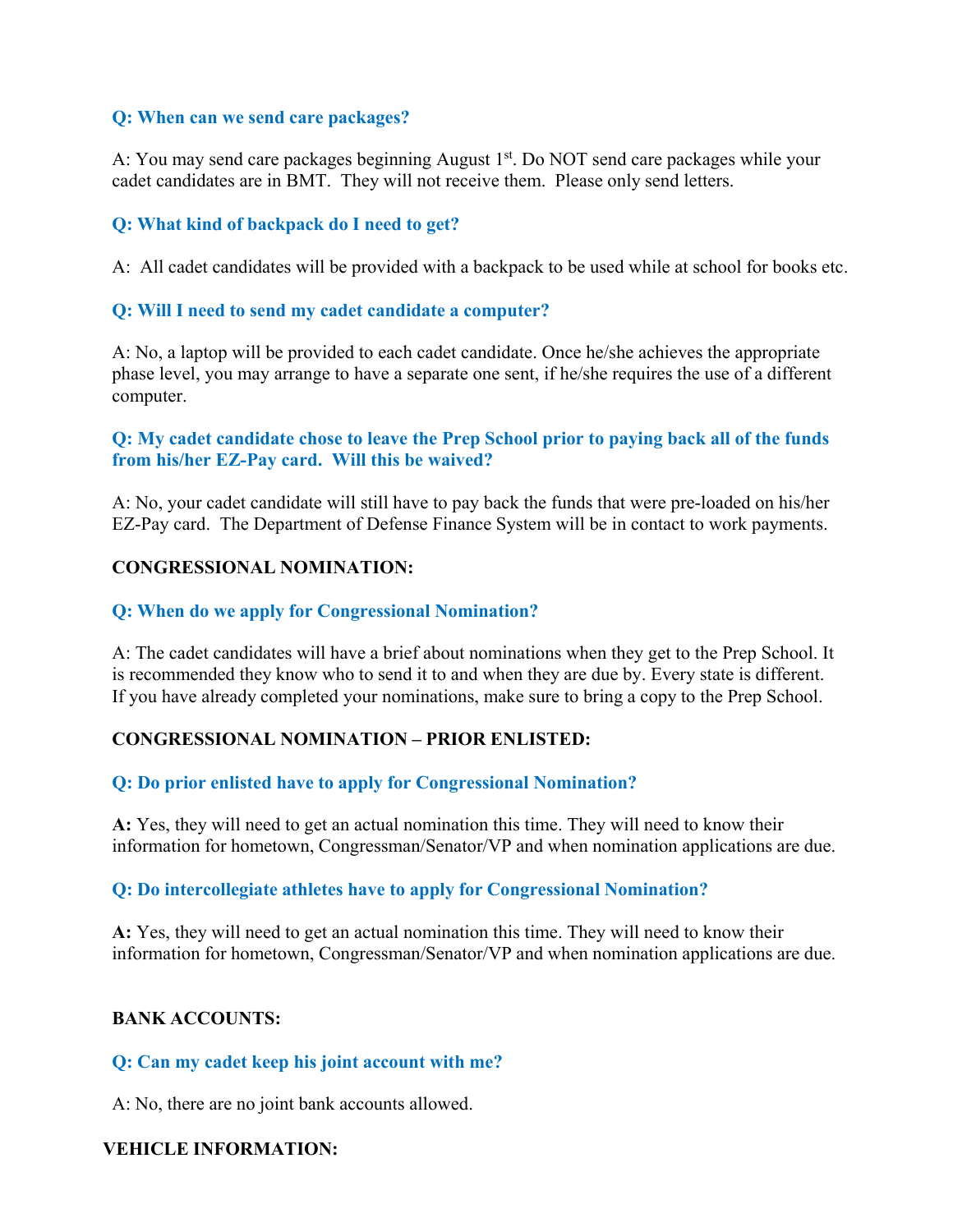#### **Q: If the cadet candidate will have a POV, but it won't arrive until AFTER BMT, will he/she still need to have all the documentation at In-processing?**

A: The USAFAPS suggests that if the cadet candidate is planning on having a privately owned vehicle after BMT, they should bring the paperwork to in-processing.

#### **MEDICAL:**

#### **Q: What happens if my cadet candidate has any medical issues?**

A: If your cadet candidate has any issues medically, they will have the option to call you. Medical cannot call you if they are an adult because of HIPAA rules and regulations.

#### **Q: Do I have to redo my DODMERB Medical for next year's application?**

#### A: No, DODMERB Medical will last for 2 years.

#### **Q: Can my cadet candidate take cold medicines or Tylenol for headaches with him?**

A: No, any medication or vitamins will be confiscated. These items will be provided by the Prep School.

#### **WEBGUY MEMBERSHIP**

#### **Q: Should I purchase the WEBGUY membership?**

A: Parents say yes! Webguy provides insight into the daily activities of all the cadets during BMT and beyond. This will act as a source to be able to see your cadet during the weeks that they do not have access to their phones. https://www.usafawebguy.com/Membership/HuskyClub \*USAFAPS does not officially endorse Webguy, but we do try to have them attend and document as many events as possible!

#### **Q: Do we have to buy the Husky Membership or could we just buy the 4-year USAFA Membership.**

A: It is down to preference. The Husky membership is only for 12 months during your time at the Prep School. If your cadet then goes on to the Academy after the Prep School, you can then take out the 4-year membership. Or, you can choose to purchase the 4-year USAFA membership from day one and if for some reason your cadet did not progress onto the Academy next year, you can cancel after 12 months.

#### **Q: Does the WebGuy post every day?**

A: The WebGuy tries to post a blog update every day and photos as much as possible during BMT. Sometimes, due to weather constraints or activities that the cadets are undertaking, it is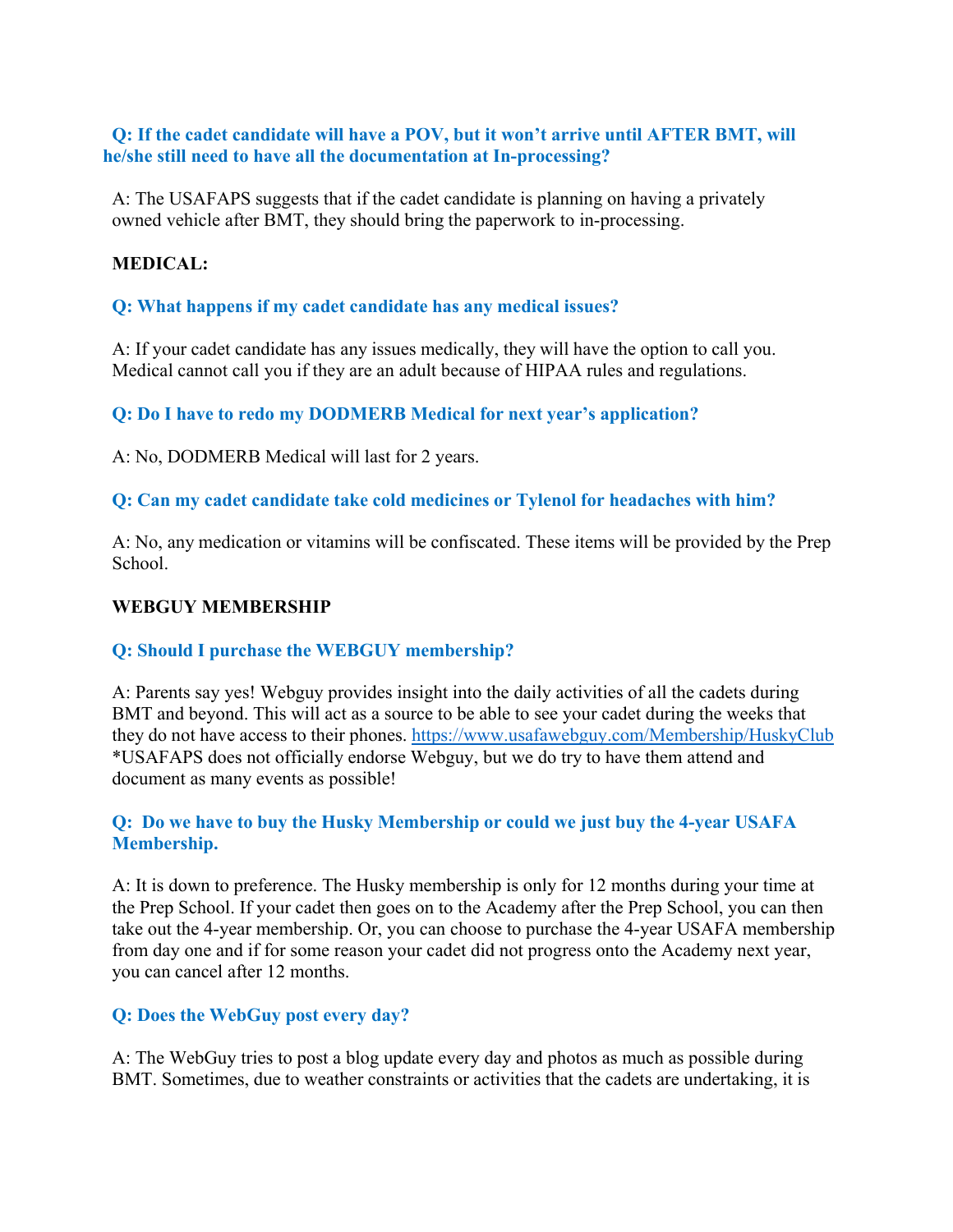difficult for photos to be taken. The WebGuy tries to cover as much of the movement of cadets at the Prep School as is possible. After BMT, WebGuy will post pictures and blog periodically to allow parents the opportunity to continue to view their progress during their time at the Prep School.

#### **Q: Why are certain photos not allowed for viewing until after BMT?**

A: There are some photos like 'portraits' that are kept until the end of BMT as a nice surprise to the parents.

#### **Q: In some of the photos you will see some cadets wearing red tags and some wearing green tags. What does this mean?**

A: Red tags signify prior enlisted and green tags signify direct entry from high school

#### **Q: Are cadet candidates allowed to choose a roommate?**

A: No, these will be assigned prior to arrival.

#### **Q: What if my cadet candidate packs any unlisted checklist items? What will happen to those items?**

A: Preppies are welcome to pack any unauthorized personal items in their luggage. Nonuniform/hygiene essentials will be taken on in-processing day and placed in the appropriate squadron storage room. Once phase privileges allows for Husky/civilian attire, your Preppie will have access to their bag.

#### **Q: Is a voided check necessary?**

A: Yes, if you do not have a check book, you can request something similar to a voided check from your bank and print it out.

#### **Q: How can my cadet candidate register to vote?**

A: Each cadet candidate can go to **www.fvap.gov** and register for any state to vote. It is up to eachindividual cadet to register.

#### **USAFAPS suggested vendors for AFTER BMT: \*USAFAPS does not officially endorse any specific vendor**

#### **Coles Chocolates & Popcorn**

The Plaza Location 7830 N Academy Blvd Colorado Springs, CO 80920 (719) 434-1461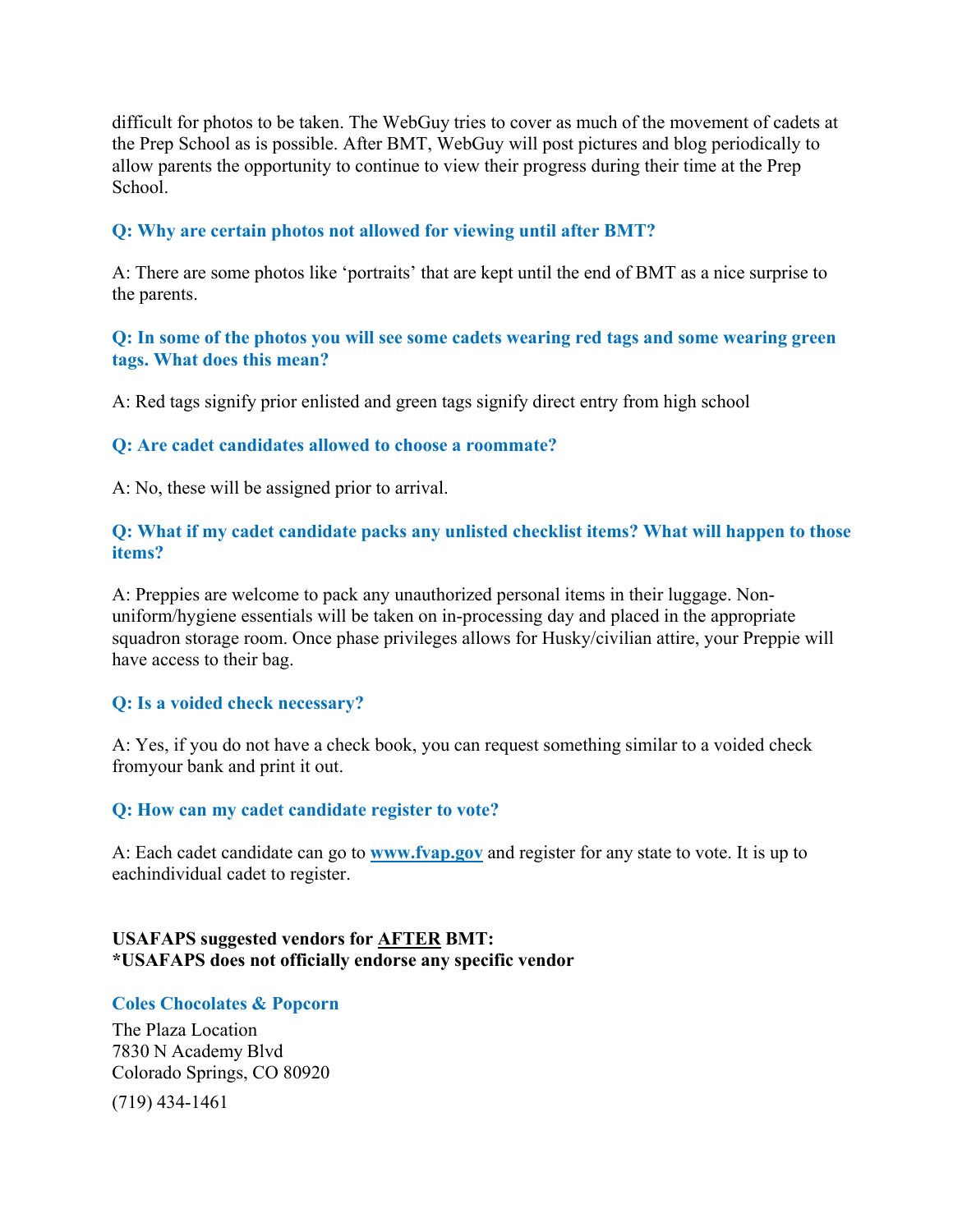**https://colespopcorn.com/?fbclid=IwAR2Fltgf0y1D9sTqAsgWhKFH7sUmXE1HLNla14Tp ZdpcIDU5sQHzeXlmHfg https://www.facebook.com/colesgourmet/**

**Creative Cakes by Carol** Carol Hildebrand (719) 291-1587 **creativecakescarol@gmail.com https://www.facebook.com/Creative-Cakes-Colorado-Springs-197132276976979/**

**Petals & Bloom, USAFA**  5136 Community Center Dr, USAFA, CO, 80840 (719) 244-7455 (719) 472-8589 **http://petalsnblooms.com/?fbclid=IwAR3gTzoEvd1tNyyheJodREWmp4arbsM3dBPRaBB doNS-kGeLIh5yk1LWP2o**

**USAFA Colorado Parents Club** 6547 N. Academy Blvd., #460 CO, 80918 **https://www.usafacpc.org/goodie-bags.html https://www.facebook.com/USAFACPC/**

#### **USEFUL LINKS**

TOUR CADET CANDIDATE ROOM: Check out this welcome/tour video from our Air Officer Commanding (AOC), Charlie Squadron Maj Zarifa-Ewers. #USAFAPS #PrepSchoolClassof2022 **https://www.facebook.com/117105401716145/videos/645787492695314**

TOUR DINING FACILITY: Check out this welcome/tour video from our Air Officer Commanding (AOC), Bravo Squadron Maj Nadeau. #USAFAPS #PrepSchoolClassof2022 **https://www.facebook.com/117105401716145/videos/300601797731023**

DROP OFF POINT FOR IN-PROCESSING Future Huskies and Families!! Check out the video that gives you a quick tour from the North Gate to the drop off point for I-Day. **https://www.facebook.com/117105401716145/videos/2794932070735232**

US Air Force Academy Preparatory School (Official) Official information and all thing Prep School.